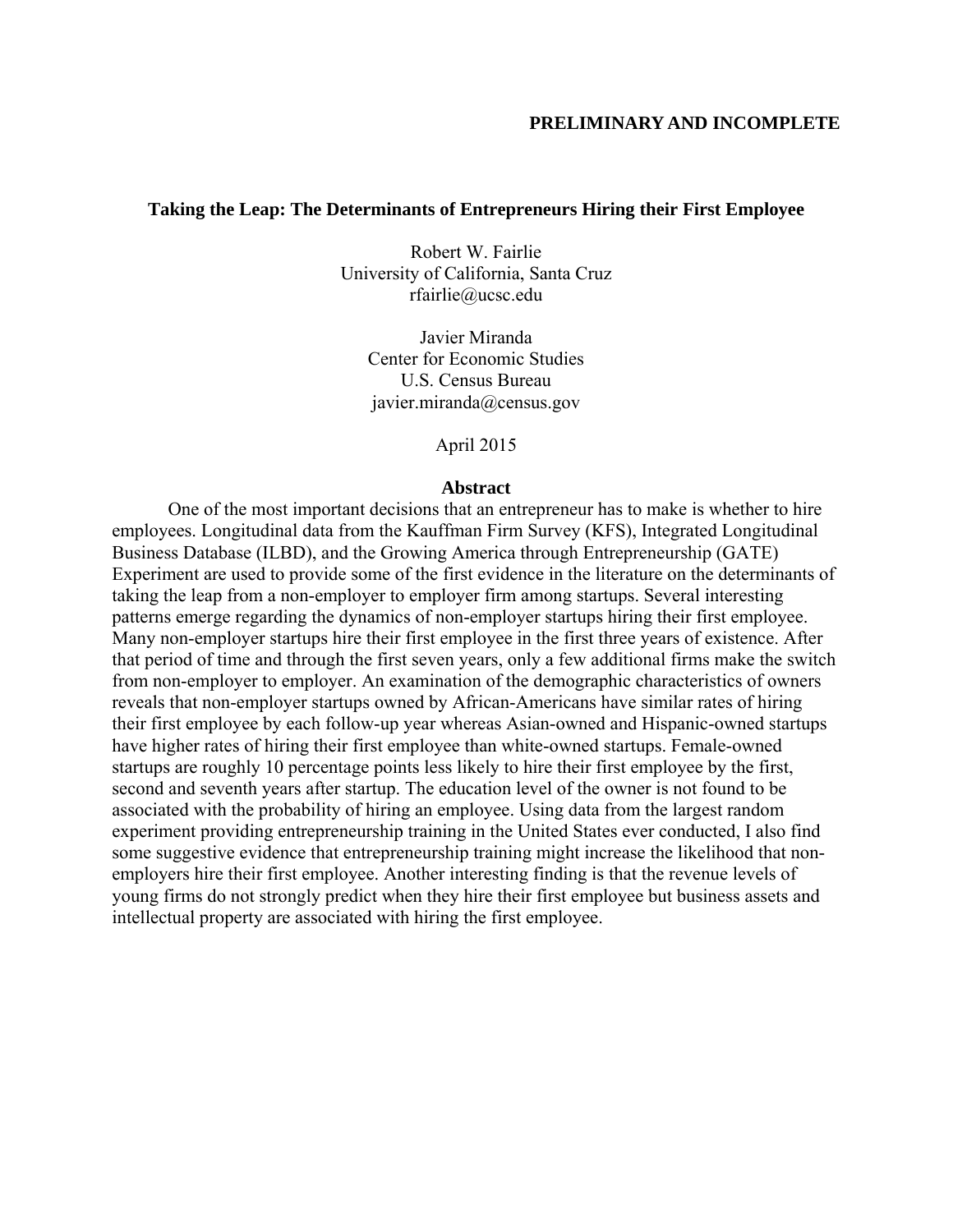### **1. Introduction**

 Many policymakers and organizations have called upon entrepreneurs to create new jobs. For example, President Obama has repeatedly emphasized the importance of startups and small businesses in creating jobs, and has signed laws such as the Small Business Jobs Act of 2010 and the Jumpstart Our Business Startups (JOBS) Act of 2012, which aim to create jobs through promoting small businesses. The focus on the job creation potential of entrepreneurs also exists in Europe and other countries around the world (OECD 2014).

Several previous studies examine the impact of small businesses on employment. Starting with the seminal study by Birch (1979) showing that small businesses were the principal driver of job creation in the U.S. economy and recent refinements of this argument to focus on young and high-impact firms, there has been considerable interest in what types of firms generate jobs. Recent evidence indicates that young and high-impact businesses (defined as having high rates of growth in sales and employment) account for essentially all net jobs in the economy (Haltiwanger, Jarmin and Miranda 2010 and Tracy 2011). Often overlooked is that selfemployed business owners also create jobs for themselves, representing more than 10 percent of total employment in the United States.

 But, hiring employees represents one of the major thresholds that entrepreneurs encounter when growing their businesses. The step from non-employer to employer entails additional registration and legal requirements; health insurance, workers compensation and unemployment insurance issues, and the ongoing burden of making payroll. Navigating through filing for an employer identification number, federal wage and tax statement (Form W-2), employee eligibility verification (Form I-9), state new hire reporting program, workers' compensation insurance program, unemployment insurance tax registration program, and disability insurance in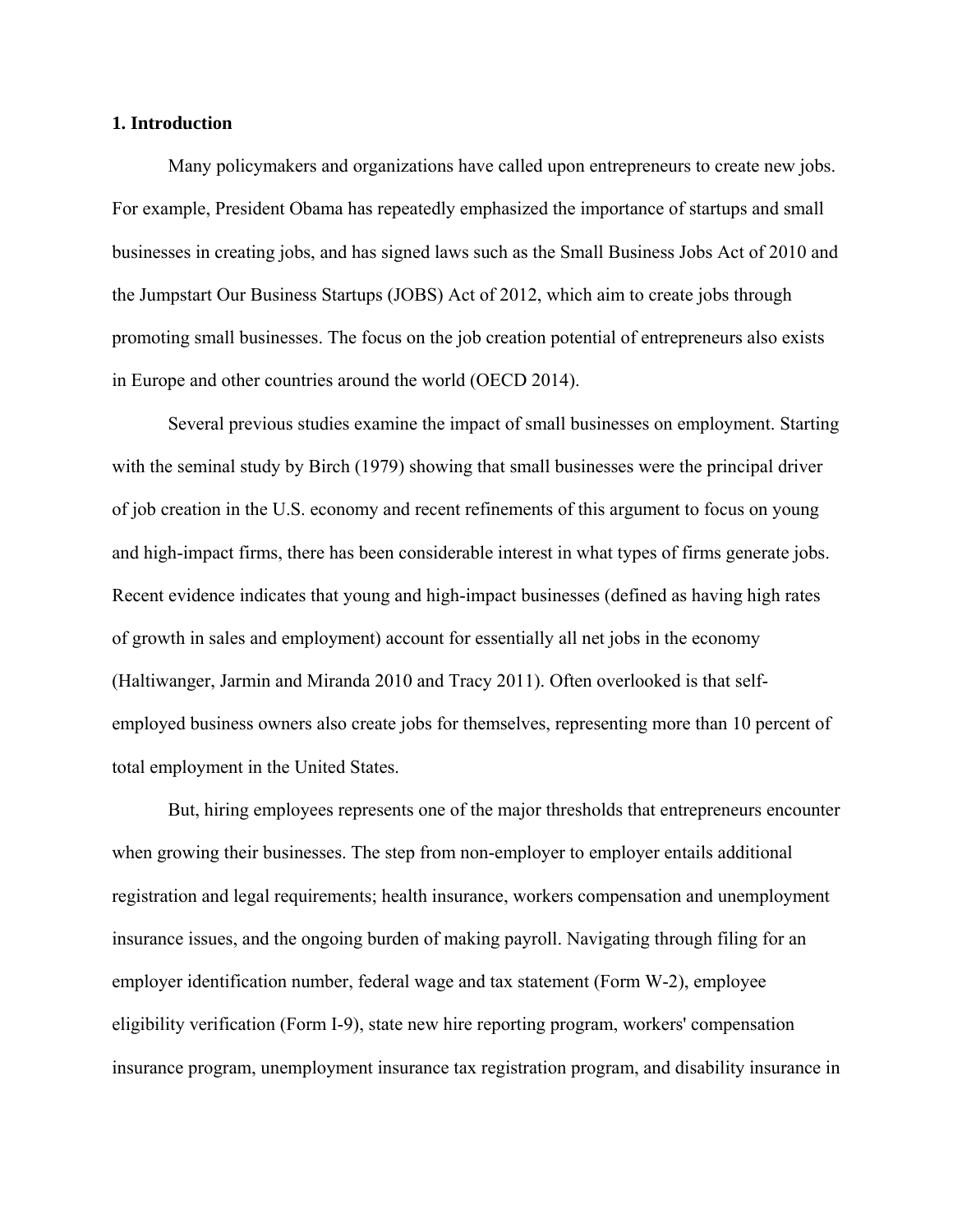some states may be especially daunting to small business owners considering hiring their first employee. But perhaps the most important consideration for the owner is whether current and future revenues are large enough to cover the extra expenses of having employees. Surprisingly, given its importance there is very little research on the topic.

 This paper examines four main questions related to the decision by entrepreneurs to hire their first employee that have not been examined in the previous literature. First, what are the dynamic patterns of hiring employees among startups in their first few years of existence? Second, what are the demographic and human capital characteristics of entrepreneurs that are associated with making the decision to hire their first employee in the first several years of operation? Are female, minority and immigrant owners less likely to cross the employer threshold? Are more educated entrepreneurs more likely to hire their first employee in the first years of existence? Third, can an alternative form of human capital, entrepreneurship training, help overcome some of the barriers to hiring employees? Entrepreneurship training often specifically teaches self-employed business owners strategies for hiring and managing employees, and provides training on registering for EINs, tax and insurance compliance, and legal issues, but does it increase the likelihood of hiring the first employee? Finally, what dynamic business conditions are associated with hiring the first employee? Is there a sales milestone that firms often reach before hiring their first employee? Do non-employer businesses accrue a certain level of assets before becoming employers? Do non-employer firms typically have intellectual property, such as patents, copyrights and trademarks, before hiring their first employee?

 In addition to the previous research on the impact of small businesses on employment in the United States, a few recent studies examine the relationship and growth patterns between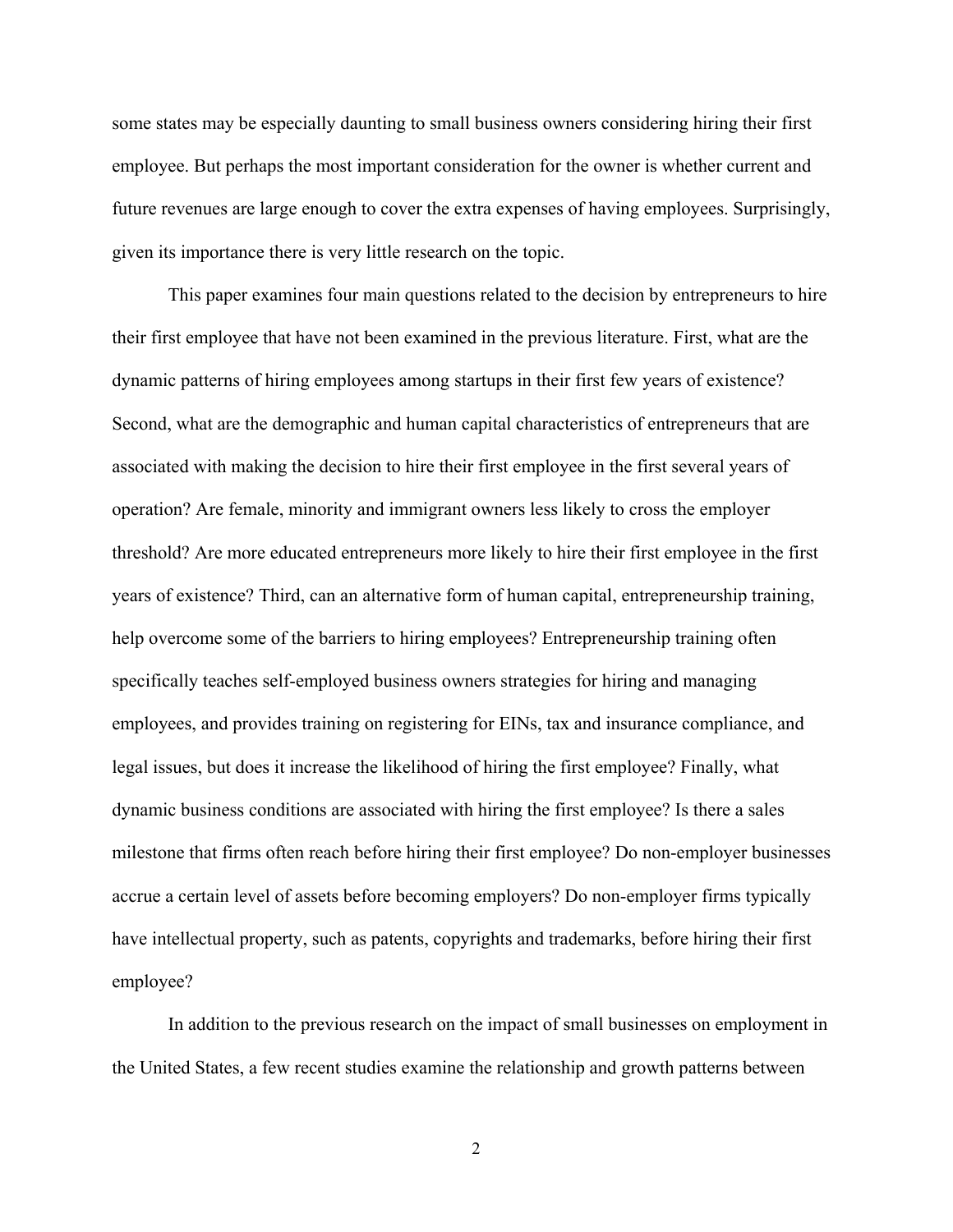non-employer to employer businesses. Acs, Headd and Agwara (2009), for example, find that non-employers have a startup rate of 35 percent, which is nearly three times the startup rate of employer firms. Using matched data from the Census Bureau, Davis et al. (2006) find that a significant number of new employer firms start as non-employer firms. The link between nonemployer and employer status and how it is related to reaching business milestones and owner characteristics, however, has not been previously examined in detail.

 Another strand of research indicates variation in employment rates and average number of employees by demographic and human capital characteristics of the business owner. Parker (2009) reviews the literature and reports evidence of positive effects from education, age, experience, male, parental self-employment, wealth and industry.<sup>1</sup> Three factors that especially stand out are minority, female and education ownership, female ownership and education. In the United States, for example, Substantial disparities exist between minority vs. non-minority owned firms and female vs. male owned firms, for example: 13.3 percent of minority-owned firms hire employees compared with 21.6 percent of non-minority owned firms, and 11.7 percent of female-owned business hire employees compared with 23.2 percent of male-owned businesses (U.S. Census Bureau 2013).<sup>2</sup> The education level of the business owner is also associated with hiring employees, with 32 percent of owners with a university degree hiring employees compared with 28 percent of owners with a high school degree or lower level of education hiring employees.<sup>3</sup> These findings, however, are for all existing businesses and do not capture the relationship between owner characteristic and the employment decision when that decision is

 $\overline{a}$ 

<sup>&</sup>lt;sup>1</sup> Also, see Burke et al. (2000, 2002), van Praag and Cramer (2001), Cowling et al. (2004), Henley (2005), and Fairlie and Robb (2007).

<sup>&</sup>lt;sup>2</sup> See Fairlie and Robb (2008) for a review of the literature on racial and ethnic patterns in business employment.

<sup>&</sup>lt;sup>3</sup> See van der Sluis, van Praag and Vijverberg (2005) for evidence on the relationship between education and business outcomes.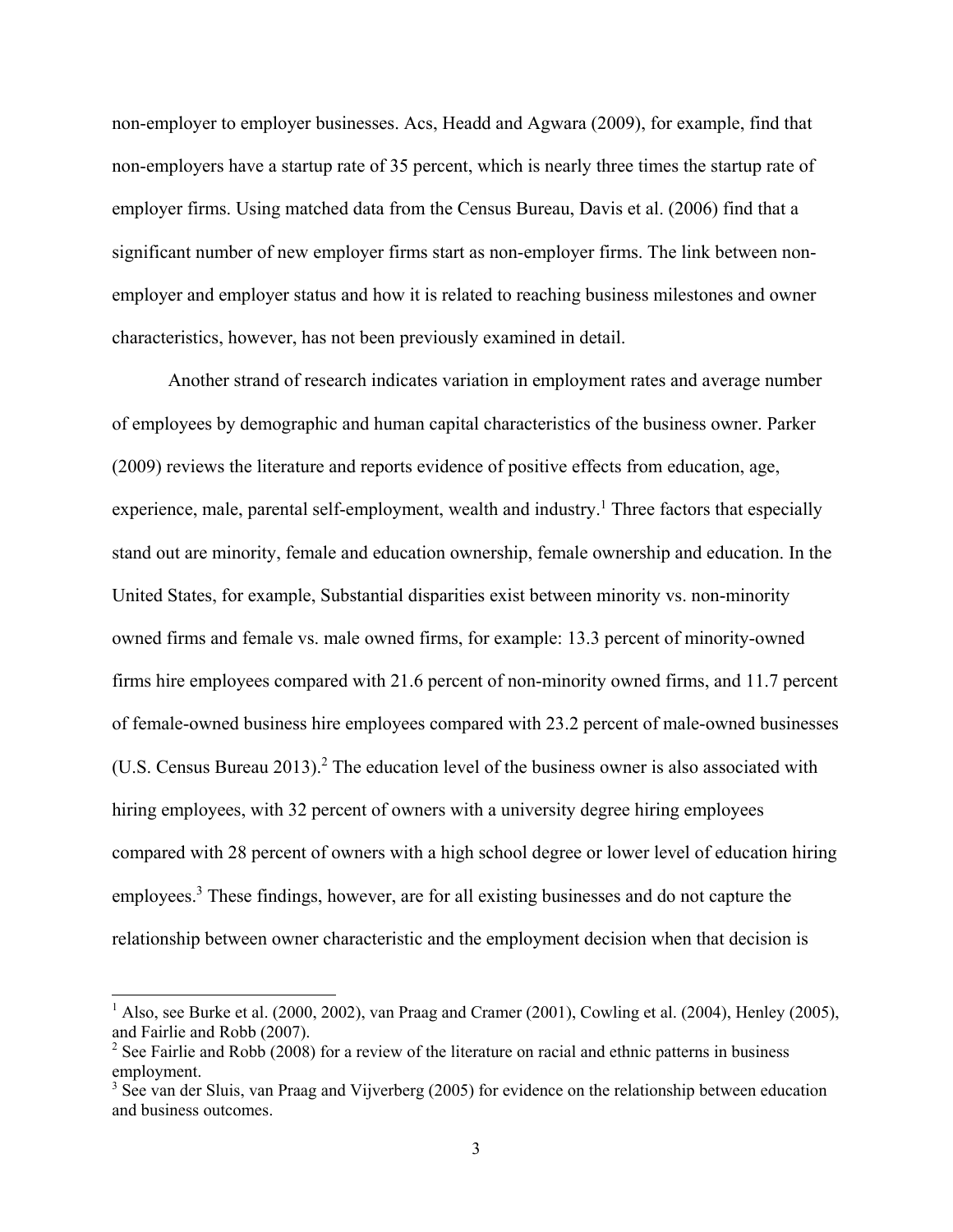made. Previous research also does not focus on startups, and hiring patterns may differ substantially for all new businesses than for the subsample of businesses that survive up to the survey year.

Using data from a unique panel dataset following startups in the first several years of existence – the Kauffman Firm Survey (KFS) – and the largest random experiment on the effects of entrepreneurship training ever conducted – the Growing America through Entrepreneurship (GATE) experiment, this paper provides the first detailed longitudinal study of the owner, business, and training determinants of non-employers hiring their first employee. The lack of previous research on the topic appears to be due to data limitations. Very few datasets provide information on the time at which a business hires its first employee, owner and business characteristics, and longitudinal information on business conditions or milestones. Additionally, no previous datasets have information allowing for a credible method of identifying whether entrepreneurship training helps business owners hire their first employee.

### **2. Data**

 Three datasets, the Kauffman Firm Survey (KFS), the Integrated Longitudinal Business Database (ILBD), and the Growing America through Entrepreneurship (GATE) Project, are used in this study. All three datasets provide difficult-to-find information on when a non-employer business hires its first employee. These datasets also provide detailed information on the characteristics of the owner and business prior to when the business hires its first employee (instead of less reliable retrospective information). Finally, both datasets provide longitudinal data that follows businesses over several years. The only national representative dataset that provides all of these pieces of information is the KFS. The only dataset providing information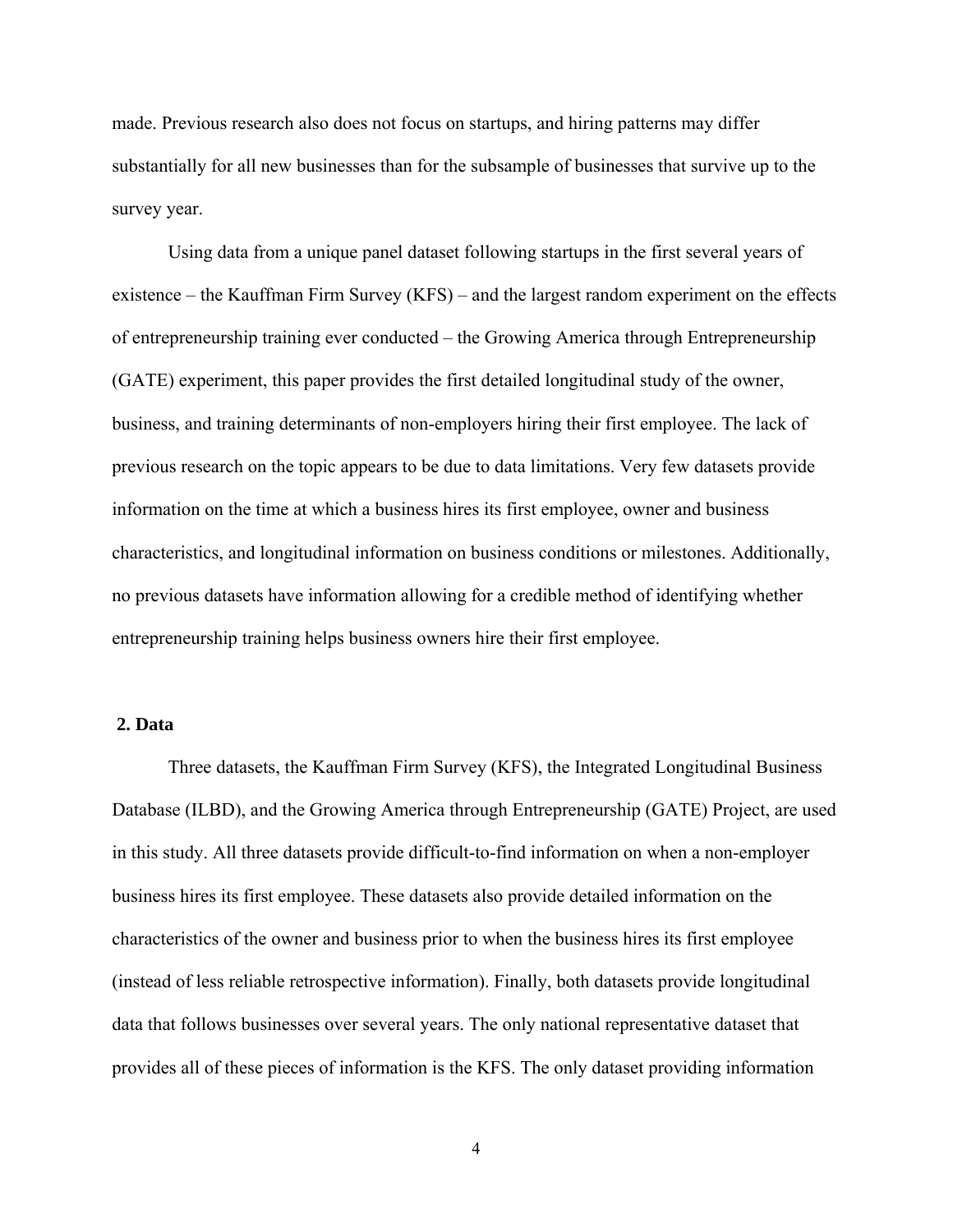meeting all of these criteria and providing an experiment in which entrepreneurship training is randomly allocated is the GATE data. Although GATE is not nationally representative it does cover urban and rural populations across 14 different organizations in three states.

 Commonly used household surveys such as the American Community Survey (ACS), the Current Population Survey (CPS), and the Survey of Income and Program Participation (SIPP) do not provide information on the hiring of employees among self-employed business owners. Commonly used business surveys such as the Survey of Business Owners (SBO) and the Survey of Small Business Finances (SSBF) have information on employment, but are cross-sectional datasets making it impossible to identify the time at which a business hires its first employee.<sup>4</sup> Administrative data from the Census Bureau such as linked business record data are confidential, require many years to gain access to, and often have very limited or no information on characteristics of the owner. Dun and Bradstreet data have very little information on the owner and have been criticized for not being accurate or up to date (Haggerty et al. 1999). No previous datasets have information allowing for a credible method of identifying whether entrepreneurship training helps business owners hire their first employee.

## *The Kauffman Firm Survey*

 $\overline{\phantom{a}}$ 

 The KFS, conducted by the Kauffman Foundation, is a panel study of 4,928 businesses founded in 2004. See Robb et al. (2010) for a detailed description of the KFS. The business startups were surveyed in 2004 (baseline) and annually after that date. The most recent year of available data is the seventh follow-up survey conducted in 2011. These data were released in spring 2013 and are the final wave planned for the KFS. The sampling frame for the KFS is the

<sup>&</sup>lt;sup>4</sup> See Fairlie and Robb (2008) for a comparison of household- vs. business-level surveys.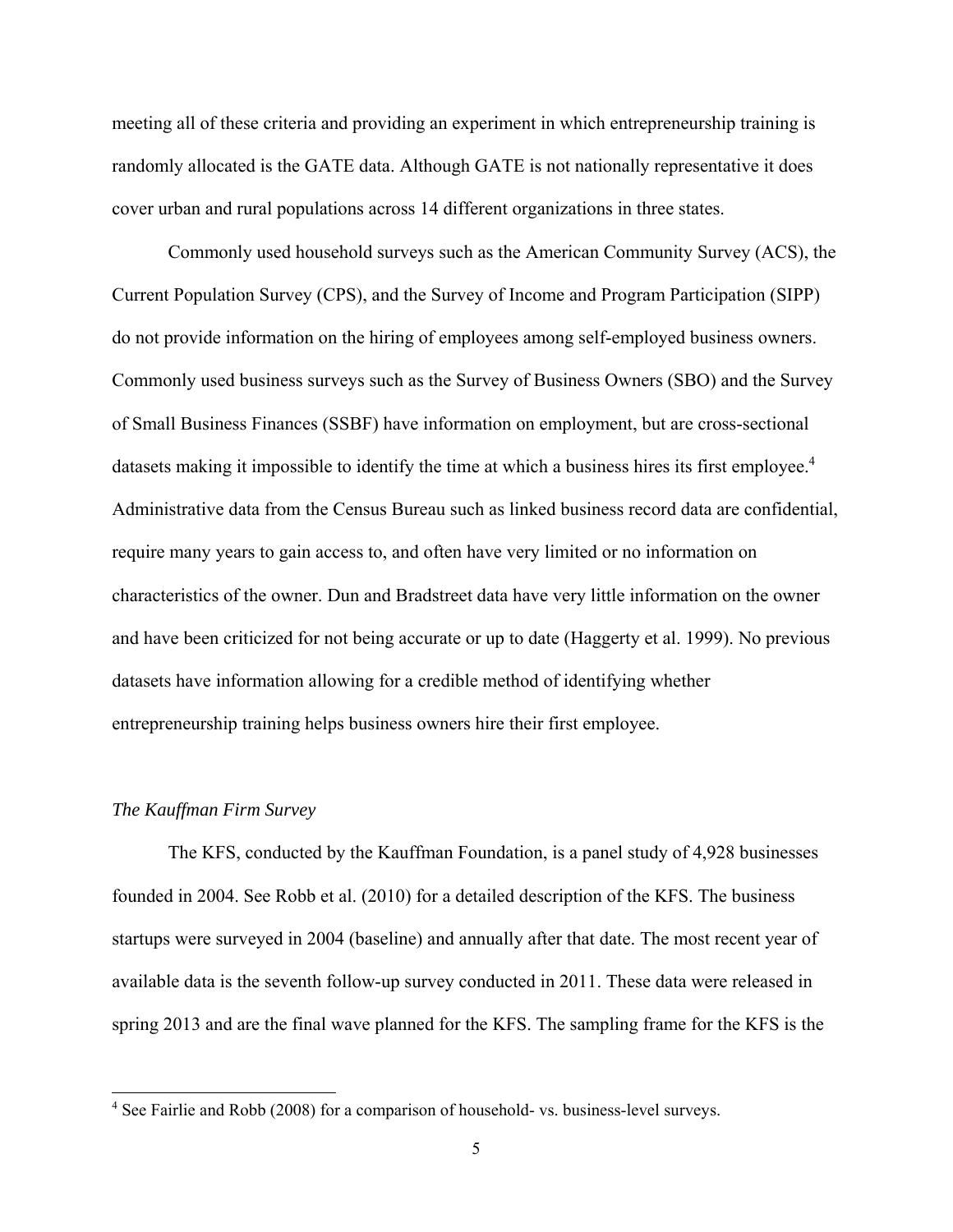Dun & Bradstreet database started in 2004.The definition of a startup used in the KFS is whether at least one of several business indicators were present for the first time in 2004. The indicators include payment of unemployment insurance taxes, payment of FICA taxes, presence of a legal status for the business, presence of an employer identification number (EIN), and use of schedule C to report business income. Thus, the KFS definition of a business start is somewhat unique and may include a disproportionate number of more "advanced" startups.

 The panel dataset provided in the KFS provides an unprecedented source of data on business startups in their early years of operation.<sup>5</sup> Detailed information on each firm includes employment, industry, physical location, sales, profits, and business assets at start-up and over time.<sup>6</sup> The KFS also includes detailed information on intellectual property, such as patents, copyrights, and trademarks. The detailed information on employment and other business activity provided annually in the KFS allows for an examination of the dynamic relationship between these factors and employment among new businesses. Most importantly, it allows for an analysis of business and owner characteristics at the time young businesses hire their first employee.

The KFS also provides detailed information on owner characteristics such as age, gender, race, ethnicity, education, and prior work experience.<sup>7</sup> This information is useful for identifying the characteristics of owners that hire employees within the first several years of operation. Panel

<sup>&</sup>lt;sup>5</sup> For more information about the KFS survey design and methodology, please see Ballou et al (2008). <sup>6</sup> The KFS also includes detailed financing information. These variables, however, are not included in the analysis because of endogeneity concerns. For example, if a firm needs to hire employees prior to production then the only method of doing this is to obtain financing. In this case, however, the financing did not cause the business to hire the employee, but instead the need to hire employees caused the business to find financing. Similar concerns have been noted in the literature examining liquidity constraints for business creation. See Parker (2009), Kerr and Nanda (2011), and Fairlie and Krashinsky (2012) for recent discussions of the literature.

 $7$  Owner characteristics are identified for the primary owner of the business. The primary owner of multiowner businesses is identified by the largest equity share in 2004 with ties being allocated by comparing hours worked and other variables (see Robb et al. 2010). Thanks to Alicia Robb and Joseph Farhat for providing the codes for primary owners.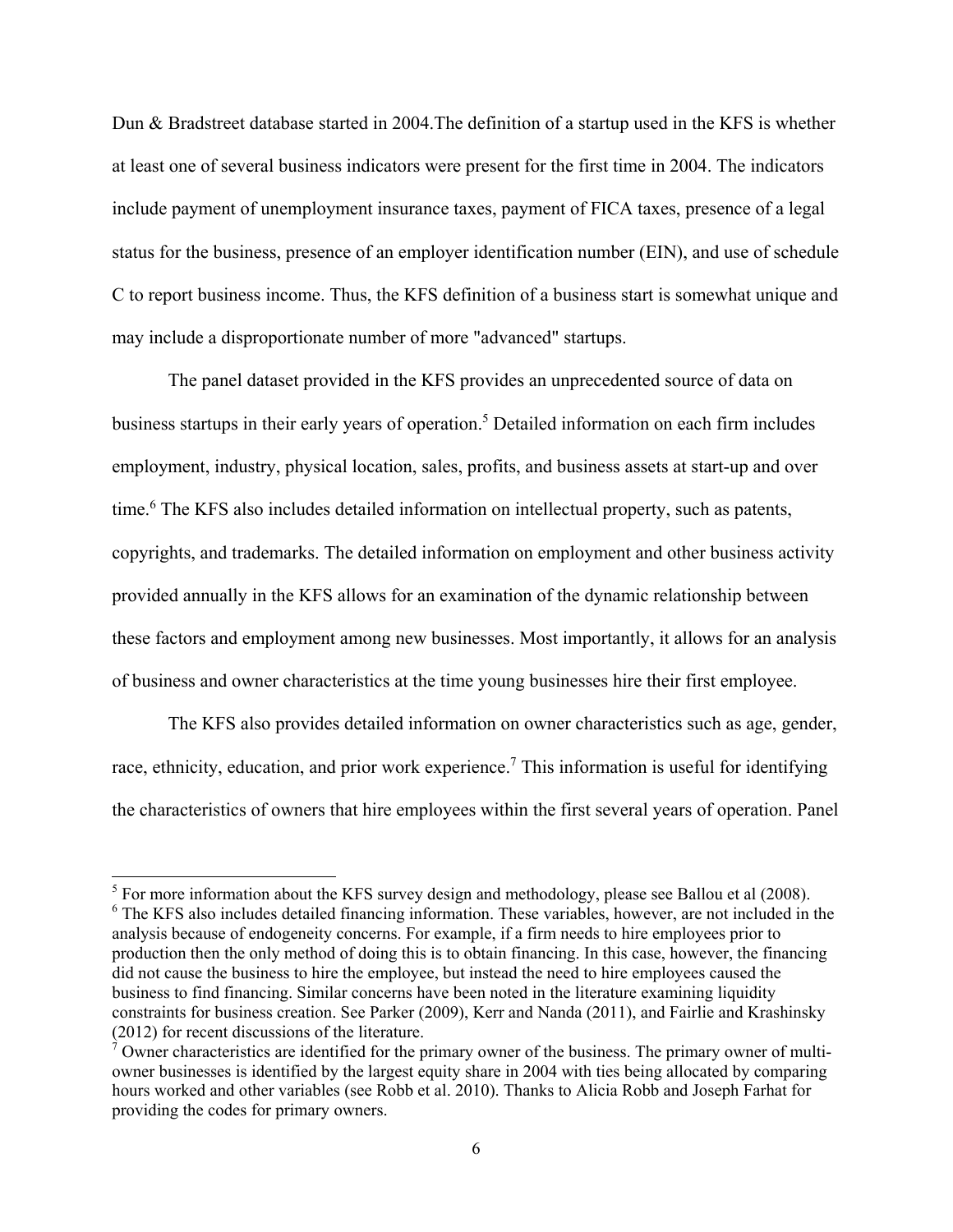data allow for measurement of these characteristics year by year, and thus immediately prior to when non-employer startups make the decision to hire their first employee.

Robb et al. (2010) provide a detailed comparison of the KFS to several commonly used business-level datasets. These comparisons, however, include the full sample of businesses in the KFS. To examine the representativeness of the KFS sample of non-employer startups used in this study, estimates are compared to estimates from the 2007 Survey of Business Owners microdata for a roughly similar population (defined as all non-employer businesses started in the previous year). Appendix Table 1 reports estimates of the industry distribution from both datasets. For most industries, the KFS and SBO are roughly similar in representation. The main exceptions are that the KFS non-employer startup sample is overrepresented in manufacturing and wholesale trade, and underrepresented in health and educational services compared with the new nonemployer sample in the SBO.

### *Integrated Longitudinal Business Database (ILBD)*

 Restricted access administrative data on non-employers and employers. \*\* need more on ILBD \*\*

## *GATE Experiment*

 Growing America through Entrepreneurship (Project GATE) is an evaluation designed and implemented by the U.S. Department of Labor and U.S. Small Business Administration. The GATE experiment is the largest-ever randomized evaluation of entrepreneurship training and assistance involving more than 4,000 participants. It differs from earlier large-scale evaluations in the United States because its training was marketed to any individual interested in starting or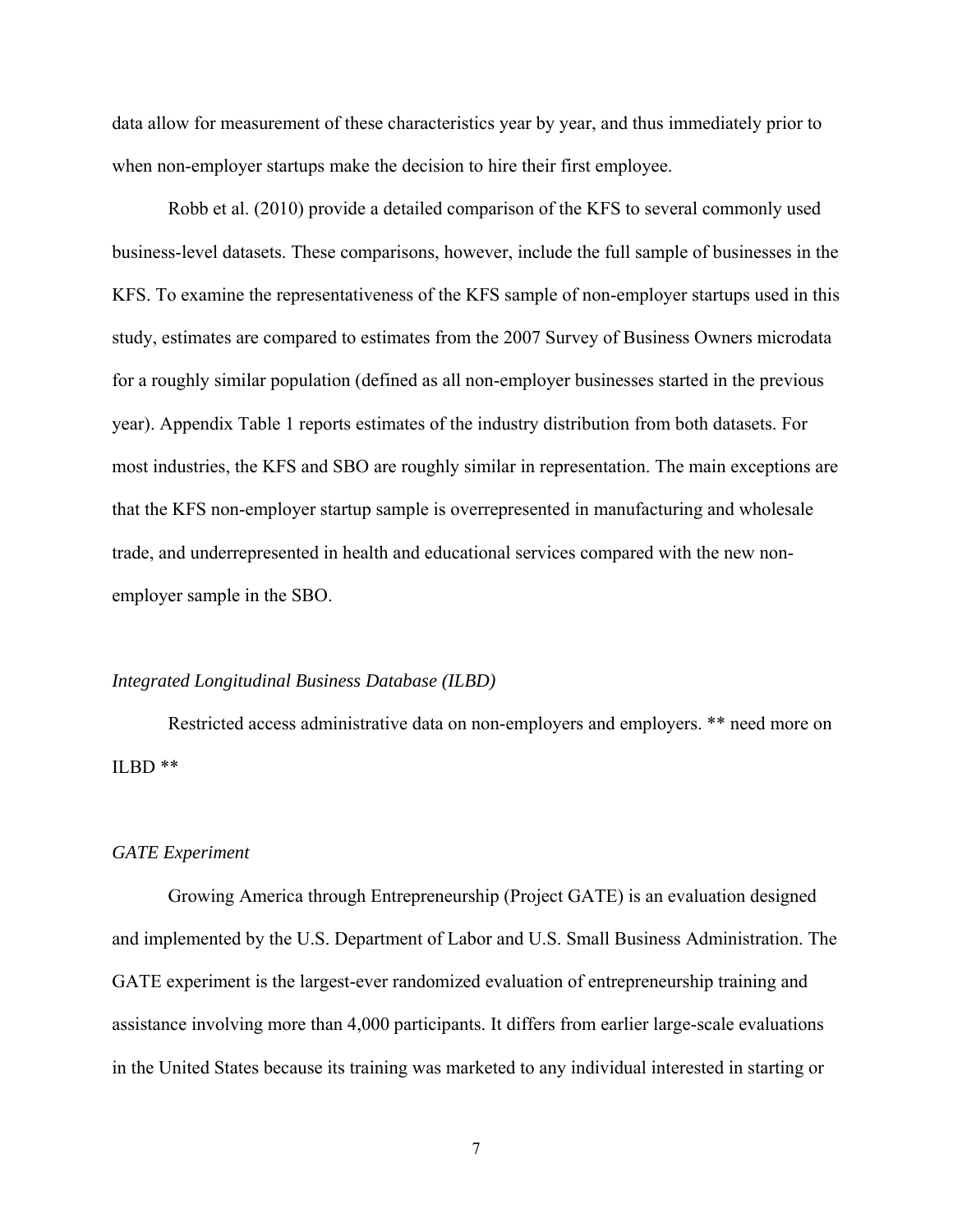growing a business, and was not limited to individuals receiving unemployment or welfare benefits. It also involved both individuals who wanted to start a business and individuals who already owned a business, but wanted to grow that business.

 GATE was administered between September 2003 and July 2005 in cities of varying sizes: Philadelphia; Pittsburgh; Minneapolis/St. Paul; Duluth, Minnesota; Virginia, Minnesota; Portland, Maine; Lewiston, Maine; and Bangor, Maine (see Bellotti et al. 2006 for more details). Both urban and rural populations were served by the sites. Fourteen different organizations provided the GATE training, including SBA-funded Small Business Development Centers and non-profit community-based organizations. All of the providers and their programs had been operating prior to the experiment, and thus collectively represent the existing market for entrepreneurship training in the United States.

 Individuals interested in applying to receive entrepreneurship training through the program had to first attend an orientation meeting at a One-Stop Career Center. Applicants were informed that "GATE does not have space for everyone" and that a "lottery or random drawing will decide whether you will be able to enter the program." Applicants were then randomly assigned to the treatment or control group with equal probability. The treatment group was offered an array of free services. Program administrators informed the control group that the GATE program did not have the capacity to offer them services, and administrators offered no referrals to other (free) services either.

 The array of GATE services offered to the treatment group began with a one-on-one assessment meeting to determine an individual's specific training needs. Then training was provided by experienced business consultants in classroom and/or one-on-one settings. Classroom offerings targeted a variety of general and specialized topics at different experience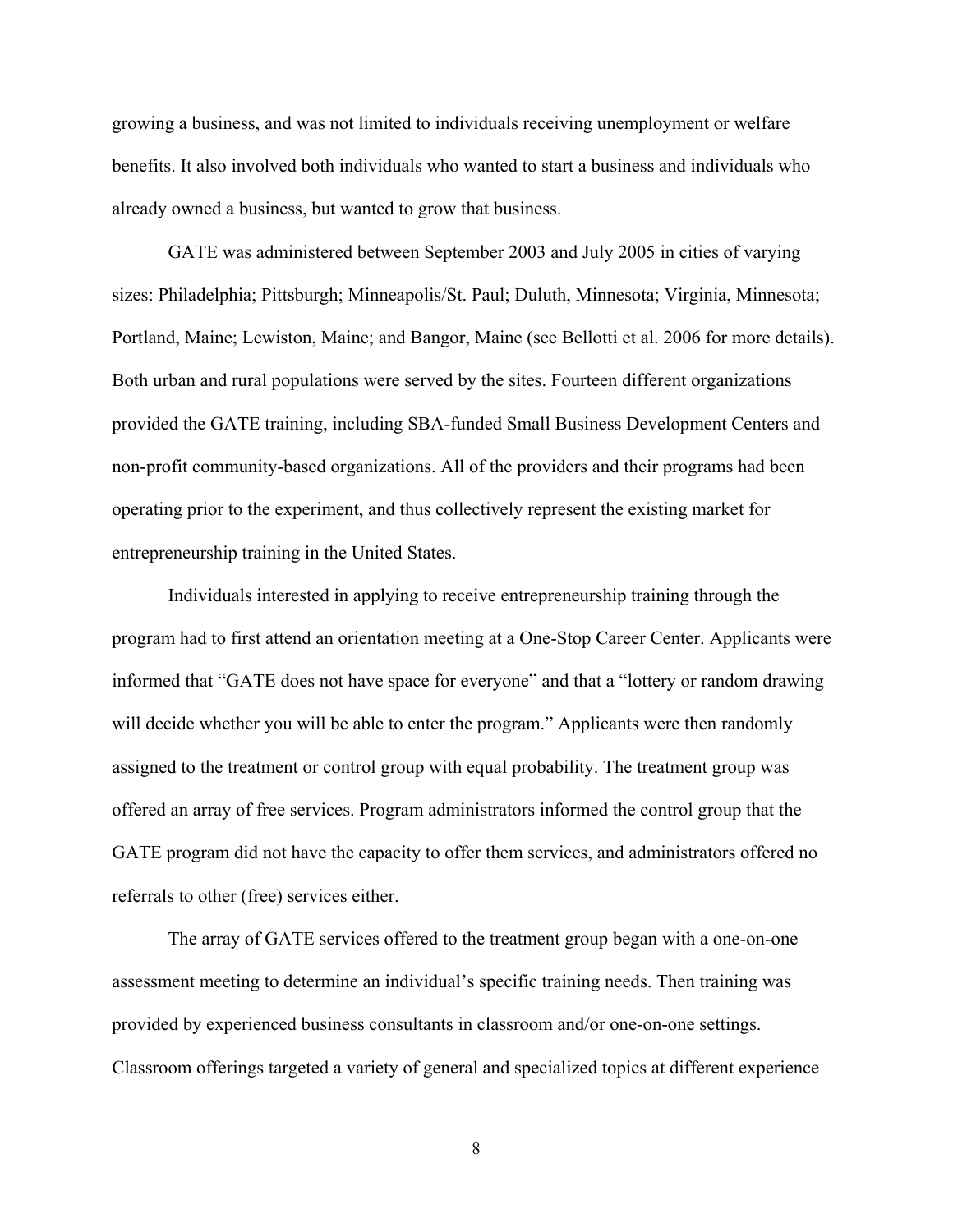levels. Introductory courses cover subjects such as legal structure, business plans, and marketing. Intermediate and advanced courses cover subjects including managing growth, legal risks, and personnel issues. These classes would be especially important for entrepreneurs deciding whether to hire their first employee. The total cost of providing training to GATE recipients was estimated to be \$1,321 per person.

 Extensive data were collected on treatment and control group members on the application survey and from three follow-up surveys. Data are available at baseline (prior to entrepreneurship training) and at follow-up waves of 6 months, 18 months and 60 months after baseline. Detailed information on employment, sales, profits and other firm characteristics are available for each time period. Detailed information on owner characteristics such as age, education, gender, race, immigrant status, marital status, children, family income, health, family business experience, credit history, unemployment insurance receipt, health insurance, and personality traits are also available from the baseline survey. The resulting dataset provides unprecedented longitudinal information on the employment of businesses after the owners of those businesses received training. The impact of entrepreneurship training on when and whether businesses hire their first employee has not been previously examined.

 In the experiment, 4,197 individuals completed the application process and were randomly assigned to the treatment  $(N=2,094)$  or control  $(N=2,103)$  group. Among participants, 19 percent were self-employed business owners at the time of application (N=774), and 44 percent of the businesses owned reported not ever having employees (N=343). For this study, the focus is on these non-employer business owners participating in the experiment. Previous research on the full sample of participants generally finds small or no effects of entrepreneurship training on outcomes (Benus et al. 2009; Fairlie, Karlan and Zinman 2012), but these studies do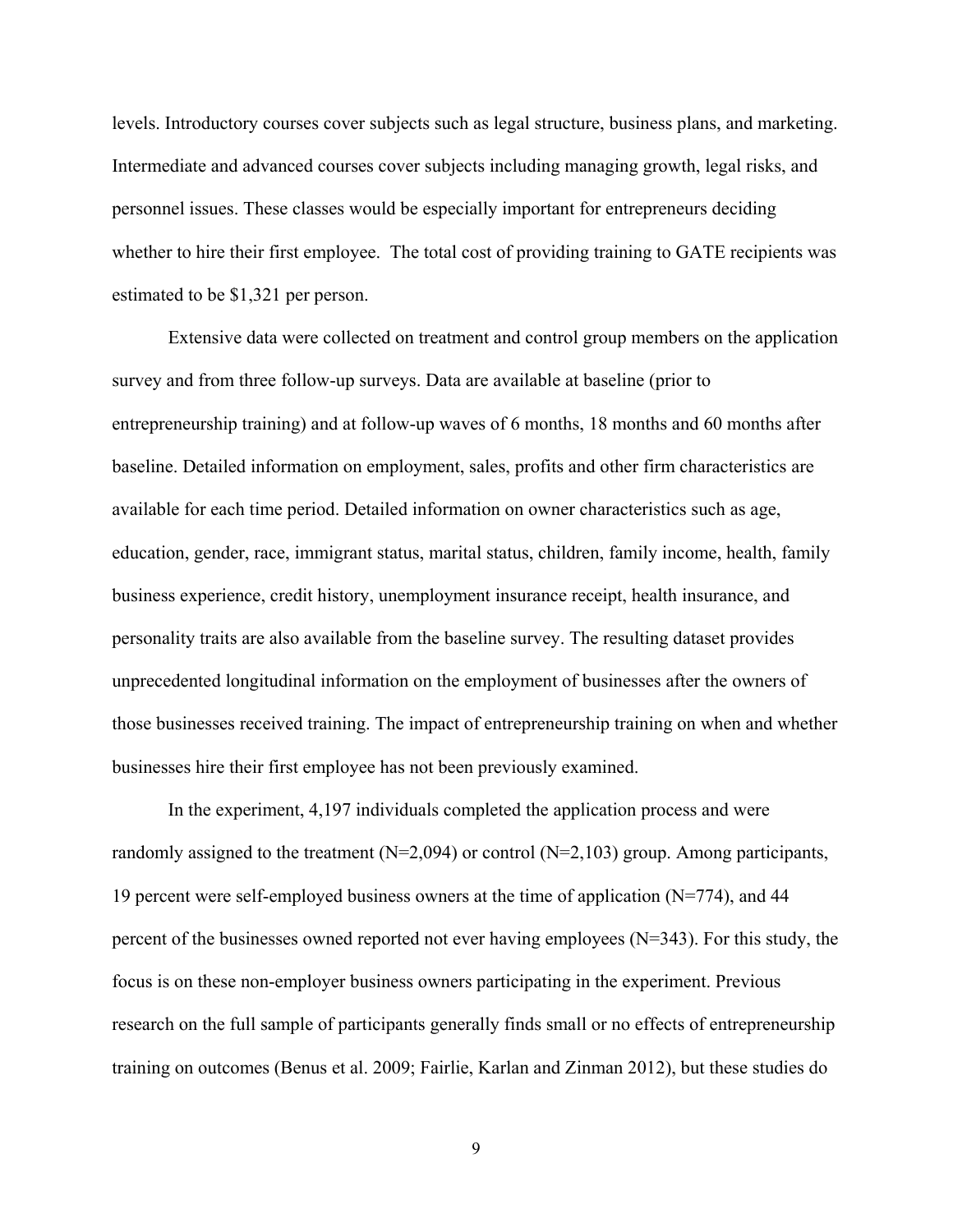not estimate the effects of entrepreneurship training on hiring the first employee among the group of non-employer business owners participating in the experiment. This analysis provides the first evidence in the literature on this question.

## **3. Hiring Dynamics among Non-Employer Startups**

 I first examine the dynamic patterns of hiring employees among startups. The panel of non-employer startups included in the KFS is important because all firms can be tracked even if they are not successful in the few years after startup. Cross-sectional data based on existing nonemployer and employer firms include only surviving firms up to that point in time and all nonsurviving firms when they hired their first employee. Also retrospective information on when the first employee was hired instead of contemporaneous information is more subject to the possibility of recall bias.

 Figure 1 displays the full sequence of hiring decisions over the first seven years. The KFS includes information through seven years following startup.<sup>8</sup> Starting with the first year, there were 2,460 non-employer startups in the KFS with complete information on employment decisions that year. Of those non-employer businesses, 38.0 percent hired their first employee and 7.4 percent went out of business that year. Of the 1,197 businesses remaining as nonemployers in the KFS in the second year, 26.0 percent hired their first employee and 9.5 percent went out of business in that year. In the following years, the probability of hiring the first employee drops as the remaining sample of non-employer businesses becomes smaller. The percentage of non-employer businesses going out of business each year, however, does not

 $\overline{\phantom{a}}$ 

 $8$  The reported estimates are only for non-employer startups. Startups with employees represent 40.9 percent of all startups captured in the KFS.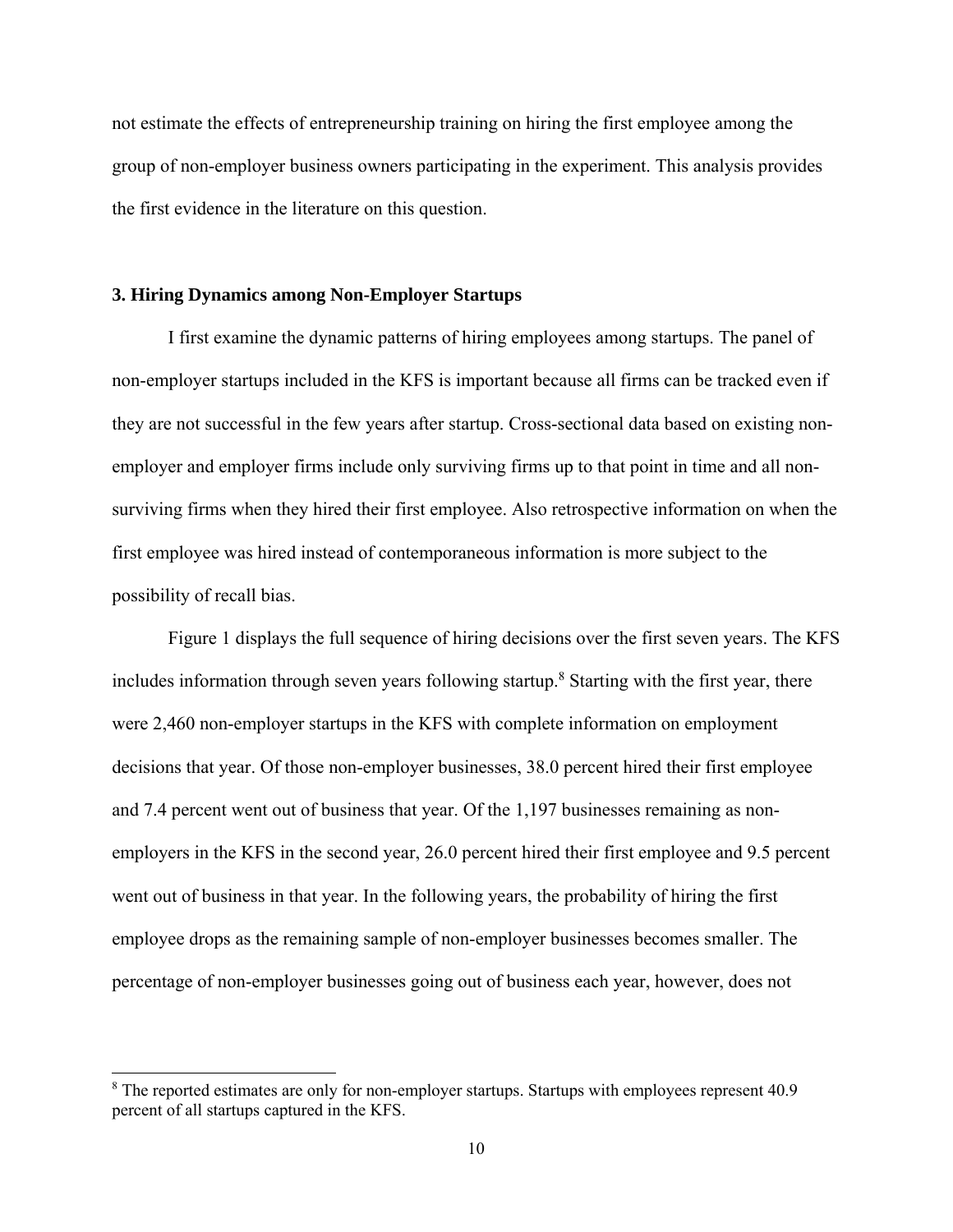decline. In the seventh year, 2.8 percent of non-employers hire their first employee and 8.3 percent go out of business.

 The full decision tree displayed in Figure 1 indicates the richness of the KFS panel data in terms of analyzing employment outcomes. To examine the factors leading to non-employers hiring their first employee the study focuses on two measures of when businesses hire their first employee.

 Table 1 reports the distribution of non-employer startups across hiring their first employee in one of the seven follow-up years, not hiring their first employee by the end of the seven-year period, or going out of business before hiring an employee. This provides detail on when non-employer startups hire their first employee, summarizing the information displayed in Figure 1. For example, it answers the question of what percentage of businesses hire their first employee in the first year after startup vs. the second year after startup. Firms that are known to go out of business before hiring an employee by the reported year are included in the sample, implying that the estimates are not conditional on survival to that year. But, only businesses with complete information on employment and survival through all seven years are included to avoid biasing estimates for earlier years. Among non-employer startups, 36.6 percent hire their first employee in the first year after startup. 12.6 percent of startups hire their first employee in the second follow-up year, 4.0 percent hire in the third follow-up year, and 3.1 percent hire in the fourth follow-up year. Only a small percentage of non-employer startups hire their first employee in the fifth, sixth or seventh years following startup. A large percentage of non-employer startups (13.3 percent), however, are still in business, but do not hire their first employee by the end of the study period. Finally, 27.9 percent of non-employer startups went out of business over the sample period before ever hiring their first employee.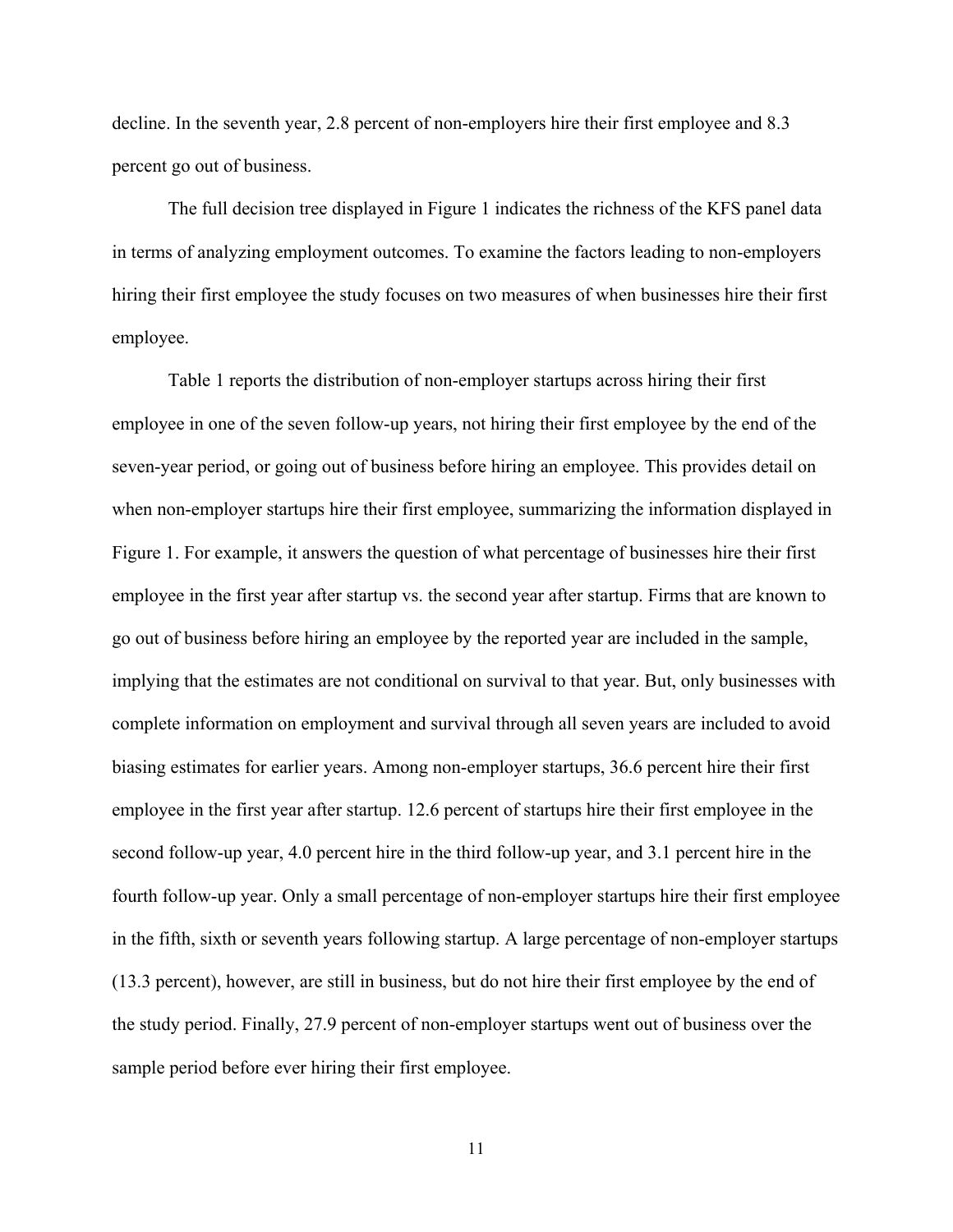Another method of measuring when non-employer startups make the switch to an employer firm is to examine the likelihood of hiring the first employee *by* each of the follow-up years. Table 2 reports estimates. Again, firms that are known to go out of business before hiring an employee are included in the sample so the estimates are not conditional on survival. But, in this case I use the maximum number of observations available to calculate the probability for each year (which is why the sample size declines with more years available). One year after startup, 38.0 percent of non-employers have hired their first employee. By two years after startup the majority of non-employer firms have hired their first employee.<sup>9</sup> By seven years after startup, 58.8 percent of initial non-employer businesses have hired their first employee.10 The increase in the likelihood of hiring a first employee rises quickly and then slows down as more businesses have already hired their first employee.

 These aggregate measures of hiring employees in the first several years following startup reveal interesting patterns. Many non-employer startups hire their first employee in the first three years of existence. After that period of time and through seven years, only a few additional firms make the switch from non-employer to employer.

## **4. Demographic and Human Capital Characteristics of Entrepreneurs**

 $\overline{\phantom{a}}$ 

This section examines the demographic and human capital characteristics of nonemployer businesses that lead to hiring their first employee. The full sample period of the KFS allows for an analysis of the entrepreneur characteristics that predict hiring an employee one to

<sup>&</sup>lt;sup>9</sup> The sample size drops for 2 years after startup and each subsequent year because some businesses have missing information on employment in those years. Estimates of hire rates by follow-up year conditioning<br>on only businesses with non-missing observations for all survey years are similar.

 $10$  Annual sample attrition rates are 1 to 4.5 percent per year which contributes to losing observations over time, but another issue is that even if one missing value is found for employment in an intermediate year it cannot be used to calculate the seven year cumulative probability. Thus, some caution is needed in interpreting the 7-year out estimates.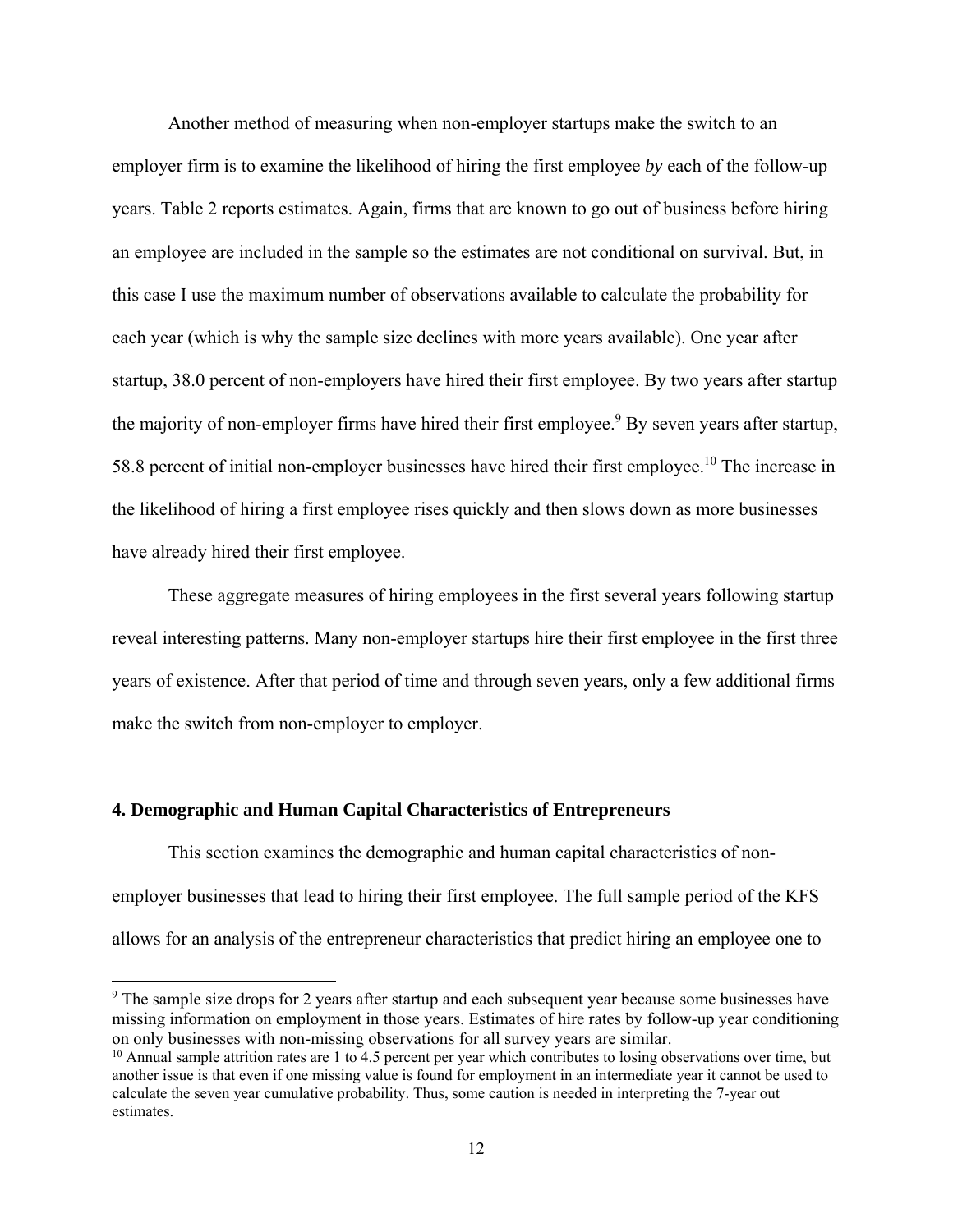seven years after startup. As noted above, the KFS is the only large, nationally representative dataset with detailed demographic and human capital information on the owners of startups.

 I first examine rates hiring an employee in the first several years of operation among nonemployer startups by race, gender and immigrant status. Table 3 reports estimates of the percentage of non-employer startups hiring employees by 1, 2 and 7 years after startup. One year after startup is chosen because the estimates reported in Table 2 indicate that nearly 40 percent of non-employer startups hire within this time period. The majority of startups hire within the first two years, and seven years represents the full sample period. Non-employer startups owned by African-Americans have similar rates of hiring their first employee by each year as do white, non-Hispanic startups. Asian-owned startups have higher rates of hiring their first employee by each of the follow-up years. Hiring rates by each follow-up year are also higher among nonemployer startups owned by Hispanics. Related to these racial and ethnic patterns, immigrants have higher rates of hiring their first employee by the first two follow-up years than the nativeborn, but the rates of hiring employees are similar by the seventh follow-up year.

 Non-employer startups owned by men and women differ substantially in their rate of hiring first employees by each of the reported follow-up years. Female-owned startups are roughly 10 percentage points less likely to hire their first employee by the first, second and seventh years after startup.

 To investigate these patterns further and control for potential correlations with other entrepreneur characteristics I estimate regressions for the probability of hiring employees by each survey wave. The regression equation is:

(4.1)  $y_i = \alpha + \beta X_i + \varepsilon_i$ ,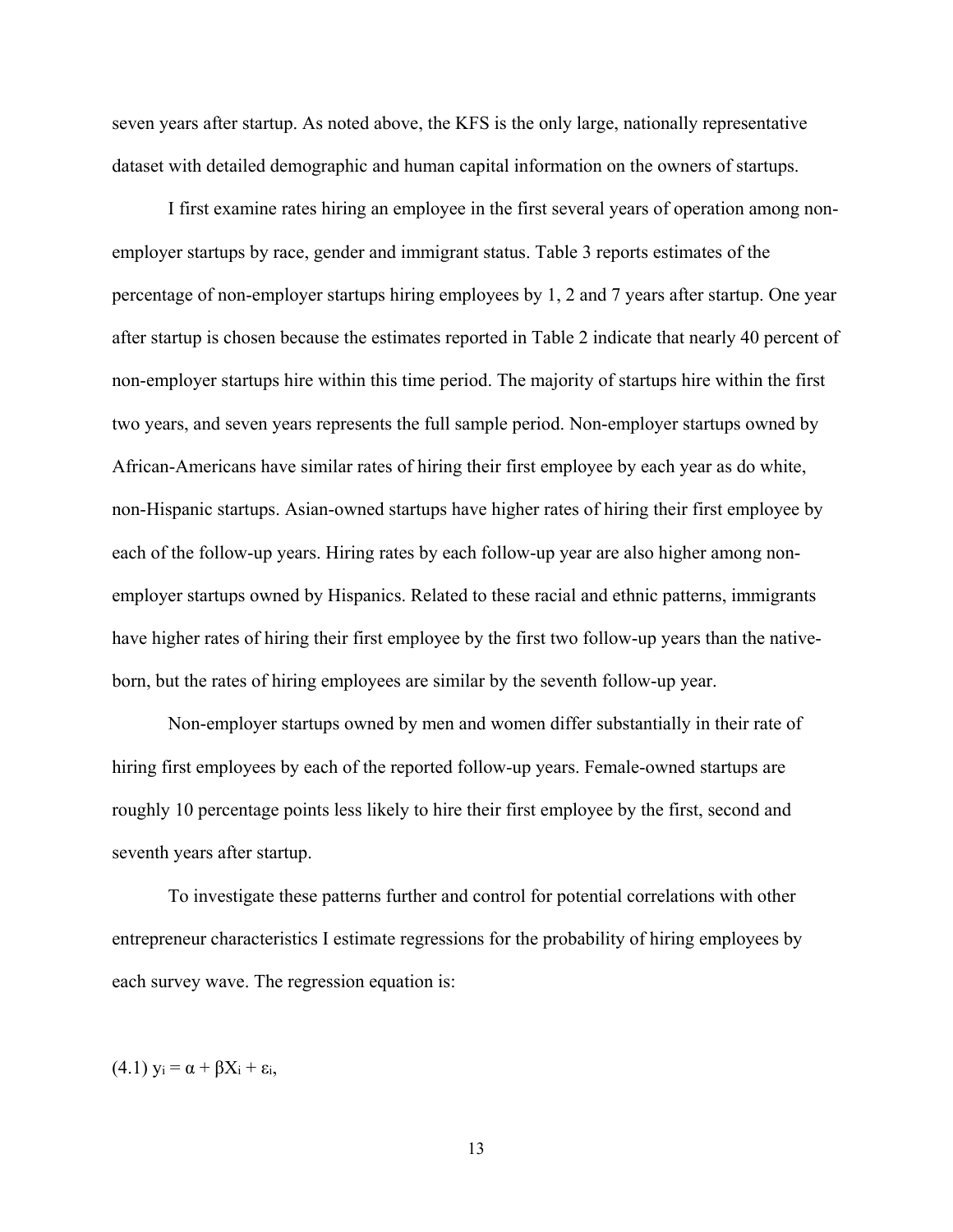where y<sub>i</sub> is the probability that the non-employer startup hires its first employee by the first, second or seventh follow-up year. X<sub>i</sub> includes demographic and human capital characteristics of the entrepreneur, and  $\varepsilon_i$  is an error term. All specifications are estimated using OLS and heteroscadasticity-consistent standard errors are reported. Marginal effects estimates are similar from probit and logit models, and are thus not reported.

Table 4 reports estimates. Non-employer businesses owned by Asians, other race, and Hispanics have higher probabilities of hiring their first employee than non-Hispanic, whiteowned businesses, all else equal. Non-employer firms owned by African-Americans have similar likelihoods of hiring their first employee as non-Hispanic whites. Immigrant status also does not appear to have an effect on hiring probabilities after controlling for other entrepreneur characteristics. Female-owned non-employer firms have lower annual probabilities of hiring their first employee than male-owned firms.

 Turning to the human capital of the entrepreneur, I include the owner's level of education as a set of dummy variables for thresholds in the regressions. As noted above, owner's education has been found to be a positive predictor of hiring employees, but the relationship with early stage hiring patterns are unknown. Surprisingly, estimates from the KFS do not provide evidence that among non-employer startups owner's education has a strong positive predictive power on whether the first employee is hired in the first several years of operation. The point estimates are generally small and statistically insignificant and in a couple of cases negative.

Another measure of human capital – having more industry work experience before startup – is found to have a positive, but weak relationship with hiring an employee in the first several years of operation. Previous industry work experience has been found to be an important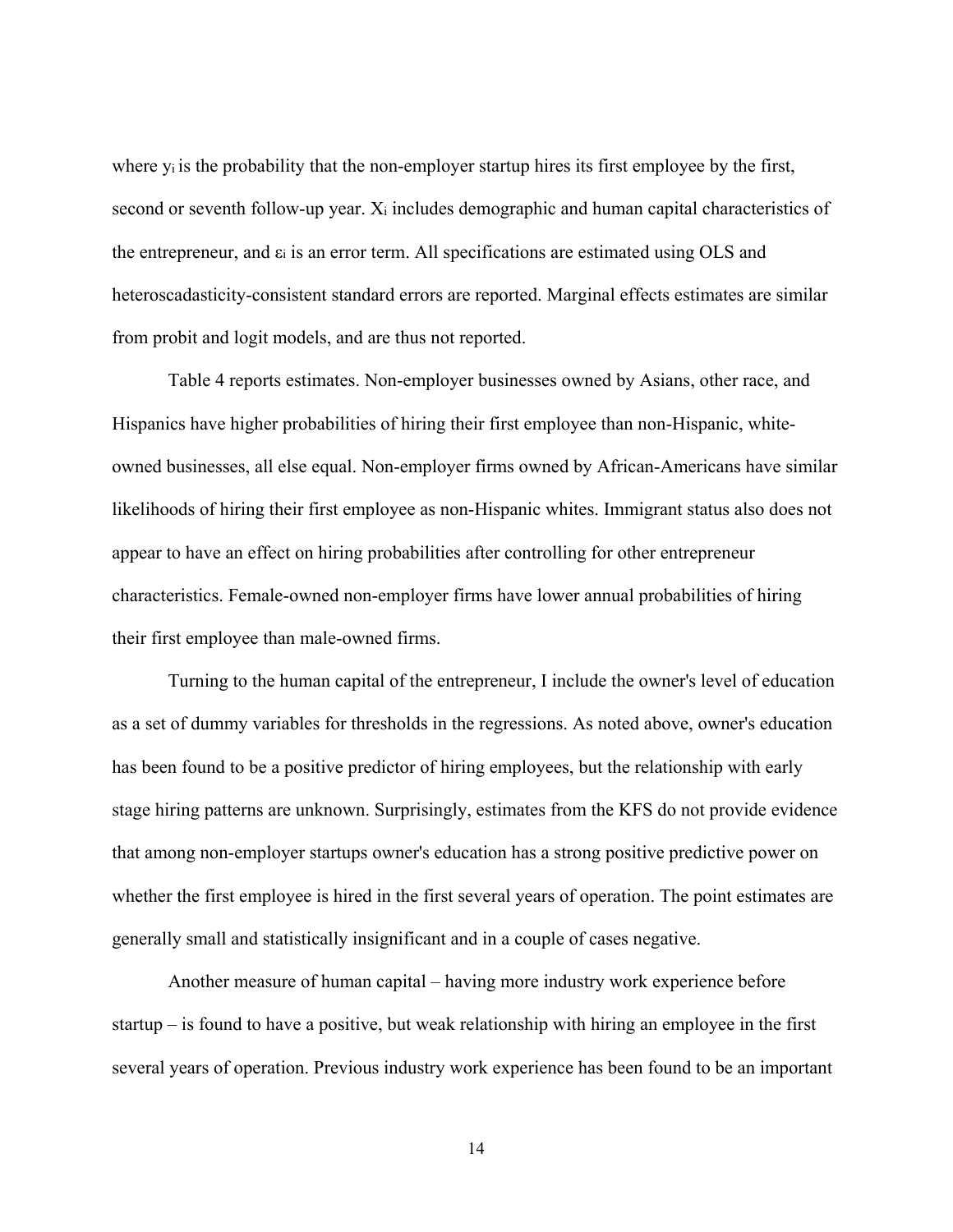determinant of business success in previous work (e.g. see Fairlie and Robb 2007). Unfortunately, the KFS does not include contemporaneous information on wage and salary work of owners which has also been found to be important (Garcia-Perez, Goetz, Haltiwanger and Sandusky 2013).

Although human capital, such as owner's education and prior industry work experience, has been identified as an important determinant of business success in previous research, it appears to be less important in determining which non-employer startups hire their first employee in the first several years of operation.

 In contrast to the human capital measures, I find that industry differences are important in determining which non-employer startups are likely to hire employees.<sup>11</sup> Non-employer startups in wholesale trade have the highest rate of hiring employees, followed by the transportation, manufacturing and professional industries. In these industries, hiring employees may be important for capturing returns-to-scale for growth of businesses.

## *Legal Form of Organization*

 $\overline{\phantom{a}}$ 

 The KFS also includes information on the legal form of organization of the business. Does the legal form of organization affect the probability of hiring an employee among nonemployer startups? This question is examined by estimating the same set of regressions including dummy variables for the legal form of organization. Dummy variables are included for incorporated businesses (58.6 percent) and partnerships (5.5 percent). Estimates are reported in Table 5. Non-employer startups that are incorporated are more likely to hire their first employee by each of the reported follow-up years relative to non-employer startups that are sole

<sup>&</sup>lt;sup>11</sup> Hiring rates by industry are reported in Appendix Table 2.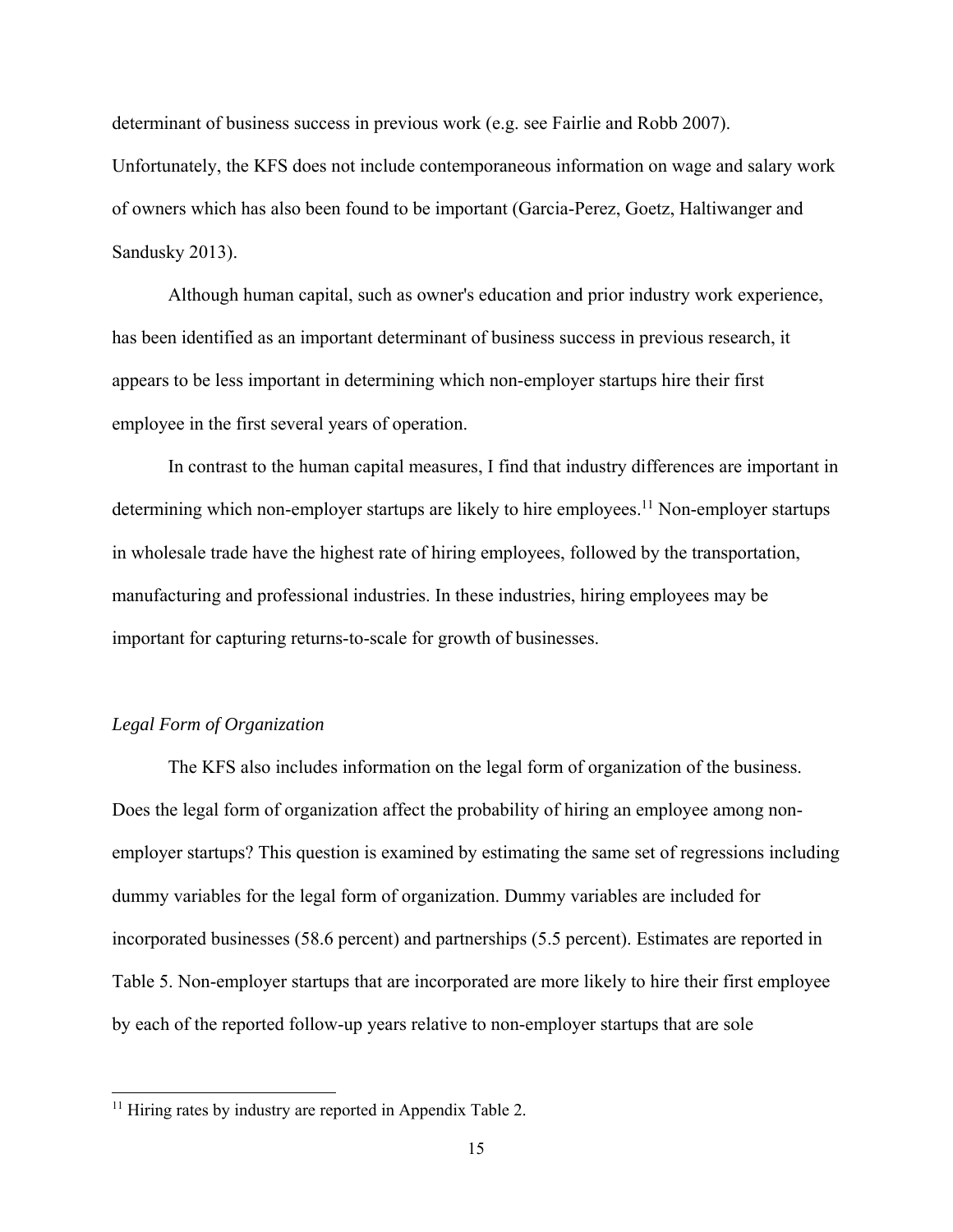proprietorships. The evidence is less clear for partnerships. The interpretation of these results is difficult because decisions about employment might cause businesses to choose their legal status. For example, a non-employer startup that plans on hiring employees in the first few years might choose to become incorporated because of the employment decision. Additionally, a relatively small percentage of firms change legal form status, suggesting that becoming incorporated is not a potentially important milestone such as revenues or assets (Cole 2011). The estimates for the demographic and human capital characteristics are not sensitive to the inclusion of the legal form of organization variables.

## **5. Dynamic Business Milestones Associated with Hiring the First Employee**

 Continuing to use the KFS, I switch the focus to exploring the dynamic business factors associated with hiring decisions. An important question is whether there are milestones that nonemployer startups often reach before hiring their first employee. For example, non-employer firms might often wait until they have large enough annual revenues to take on the extra expenses of hiring employees. Do startups wait to build up assets or obtain intellectual property before hiring their first employee?

 The examination of these questions requires longitudinal data on startups with measures of both employment and milestone variables year by year instead of a single point in time. By combining follow-up years to create a panel it is possible to measure the annual probability that non-employer firms hire their first employee over the entire sample period. It is also possible to measure levels of revenues and business assets of non-employer firms prior to the timing of the employment decision. Table 6 reports an estimate of the annual probability of hiring the first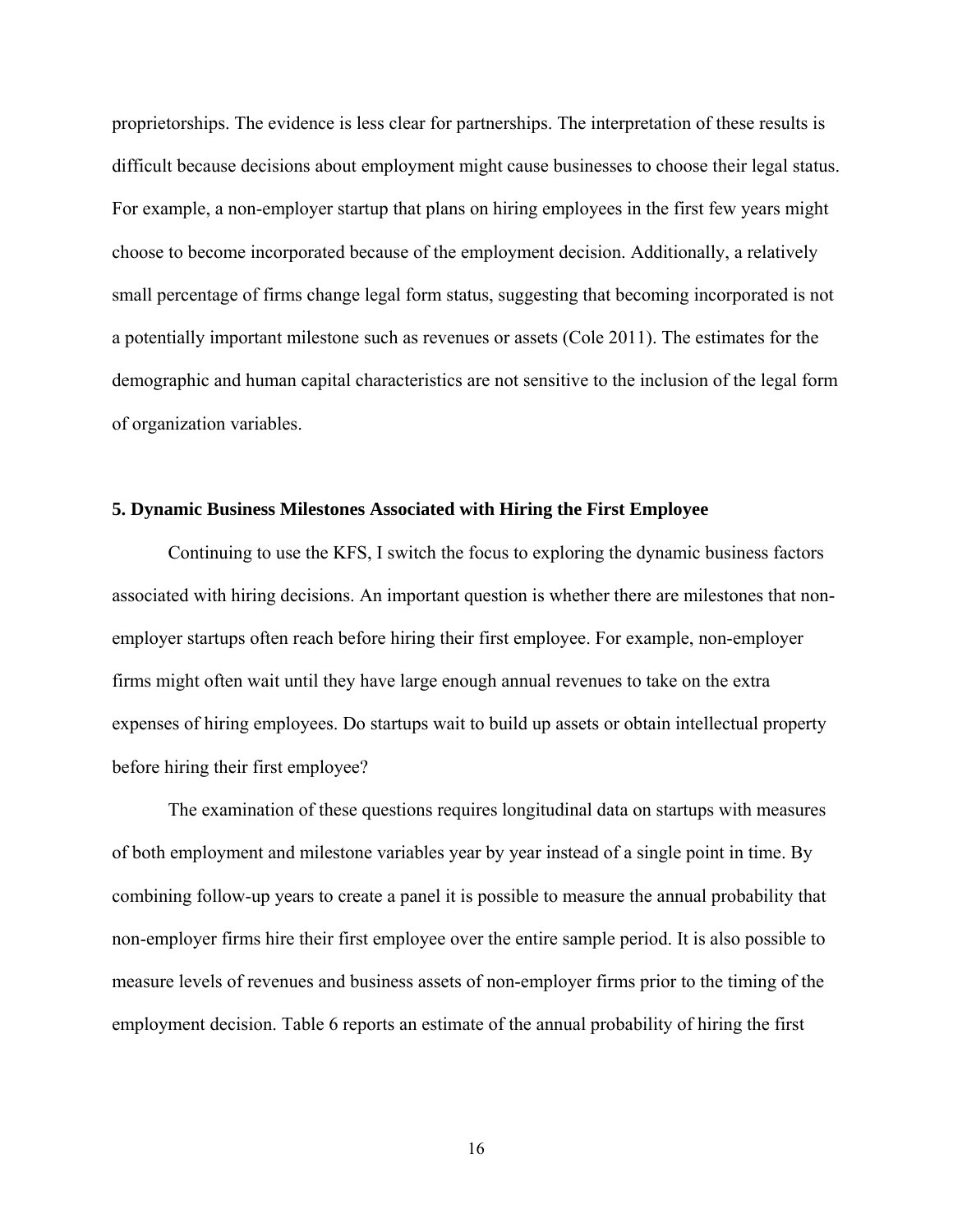employee among non-employer firms. Overall, the annual rate at which non-employer businesses hire an employee by the following year is 23.4 percent.

 Estimates of annual hire rates are also reported by revenue class in Table 6. Perhaps surprisingly, the likelihood of hiring the first employee is not strongly related to total business revenues. The probability of hiring an employee actually decreases from 26.7 percent for nonemployer firms with \$0 in annual revenues to 18.6 percent for non-employer firms with \$1- \$10,000 in annual revenues. The likelihood of becoming an employer firm remains steady as revenues increase until the \$100,001 or more level. For revenues of \$100,001 or more, the probability of hiring the first employee in the next year increases from 21.4 percent for nonemployers with revenues of  $$25,001-\$100,000$  to 30.4 percent.<sup>12</sup> Even this change is not large considering the potential importance of higher revenues to offset the increased costs of hiring employees.

 Table 6 also reports estimates by business asset levels. Assets include cash, accounts receivable, equipment, machinery, product inventory, and vehicles. Non-employer startups may wait until their business assets hit a certain level to offer financing or collateral for raising money to hire employees. Similar to revenue levels, however, there is no clear evidence that the probability of a non-employer firm hiring its first employee over the following year increases substantially with business asset levels. The probability that a non-employer business with \$0 in total business assets hires its first employee over the following year is 22.0 percent. For nonemployers with \$100,001 or more in total business assets the probability is not much higher at 24.2 percent. Non-employers with \$25,001-\$100,000 in total business assets have a probability of 28.2 percent.

 $\overline{\phantom{a}}$ 

 $12$  Only categorical information on revenues is available in the KFS.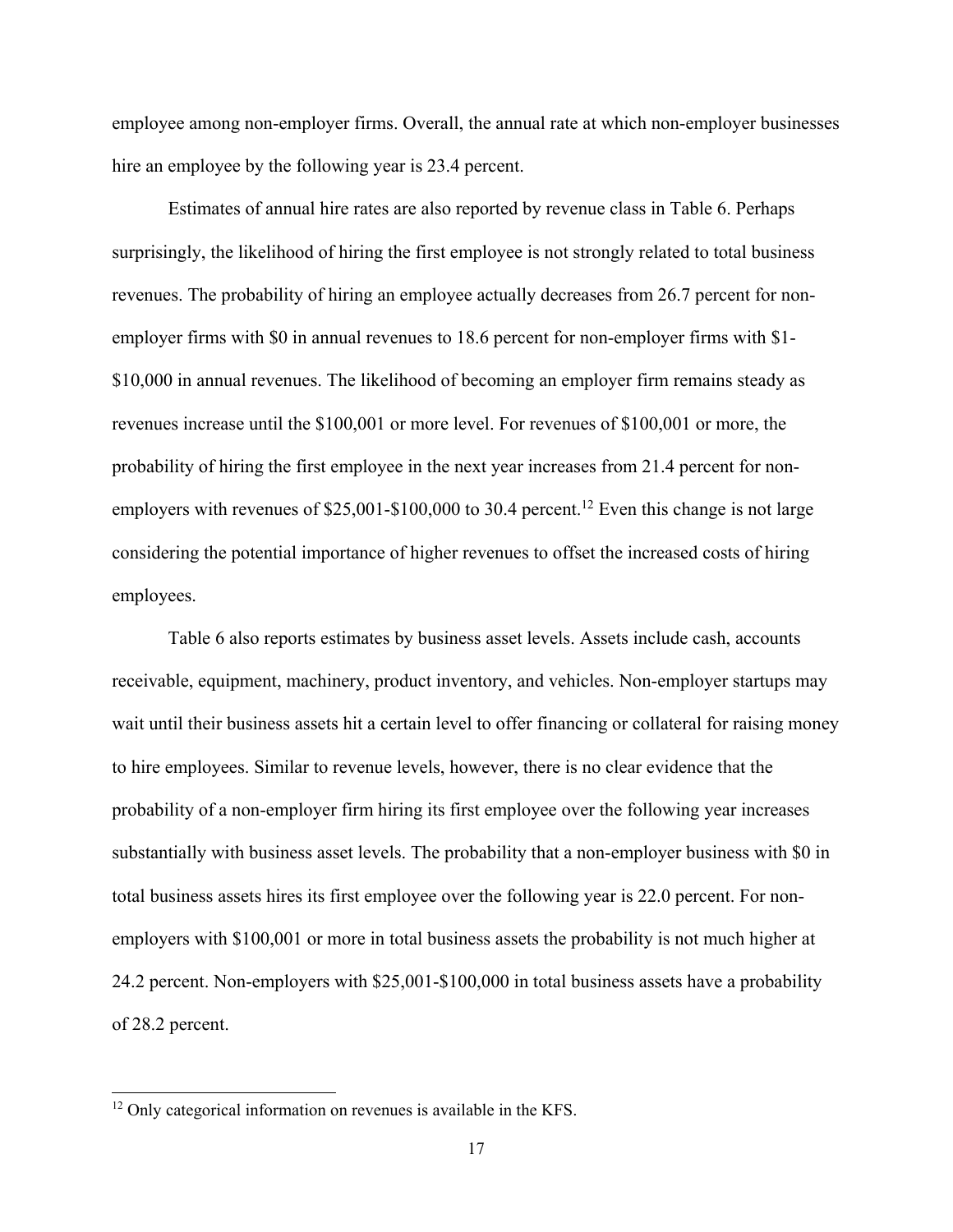Both business revenues and assets measure the current resources of the firm, but future potential resources of the firm may be the most important in making the decision to become an employer firm. In particular, a milestone for many non-employer startups might be when they obtain intellectual property, such as a patent, trademark or copyright. Patents, trademarks and copyrights might be useful for non-employer firms considering hiring employees because they provide a potential source of future revenues even if the firm is experiencing low current revenues. For non-employer firms with patents, the probability of hiring the first employee increases from 23.3 percent to 31.9 percent (see Table 6). Obtaining copyrights and trademarks is also associated with an increase in the likelihood of becoming an employer firm: for copyrights the increase is roughly 5 percentage points; for trademarks, 13 percentage points. Combining all types of measurable intellectual property, the estimates indicate that having at least one type is associated with roughly a 9 percentage point higher rate of hiring the first employee.

 To identify the independent associations between these milestones and the decision to hire the first employee, I estimate several regressions for the probability of hiring employees. The regression equation is:

## $(5.1)$  y<sub>it</sub> =  $\alpha$  +  $\beta$ X<sub>i</sub> +  $\gamma$ Z<sub>it-1</sub> +  $u_i$  +  $\varepsilon$ <sub>it</sub>,

where y<sub>it</sub> is whether the entrepreneur hires in year t,  $X_i$  includes entrepreneur characteristics that do not change over time, Zit-1 include business characteristics that change over time (measured prior to the employment decision), and  $u_i + \varepsilon_{it}$  is the composite error term. The observational unit in the regressions is the business year, and only startups that have not previously hired an employee up to that year are included in the sample. All specifications are estimated using OLS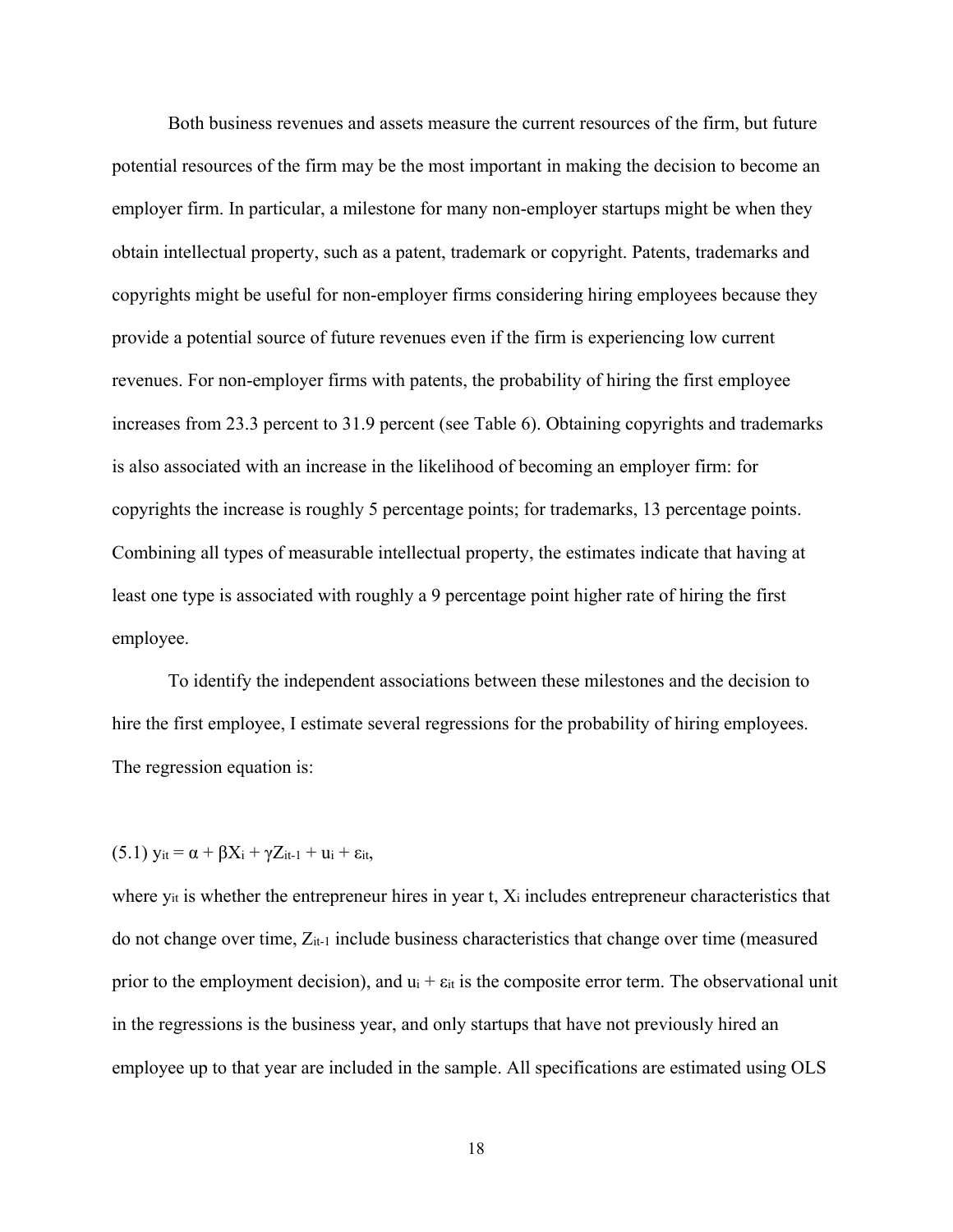and robust standard errors are reported with adjustments for multiple observations per entrepreneur (i.e. clustered by entrepreneur). Marginal effects estimates are similar from probit and logit models, and are thus not reported.

Table 7 reports estimates. Specification 1 focuses on the independent effects of owner characteristics and industries on the annual probability of hiring the first employee. The estimates reveal similar patterns as those for the regressions predicting hiring the first employee by 1, 2 and 7 years following startup. Asians, other race and Latino non-employers have higher rates of making the transition to an employer firm than do non-Hispanic, white and black nonemployers. Female-owned businesses have a lower annual probability of hiring the first employee over the sample period than male-owned businesses. The education level of the entrepreneur has no effect on the hiring probability, but entrepreneurs with more prior work experience have a higher annual probability of hiring the first employee.

 Specification 2 adds the dynamic business milestone variables reported in Table 7 to the regression specification. In addition to these milestone variables, the regression includes all of the previous owner characteristics, industry, and regional controls. After controlling for other factors, there does not appear to be a strong, clear relationship between revenues and the probability of hiring the first employee. Most of the coefficients on revenue levels are negative, indicating that non-employer businesses with zero revenues have relatively high probabilities of hiring their first employee in the sample period (the left out or comparison category is zero revenues). There is some evidence, however, that the largest revenue class has a higher probability of hiring the first employee than the previous revenue classes, indicating a somewhat U-shaped relationship.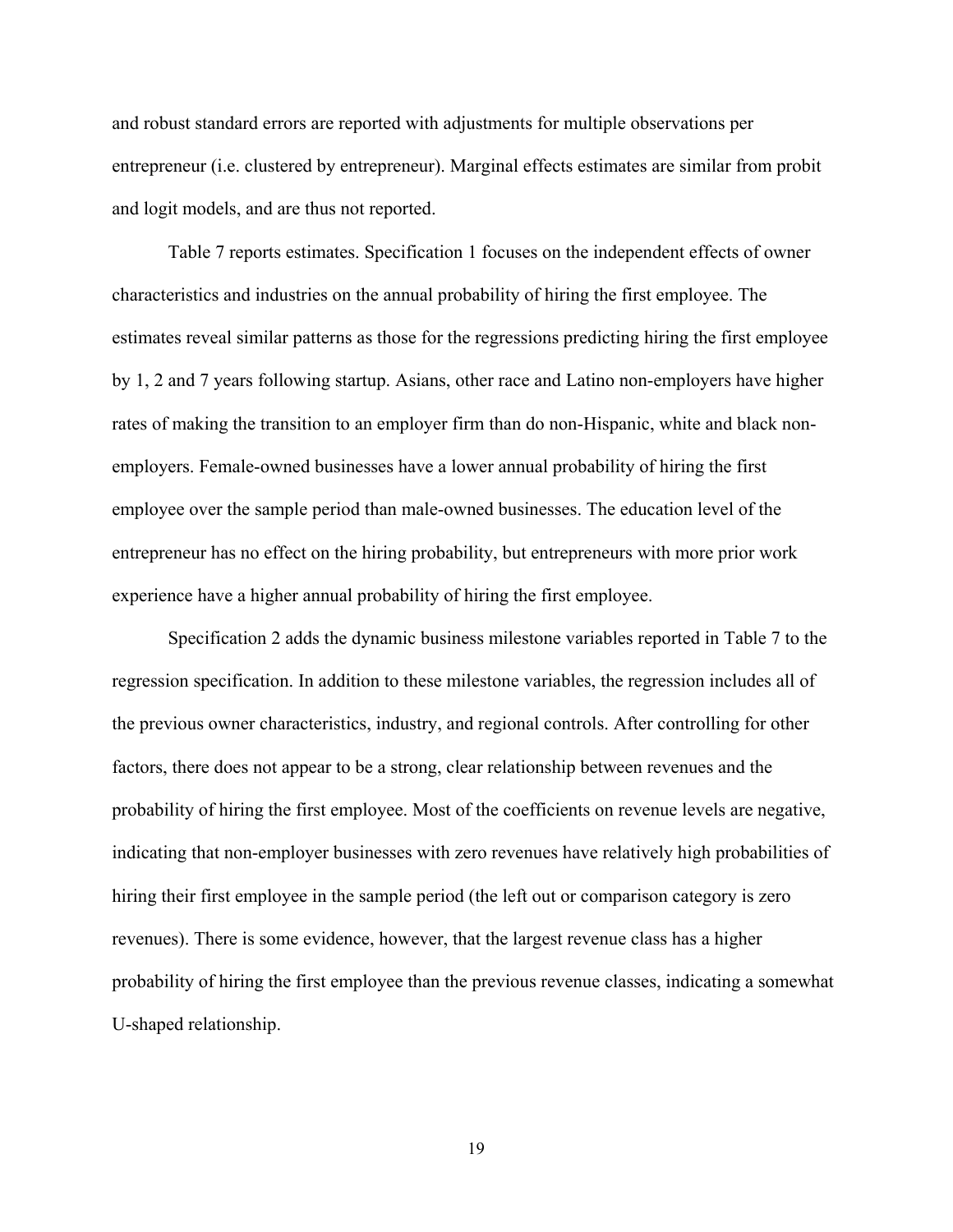The estimates for business assets, however, indicate a positive relationship with the annual employment probability. An increase in the probability of hiring the first employee occurs when firms have business assets of \$10,001 to \$25,000. After that level there is no further increase, but firms with at least \$10,001 in business assets have a 6-9 percentage point higher probability of hiring the first employee over the sample period, all else equal.

 Having intellectual property also has a positive association with making the nonemployer to employer transition during the sample period. Intellectual property, which includes patents, copyrights and trademarks, is associated with a 7 percentage point increase in the annual probability of hiring the first employee.

 Although not reported, regression specifications are estimated that include all three types separately. Including all three types of intellectual property separately in the regression, estimates indicate that the strongest relationship is between trademarks and the annual probability of hiring the first employee.

 Revenues and business assets are positively correlated, which might weaken their estimated relationships with the employment probability. Specifications 3 and 4 include revenues and assets alone with the other controls, respectively. The estimates confirm the conclusion from the previous regressions – business assets have a positive association with the probability of hiring the first employee, but revenues do not have a clear relationship. It may be more important for non-employer firms to build up assets to use or borrow against to hire their first employee than to rely on large revenues in the previous year.

 Although all of these dynamic business milestones are measured when the business has no current employees, there remains the concern that the estimated effects are not causal. This is an important concern with the regression results. The positive relationship between business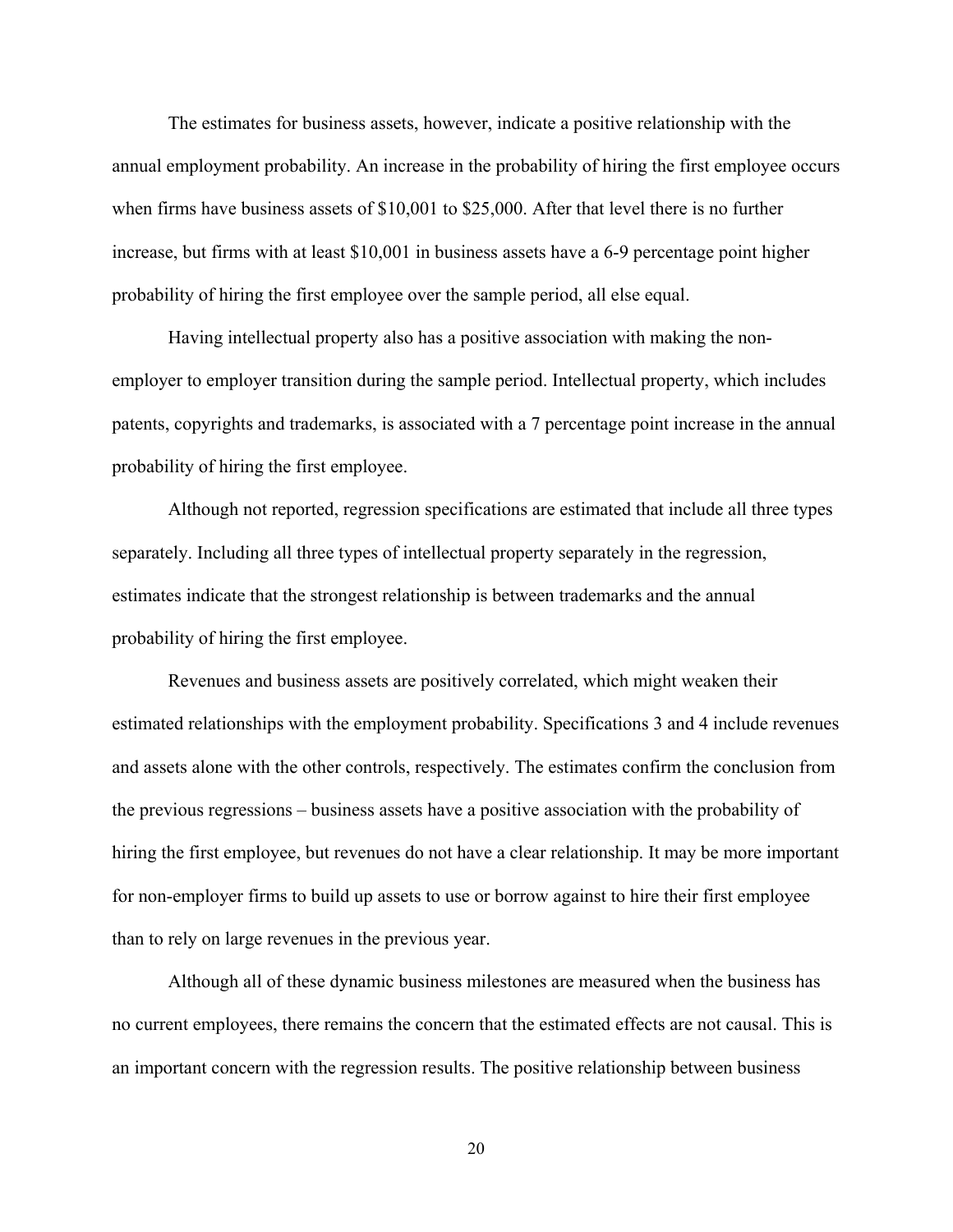assets and hiring the first employee might simply represent the unobserved growth plan of the business and not that higher assets *cause* non-employer firms to take the leap to being an employer firm. The same concern arises for intellectual property. Although it is measured for the business prior to hiring their first employee, estimates of the relationship might capture other unobserved factors. The finding that revenues do not have a clear positive relationship with the annual employment probability is less a concern, however, because the likely bias is towards finding a positive relationship. Without an instrument for revenues, these results do not provide definitive estimates on the causal effects of reaching milestones on hiring the first employee.<sup>13</sup> Theoretically, one might expect there to be causal effects and these effects are likely partly responsible for the positive estimates found here.

## *Businesses with Positive Revenues*

 $\overline{\phantom{a}}$ 

 There is often concern that the behavior of businesses that have no revenues might differ substantially from businesses with positive revenues. To examine this potential concern, I first compare the characteristics of zero-revenue observations to positive-revenue observations among non-employer startups. Appendix Table X reports estimates. The owner and firm characteristics of zero-revenue observations for startups do not appear that different than positive-revenue observations. Demographic, education and work experience characteristics of the owner do not look that different (except along a few expected characteristics such as black firms having lower revenues). The industry distributions for zero and positive revenue startups also look relatively similar. There are lots of zero-revenue startup observations that hire employees the next year

 $13$  In this application it is extremely difficult to find an instrumental variable that has an effect on the sales of the business, but does have an effect on the unobserved component of the decision to hire the first employee. Similarly, an experiment that randomly varies revenues, assets and intellectual property would be infeasible.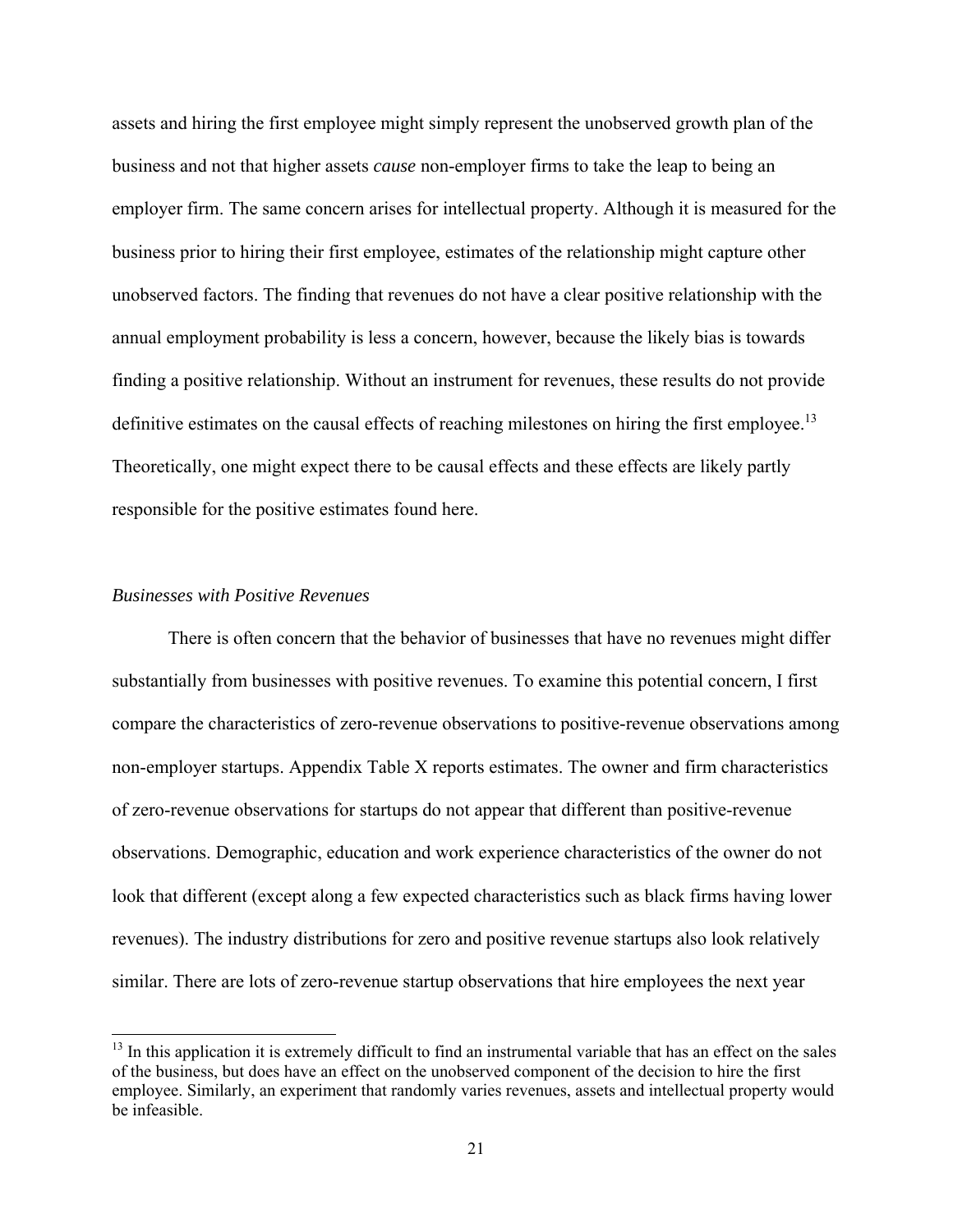(27% compared with 22% of positive-revenue observations), and that have intellectual property  $(15\%$  compared with  $14\%$ ).<sup>14</sup>

 Although there do not appear to be major differences by zero vs positive revenue observations, I nevertheless, estimate regressions excluding those observations as a robustness check. Table 8 reports estimates of the same set of regressions excluding all business observations with zero revenues. Including only positive revenue non-employer startup observations reduces the sample size by roughly one-third. The estimates for the owner characteristics, such as Asian, Hispanic, female and industry work experience are similar. The estimates for intellectual property are also generally similar.

 The estimates for revenues and business assets reveal some interesting patterns. First, there is some evidence of a positive relationship for the largest revenue class relative to the \$1- 10,000 revenue class. This finding is similar to previous findings, but highlighted somewhat by the change in the reference from the \$0 revenue class in Table 7 to the \$1-10,000 revenue class in Table 8.15 There is no evidence of a positive relationship across the other revenue classes. Second, the estimates indicate a stronger positive relationship between business assets and hiring first employees. The removal of zero revenue observations has increased all of the coefficient estimates. Finally, similar to previous findings, estimates of the relationship between business assets and hiring probabilities are not sensitive to the inclusion or exclusion of the revenue variables. Overall, the results excluding zero-revenue observations do not change the general conclusions.

 $\overline{a}$ 

<sup>&</sup>lt;sup>14</sup> Another interesting finding is that slightly more than 50% of non-employer startups with zero revenues in one year have positive revenues the following year. Roughly 15% of non-employer startups with positive revenues follow that year with zero revenues. There appears to be some transitioning back and forth between not having revenues and having revenues among non-employer startups.

<sup>&</sup>lt;sup>15</sup> The change in left-out category from Table 7 to Table 8 essentially removes the left part of the Ushaped relationship.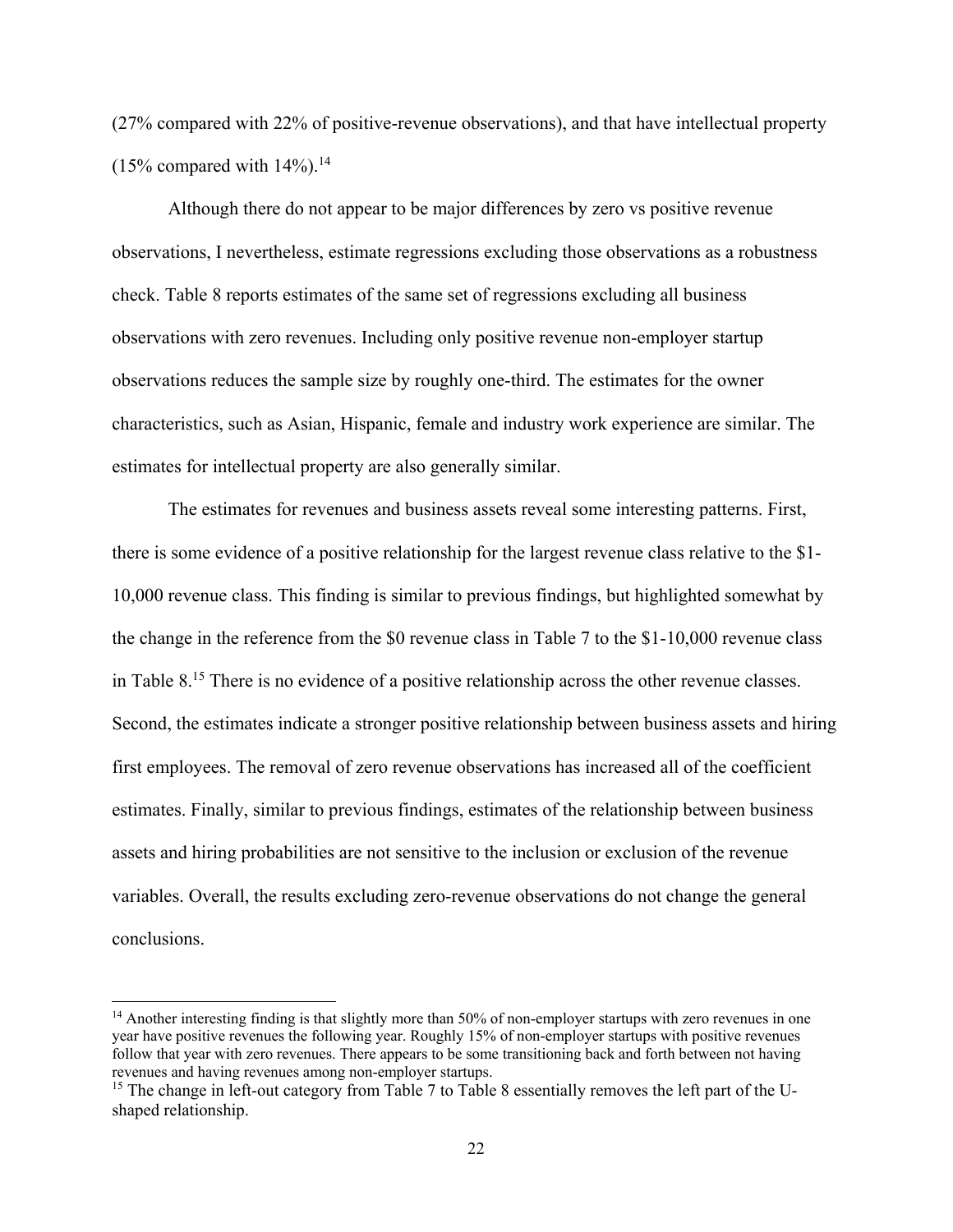### *Services and Other Industries*

 The relationships between revenues and business assets might differ across industries. The KFS sample is not large enough to run separate analyses by detailed industry, but it is large enough to run separate regressions for broad industry groupings. Table 9 reports estimates for regressions including only non-employer startups in the services industry (where many startups are found). Table 10 reports estimates for regressions including only non-employer startups in the construction, manufacturing, trade, and other industries. In the services industries, the relationship between sales and hiring is not clear. The relationship between business assets and hiring is also not clear, although there are some positive coefficients relative to the lowest level. Only a few of the coefficient estimates are statistically significant, which is in part due to smaller sample sizes.

 In the regressions that include the construction, manufacturing, trade and other industries, the positive relationship between business assets and hiring probabilities is clear. Hiring increases generally with each level of business assets. The relationship with revenues is less clear, with hiring first decreasing with higher sales and then increasing for these industries. The separate industry analyses, in general, do not reveal different patterns for the revenues and business asset results than for the main results.

 Estimates for the other variables indicate that intellectual property has a similar association with hiring in the two broad industry groups. The industry groups also have similar demographic characteristics predicting which non-employer startups hire. Although it would be useful to conduct separate analyses with more detailed industries, the results for these broad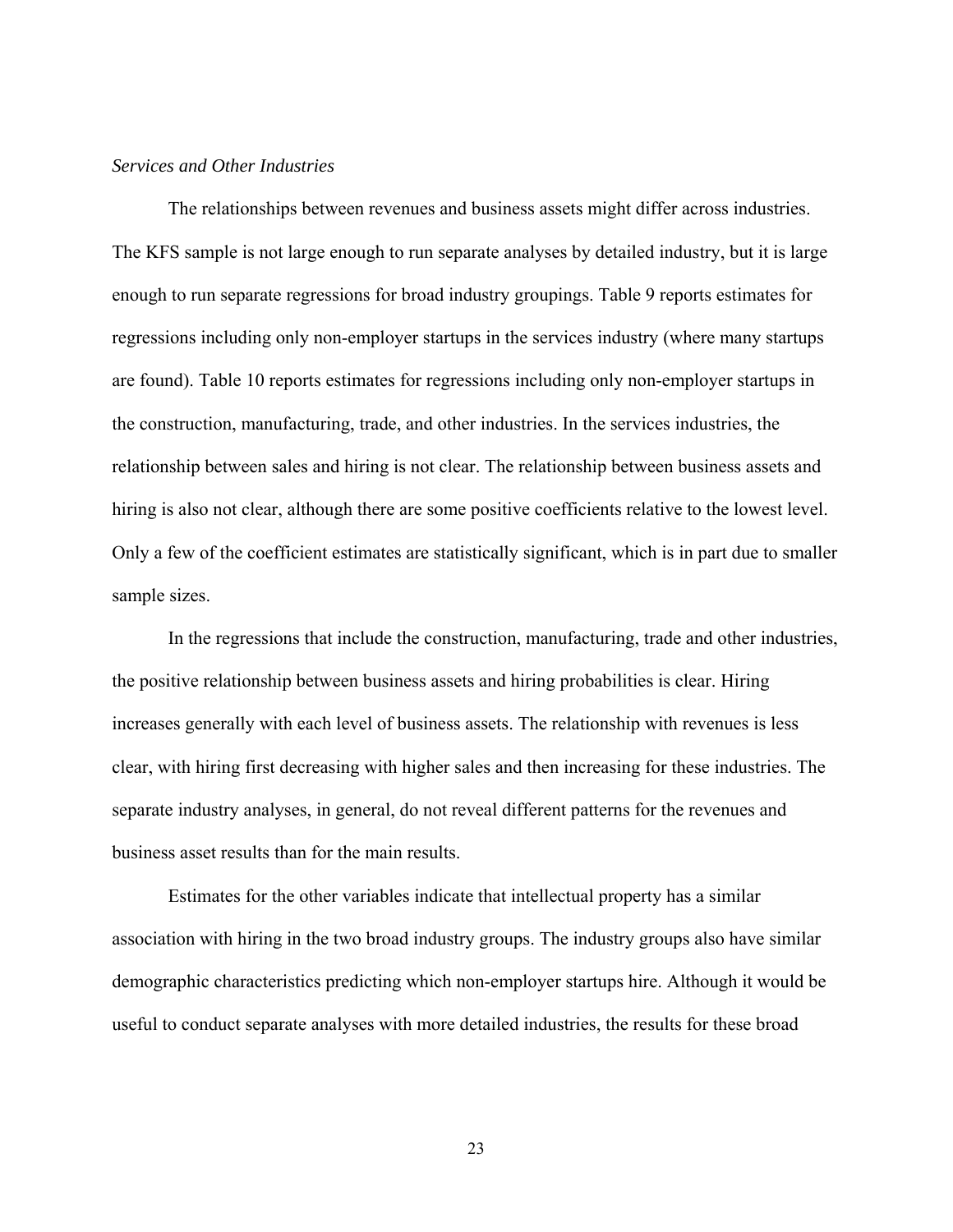groupings do not indicate substantially different results and the sample sizes are not large enough in the KFS to investigate the question further.

### **6. Does Entrepreneurship Training Help Owners Hire Their First Employee?**

 Returning to the question of whether the human capital of the entrepreneur is important for hiring decisions, I examine whether entrepreneurship training can help overcome some of the barriers to hiring employees. Entrepreneurship training often specifically teaches self-employed business owners strategies for hiring and managing employees, and provides training on registering for EINs, tax and insurance compliance, and legal issues, but does it increase the likelihood of hiring the first employee? Data from the largest random experiment providing entrepreneurship training—the GATE experiment—are used to examine this question.

 As noted above, the analysis focuses on the participants in the GATE experiment who were self-employed business owners at the time of application and reported not ever having employees for their businesses. Thus, the experiment is used to estimate the effects of entrepreneurship training on non-employer entrepreneurs hiring their first employee.

 Table 11 starts by comparing mean baseline characteristics between the treatment and control groups to check the randomization. The groups appear to be similar. Among the numerous baseline characteristics measured in the application only one, age, is statistically different between treatment and control. One would expect to find one or two significant differences by chance out of so many variables. The magnitude of the age difference is also small  $( $1$  year)$ . In any case, in the estimates of treatment effects, results are presented both without controls and with controls for a large set of detailed baseline characteristics.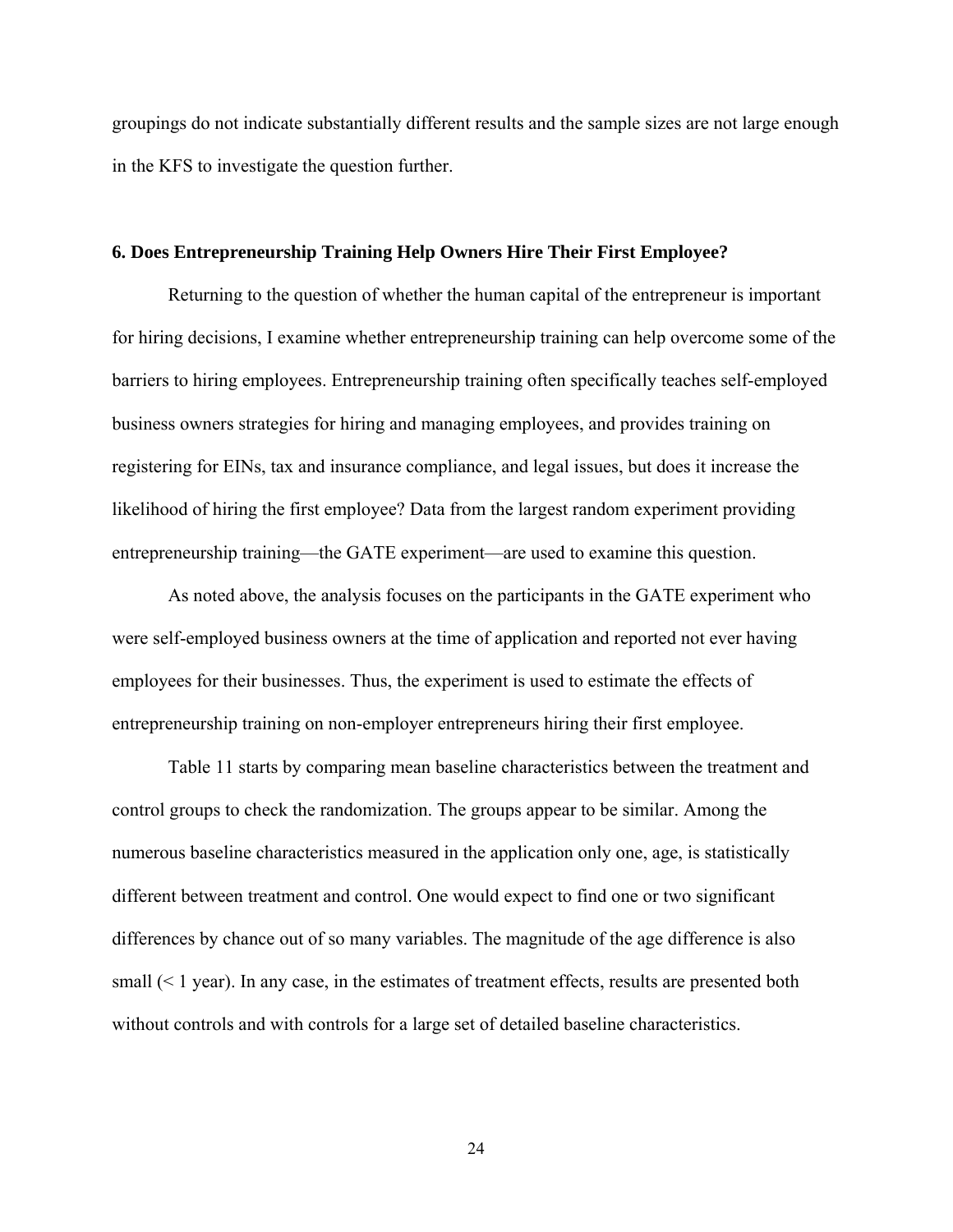With any random experiment, the control group cannot be restricted from obtaining training elsewhere. They cannot receive free services through the GATE program, but they can seek assistance through the existing market for training services. Given this limitation with any training experiment, it is important to examine whether and how the GATE treatment actually changed the use of training services. Table 12 reports the percentage of participants receiving entrepreneurship training and the mean hours of training separately for the two main types of training: classroom, workshops and seminars, and one-on-one counseling or technical assistance. The treatment group was an estimated 32 percentage points more likely to receive any training in the 6 months following random assignment than the control group. The first 6 months after random assignment was the most intensive period for receiving training, with less training received during the subsequent 12-month period (i.e. between Wave 1 and Wave 2) and the last 12-month period (i.e. before Wave 3).

 The treatment group also received more than twice the number of hours of training by the first follow-up wave. The difference in training received is 9 hours at Wave 1 and summing across waves. The extra hours of instructional time are likely to result in substantially more "homework" time. Although students learn or receive guidance in the classroom or one-on-one counseling, research and calculations for planning and strategies for business growth are done elsewhere, and thus not reported as "training" hours. Among those who received any training, the treatment group received on average 21.0 hours of training in the first 6 months, which is roughly two-thirds the instructional time for a 5-unit college course over a quarter.

 Follow-up survey responses also indicate that GATE participants were satisfied with services. Table 13 reports estimates for the treatment and control groups who received services. 48.6 percent of GATE recipients reported that "the overall usefulness" of the services received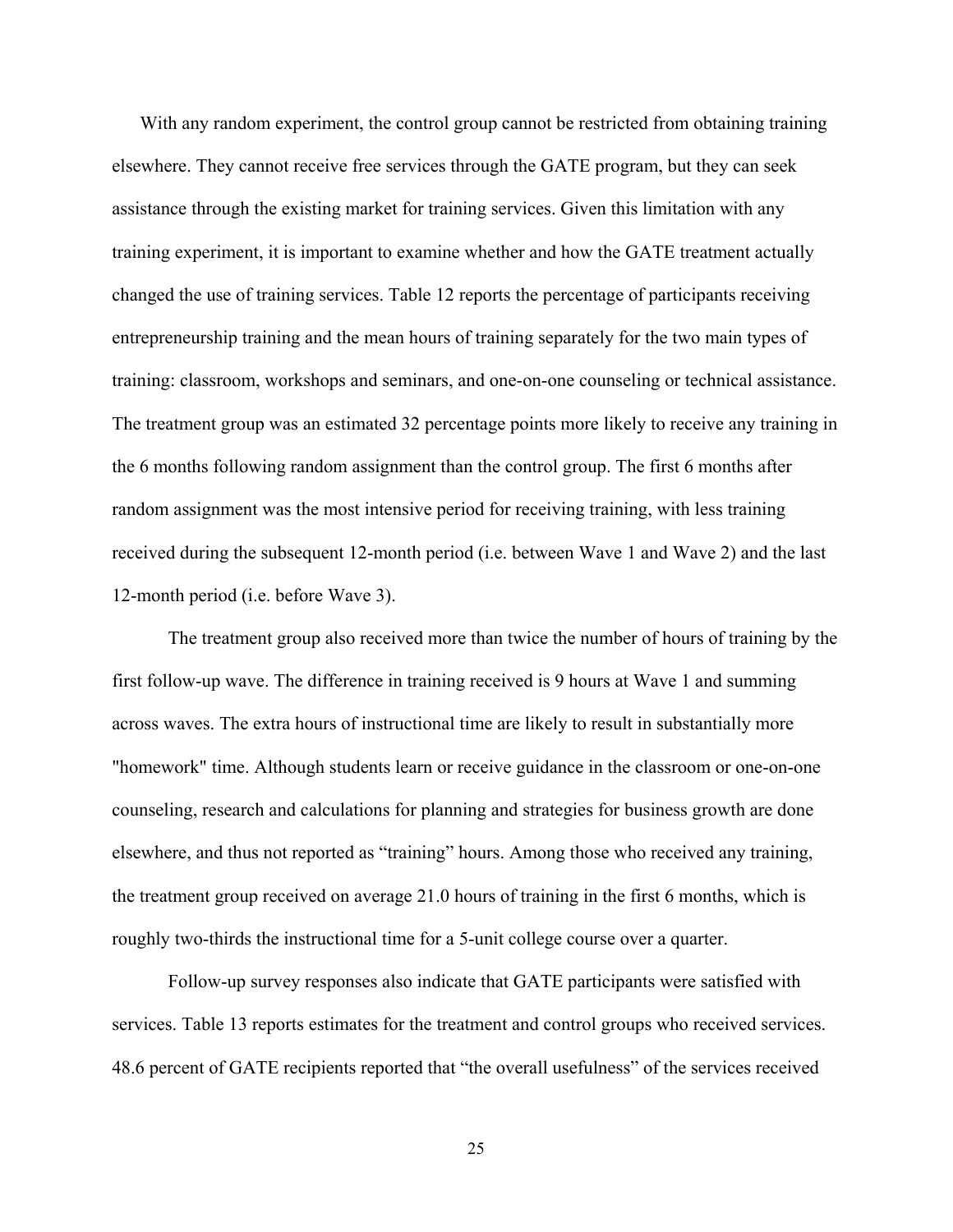was "very useful," with 31.3 percent responding "somewhat useful." Most recipients of GATE training responded that services helped "a lot" or "somewhat" with at least one specific aspect of the business or business planning (e.g., marketing strategy, accounting, networking, information technology). The treatment group reported greater satisfaction overall, and for each of the training aspects, than control group trainees (who obtained non-GATE training of their own accord). One interesting finding is that a low percentage of the treatment group (and control group) reported that the entrepreneurship training they received helped "a lot" with "hiring and dealing with employees" relative to other areas in which it helped. Of course, this may mean they were not looking for this kind of help, rather than that the training was not useful for hiring employees. Furthermore, these results must be interpreted with caution because they are only suggestive self-reports of how areas of training helped participants.

## *Estimating the Effects of Entrepreneurship Training on Hiring the First Employee*

 I next examine the effects of entrepreneurship training on non-employer business owners hiring their first employee. The regression equation for the employment outcome, yi , in the context of the random experiment is straightforward:

## (6.1)  $y_i = \alpha + \delta T_i + \gamma X_i + \varepsilon_i$ .

where  $T_i$  is the treatment indicator,  $X_i$  includes all of the baseline covariates reported in Table 11, and  $\varepsilon_i$  is an error term. The effect of becoming eligible for entrepreneurship training through the GATE program or the "intent-to-treat" (ITT) estimate of the training program is captured by δ. Measures of employment at three follow-up waves after random assignment are available: Wave 1 at 6 months, Wave 2 at 18 months, and Wave 3 at 60 months. Employment at each of the waves is examined for the sample of non-employer firms participating in the experiment.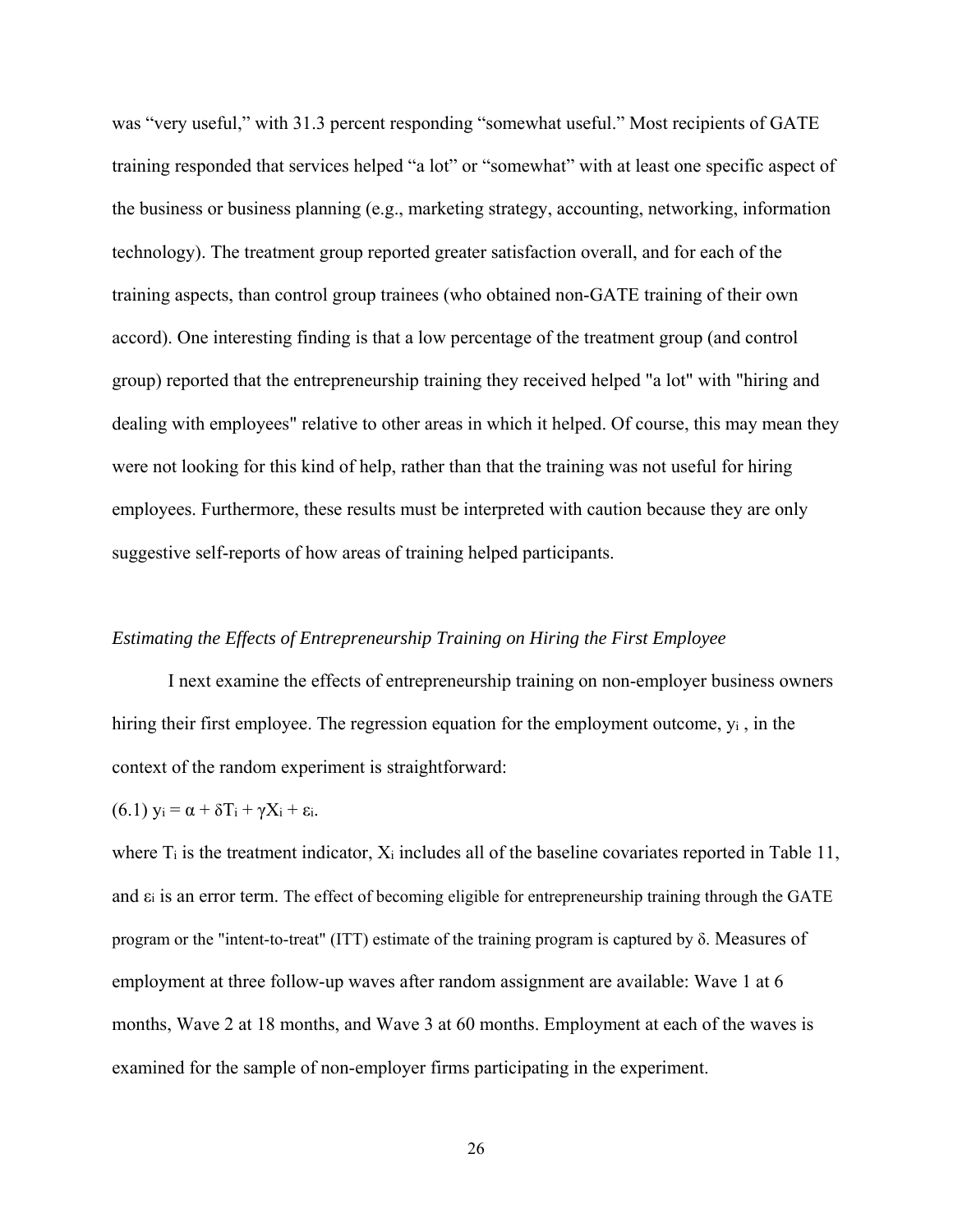Table 14 reports estimates from (6.1) of the effects of entrepreneurship training through the GATE program on employment. In the first panel, the treatment effects on the probability of hiring the first employee by each of the follow-up waves are reported. The sample includes only business owners with no employees at the time they applied to the GATE program. This is the time of random assignment. The first column does not include any controls, and thus essentially calculates the difference in employment rates between treatment and control groups in the experiment. At Wave 1, 11.6 percent of the treatment group and 8.8 percent of the control group hired an employee for a difference of 2.8 percentage points. The estimated treatment-control difference, however, is not statistically significant.

Table 14 also reports specifications that include controls and that are for additional follow-up waves. None of the point estimates for the entrepreneurship training treatment effects on hiring the first employee are statistically significant. These results are consistent for the 6 month, 18-month and 60-month follow-up periods.

 Table 14 also reports estimates of the effects of entrepreneurship training on current employment at the point in time of each follow-up survey. In the second panel, the effects on the probability of hiring an employee *at* each of the follow-up waves are reported. The 6-month or Wave 1 results are the same as those reported in Panel 1 because Wave 1 is the first follow-up survey. At the 18-month and 60-month periods, the point estimates are no longer positive. They remain statistically insignificant. In both specifications and across follow-up waves, insignificant estimates and inconsistent signs on those estimates are found. Thus, there is no evidence of a positive effect of entrepreneurship training on increasing the likelihood that non-employer business owners hired an employee at each of the follow-up surveys.

 Although entrepreneurship training through the GATE program does not increase the likelihood a non-employer firm hires an employee at each follow-up wave, it might increase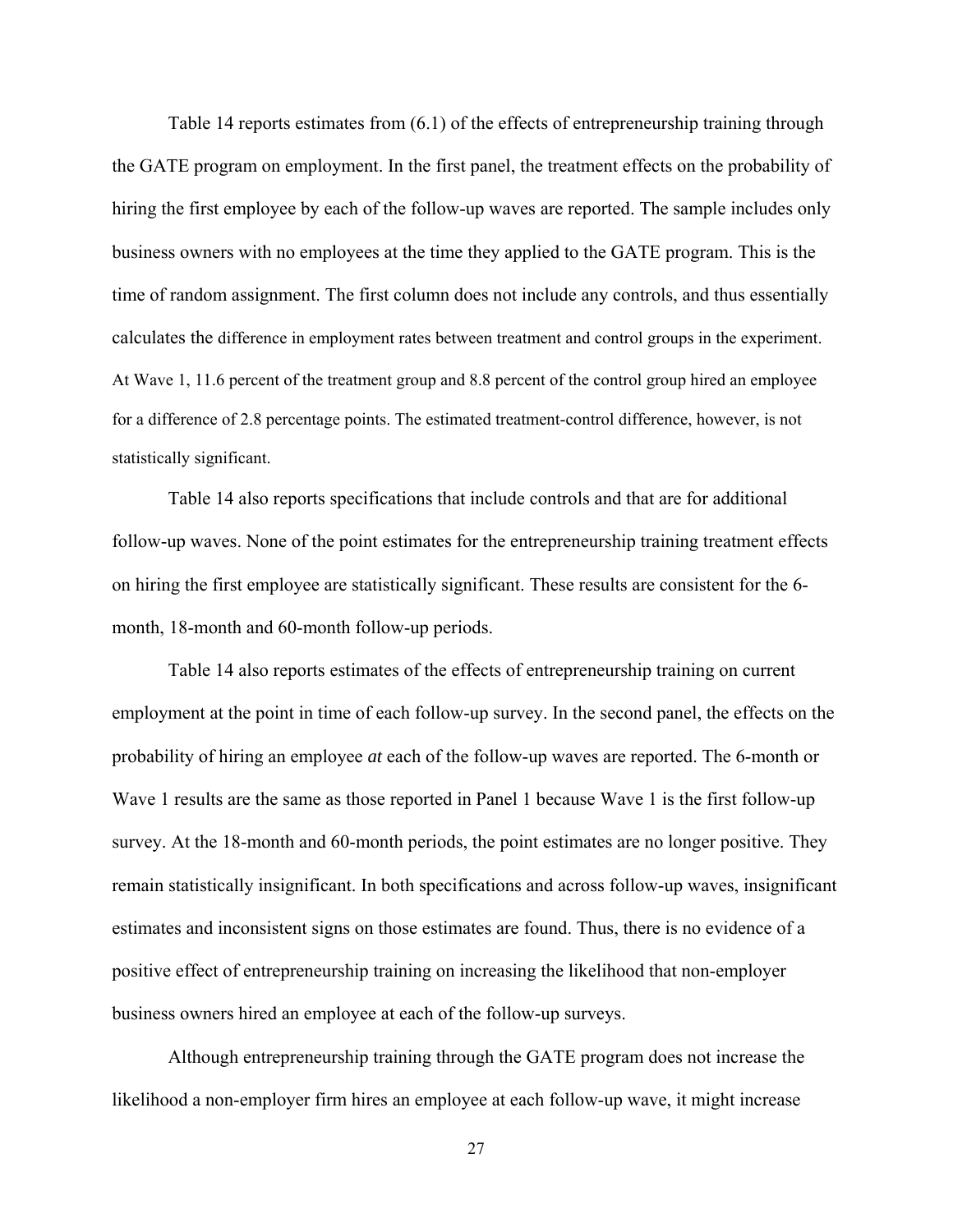overall employment levels. In the second panel, the entrepreneurship training treatment effects on number of employees for non-employer business owners at each follow-up wave are investigated. Similarly, there is no evidence of positive effects of entrepreneurship training on the number of employees.

 The lack of effects on entrepreneurship training on hiring employees does not appear to be due to differential rates of non-employer businesses ceasing operations over the study period. If a business stops operating, then technically it cannot hire employees. The estimates do not condition on survival because that could introduce a bias in estimating the effects of entrepreneurship training through the experiment.

 Table 15 reports estimates of the effects of entrepreneurship training on whether the nonemployer business owner at baseline continues owning a business at each of the follow-up waves. There is some drop-off in business ownership, as roughly 20 percent are no longer business owners at Wave 1, 28 percent at Wave 2, and 33 percent at Wave 3. The estimates, however, do not provide any clear and consistent evidence that entrepreneurship training increases the likelihood that non-employer business owners remain in business.

 These results are also consistent with lack of evidence of an effect of entrepreneurship training on the sales of businesses owned by initial non-employer owners. Estimates are reported in Table 15. There is no evidence of a positive effect of entrepreneurship training on sales.

 All of the experimental estimates reported thus far capture the "intent-to-treat" or the effects of the offer of entrepreneurship training through the GATE program. Another commonly reported estimate in an experimental setting is the local average treatment effect (LATE). LATE shifts the focus from estimating the effects of the *offer* of entrepreneurship training on hiring employees to estimating the effects of *receiving* entrepreneurship training on hiring employees.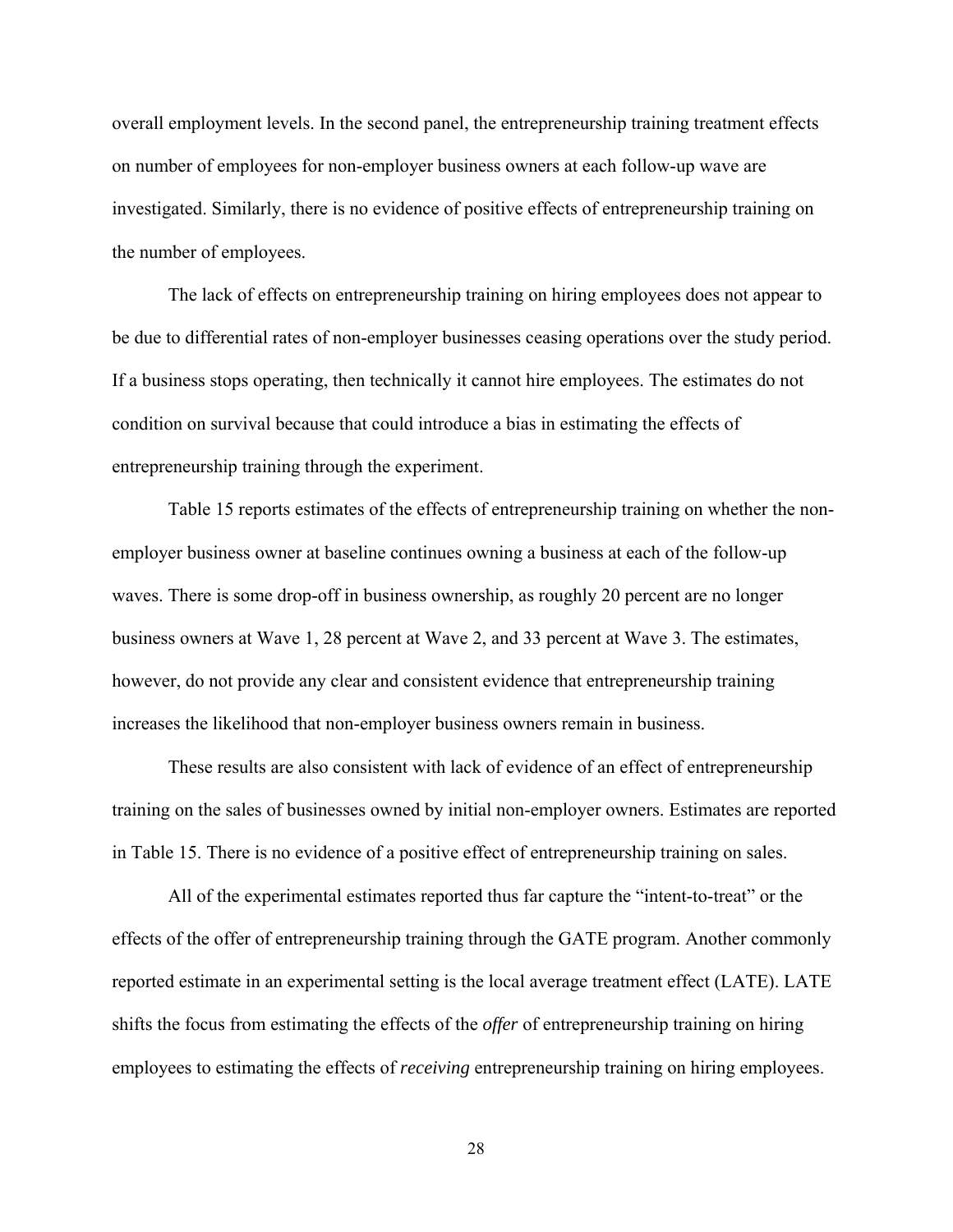The estimation involves using instrumental variables, which is operationalized by using 2SLS. In the first stage the probability of receiving any entrepreneurship training is regressed on treatment (the instrument). In the second stage, employment is regressed on the predicted value of receiving any entrepreneurship training from the first stage. The technique scales up the ITT estimate by dividing it by the difference between the percentage of the treatment group receiving any training and the percentage of the control group receiving any training. It adjusts the treatment-control difference estimate upward to account for the fact that it was originally calculated with only part of the treatment group receiving training and part of the control group not receiving training.<sup>16</sup> As reported in Table 12, 86 percent of the treatment group did not receive any entrepreneurship training in the first 6 months after random assignment, and 54 percent of the control group received at least some entrepreneurship training (outside of GATE) in the 6 months after random assignment (e.g. 0.86-054=0.32 for the 6-month survey).

 Appendix Table X reports LATE estimates for the three employment outcomes reported in Table 14. The reported estimates are larger, but not statistically significant for any measure or any follow-up survey. The main conclusion does not change – I find no evidence that entrepreneurship training increases the likelihood of hiring employees among non-employer entrepreneurs.

## **7. Conclusions**

 $\overline{\phantom{a}}$ 

<sup>&</sup>lt;sup>16</sup> LATE estimates, however, have two well-known drawbacks. First, LATE only provides an estimate of the effect of receipt of entrepreneurship training for those individuals complying with the experiment (i.e. the treatment group who received entrepreneurship training and the control group who did not receive entrepreneurship training). LATE estimates are then interpreted as "local" estimates of the effects of entrepreneurship training for compliers. Second, they rely on the key assumption that the receipt of any entrepreneurship training means the same thing for the treatment and control groups (otherwise the rescaling up of the ITT estimate would be invalid). This is problematic here if the control group is receiving a very different quality and level of services on average than the treatment group.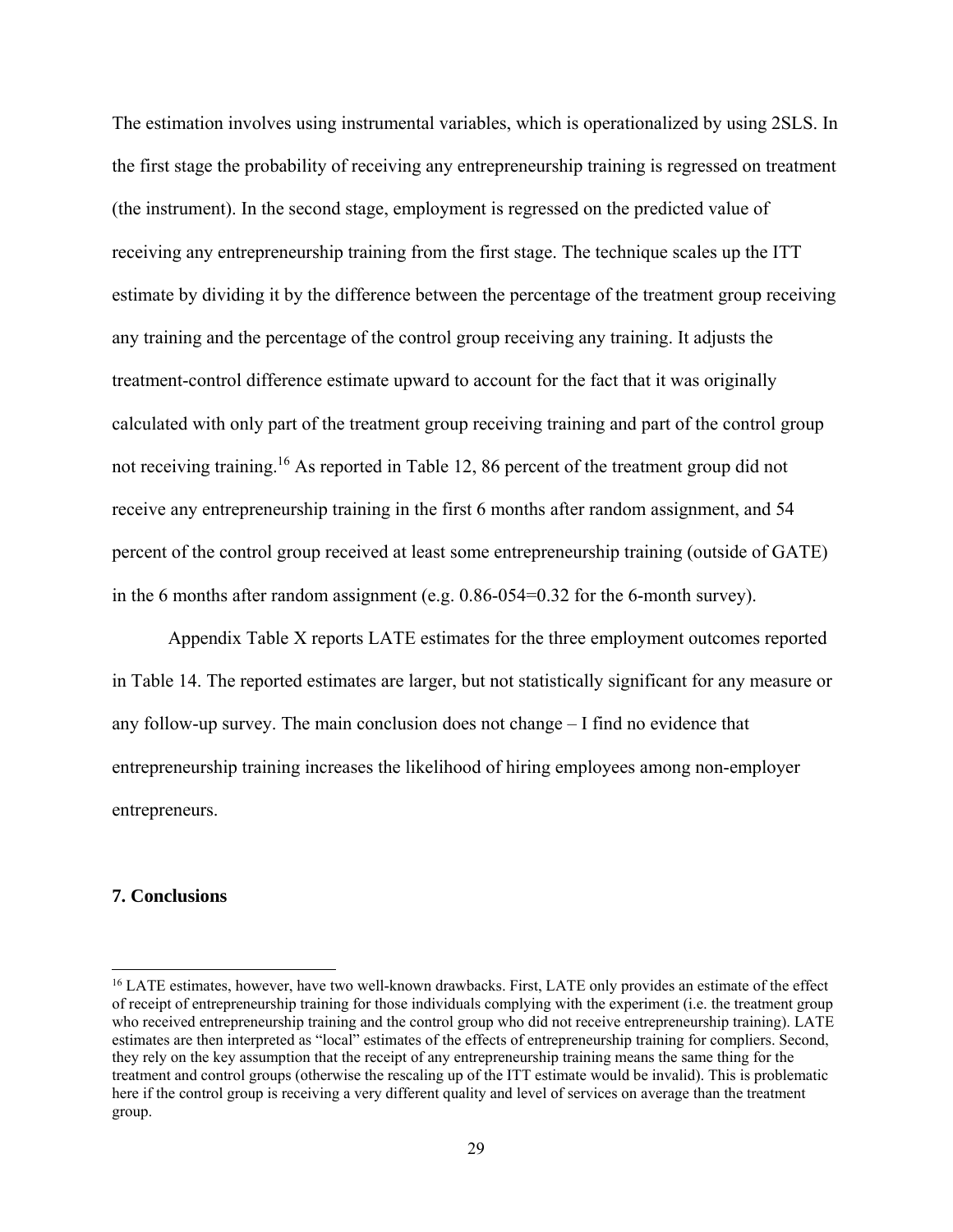From the analysis of longitudinal data from the KFS, several interesting patterns emerge regarding the dynamics of non-employer startups hiring their first employee. A large percentage of non-employer startups hire their first employee in the first three years of existence, with only a small percentage hiring their first employee in the few years after that period. Among nonemployer businesses, 38.1 percent hire the first employee by one year after startup and 54.0 percent hire the first employee by three years after startup.

 The likelihood of making the transition from non-employer to employer business within the first several years of operation differs by the race, ethnicity and gender of the entrepreneur. Non-employer businesses owned by Asians and Hispanics have higher probabilities of hiring their first employee than white-owned businesses, all else equal. Non-employer firms owned by African-Americans have similar likelihoods of hiring their first employee as whites. Femaleowned non-employer firms have lower annual probabilities of hiring their first employee than male-owned firms.

The entrepreneur's human capital, measured as owner's education and prior industry work experience, does not strongly predict hiring the first employee, although there is some evidence of a positive relationship with prior industry work experience. Data from the GATE experiment is used to examine the question of whether entrepreneurship training increases the likelihood that non-employer entrepreneurs hire an employee within the next several years. I find no evidence indicating of positive effects of entrepreneurship training on hiring the first employee by 6, 18 and 60 months. Furthermore, the estimates do not provide evidence that the probability of hiring an employee or the number of employees increases with entrepreneurship training. Entrepreneurship training, however, might be more effective for business owners in specific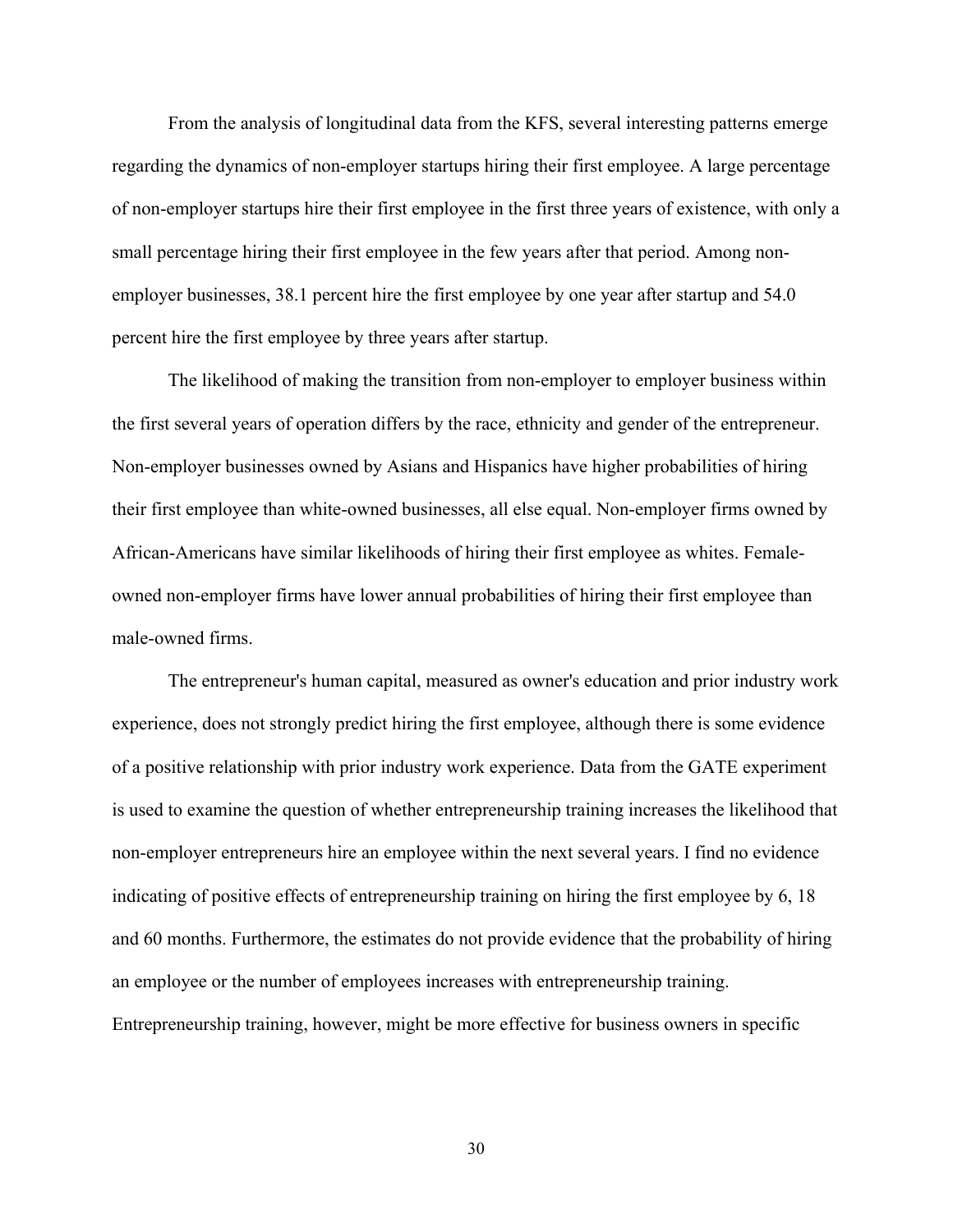industries or with specific backgrounds. More research with larger samples of non-employer business owners is needed to explore this question.

 Using the longitudinal data from the KFS, another important question examined is whether there are milestones that non-employer startups often reach before hiring their first employee. Surprisingly, the evidence does not clearly indicate a strong relationship between the revenues of non-employer firms and the decision to hire their first employee. There is some evidence of a U-shaped relationship with the likelihood of hiring decreasing from the lowest revenue class to mid-levels, but then increasing to the highest revenue class. The evidence is less ambiguous that higher levels of business assets are associated with non-employer businesses making the transition to employer firms. It may be more important for non-employer firms to build up assets to use or borrow against to hire their first employee than to rely on large revenues in the current year. Policies attempting to encourage hiring among young non-employers might be better focused on careful investing in businesses instead of focusing on the rapid growth of businesses.

 Having intellectual property also has a positive association with making the nonemployer to employer transition during the sample period. Intellectual property, which includes patents, copyrights and trademarks, is associated with a 7 percentage point increase in the annual probability of hiring the first employee. Intellectual property may be valuable for securing future revenues for hiring employees.

 The analysis of KFS and GATE experimental data represents one of the first on the topic of what predicts whether and when an entrepreneur hires the first employee. Although some caution is warranted in interpreting the estimates they represent an important first step towards better understanding the determinants of entrepreneurs making the decision to take the leap from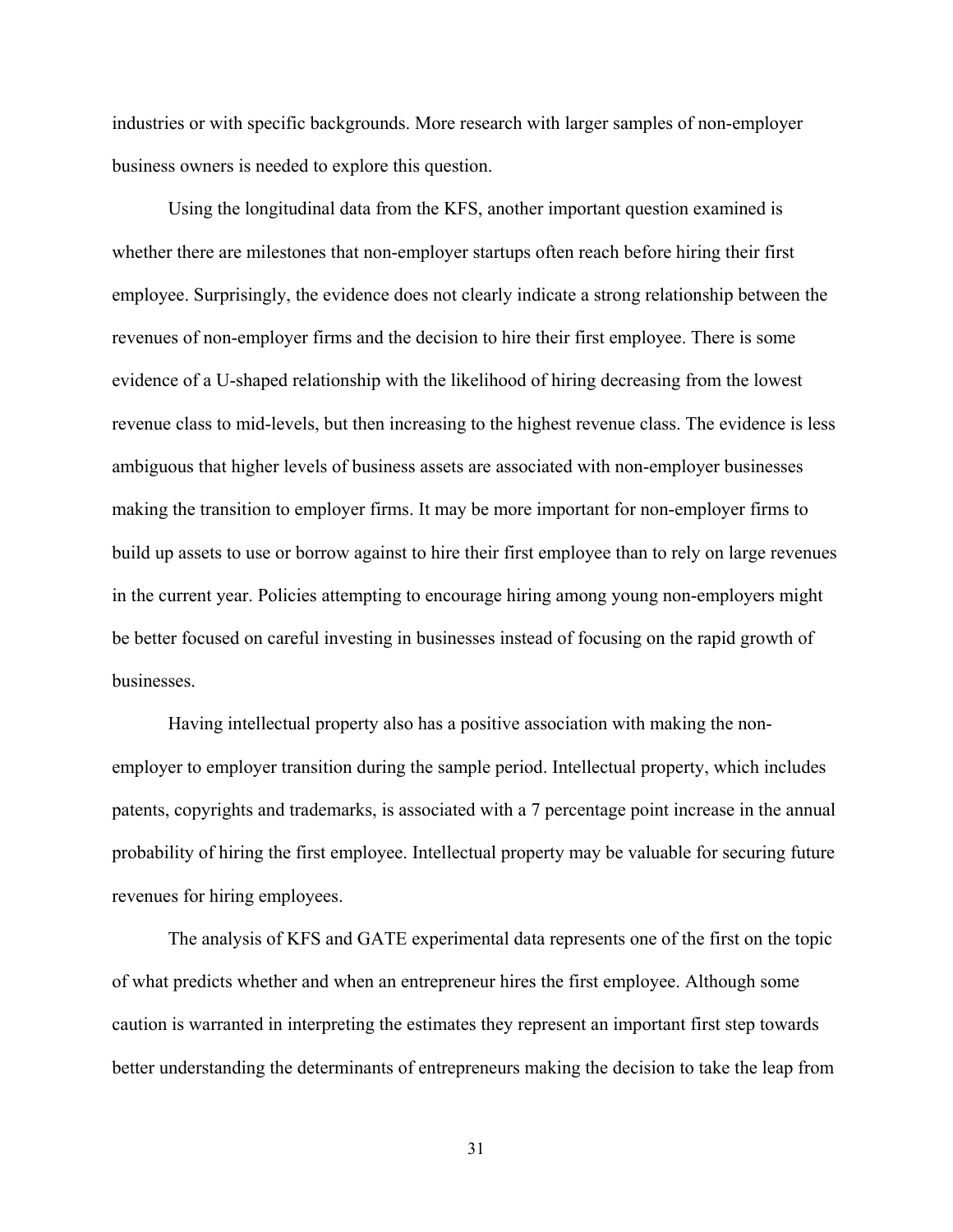non-employer to employer firms. More research on the important topic of job creation by entrepreneurs is clearly needed.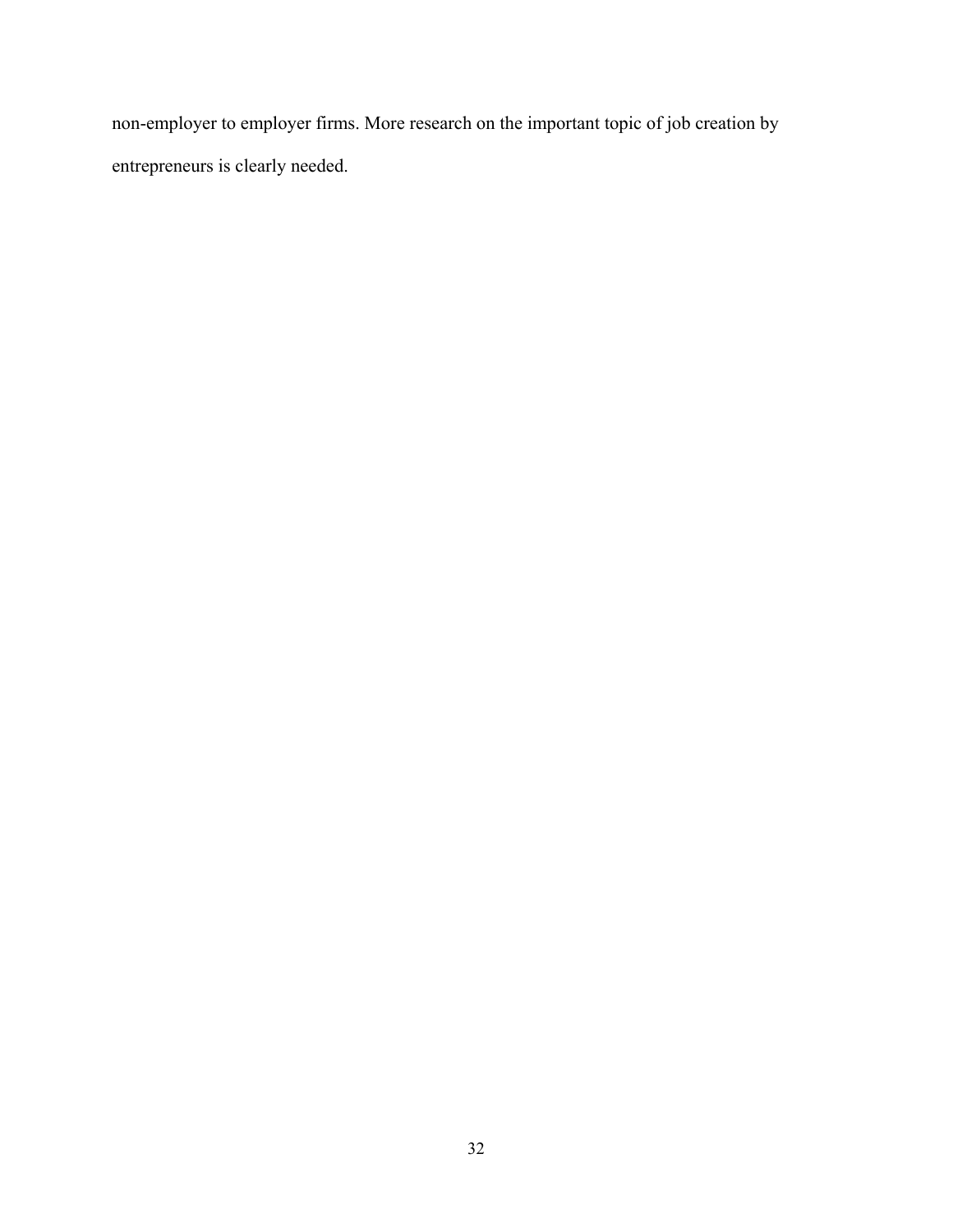## **References**

Acs, Zoltan J., Brian Headd and Hezekiah Agwara. 2009. *The Nonemployer Start-up Puzzle*, U.S. Small Business Administration, Office of Advocacy Working Paper.

Ballou, J., Barton, T., DesRoches, D., Potter, F., Reedy, E.J., Robb, A., Shane, S. Zhao, Z. (2008). *Kauffman Firm Survey: Results from the Baseline and First Follow-Up Surveys*. Kauffman Foundation.

Bates, Timothy. 1997. Race, Self-Employment & Upward Mobility: An Illusive American Dream, Washington, D.C.: Woodrow Wilson Center Press and Baltimore: John Hopkins University Press.

Benus, Jacob, Theodore Shen, Sisi Zhang, Mark Chan, and Benjamin Hansen. 2009. *Growing America Through Entrepreneurship: Final Evaluation of Project GATE*.

Birch, David L. 1979. *The Job Generation Process*, Report prepared for the U.S. Department of Commerce, Economic Development Administration, Washington, D.C.

Bellotti, Jeanne. 2006. "Growing America through Entrepreneurship: Interim Report." Report Submitted to U.S. Department of Labor.

Burke, Andrew E., Felix R. FitzRoy, and Michael A. Nolan. "When less is more: distinguishing between entrepreneurial choice and performance." *Oxford Bulletin of Economics and Statistics* 62.5 (2000): 565-587.

Burke, Andrew E., Felix R. Fitzroy, and Michael A. Nolan. "Self-employment wealth and job creation: the roles of gender, non-pecuniary motivation and entrepreneurial ability." *Small Business Economics* 19.3 (2002): 255-270.

Cole, Rebel A. 2011. "How Do Firms Choose Legal Form of Organization?" Small Business Administration, Office of Advocacy Report.

Cowling, Marc, Mark Taylor, and Peter Mitchell. "Job creators." *The Manchester School* 72.5 (2004): 601-617.

Davis, Steven J., John Haltiwanger, Ron Jarmin, C.J. Krizan, Javier Miranda, Al Nucci and Kristen Sandusky. 2006. "Measuring the Dynamics of Young and Small Businesses: Integrating the Employer and Nonemployer Universes," CES Working Paper No. 06-04, February.

Fairlie, Robert W., Dean Karlan and Jonathan Zinman. 2012. "The Effects of Entrepreneurship Training: Evidence from a Randomized Control Experiment", NBER Working Paper No. 17804.

Fairlie, Robert W., and Harry A. Krashinsky (2012), "Liquidity Constraints, Household Wealth, and Entrepreneurship Revisited," *Review of Income and Wealth* (forthcoming).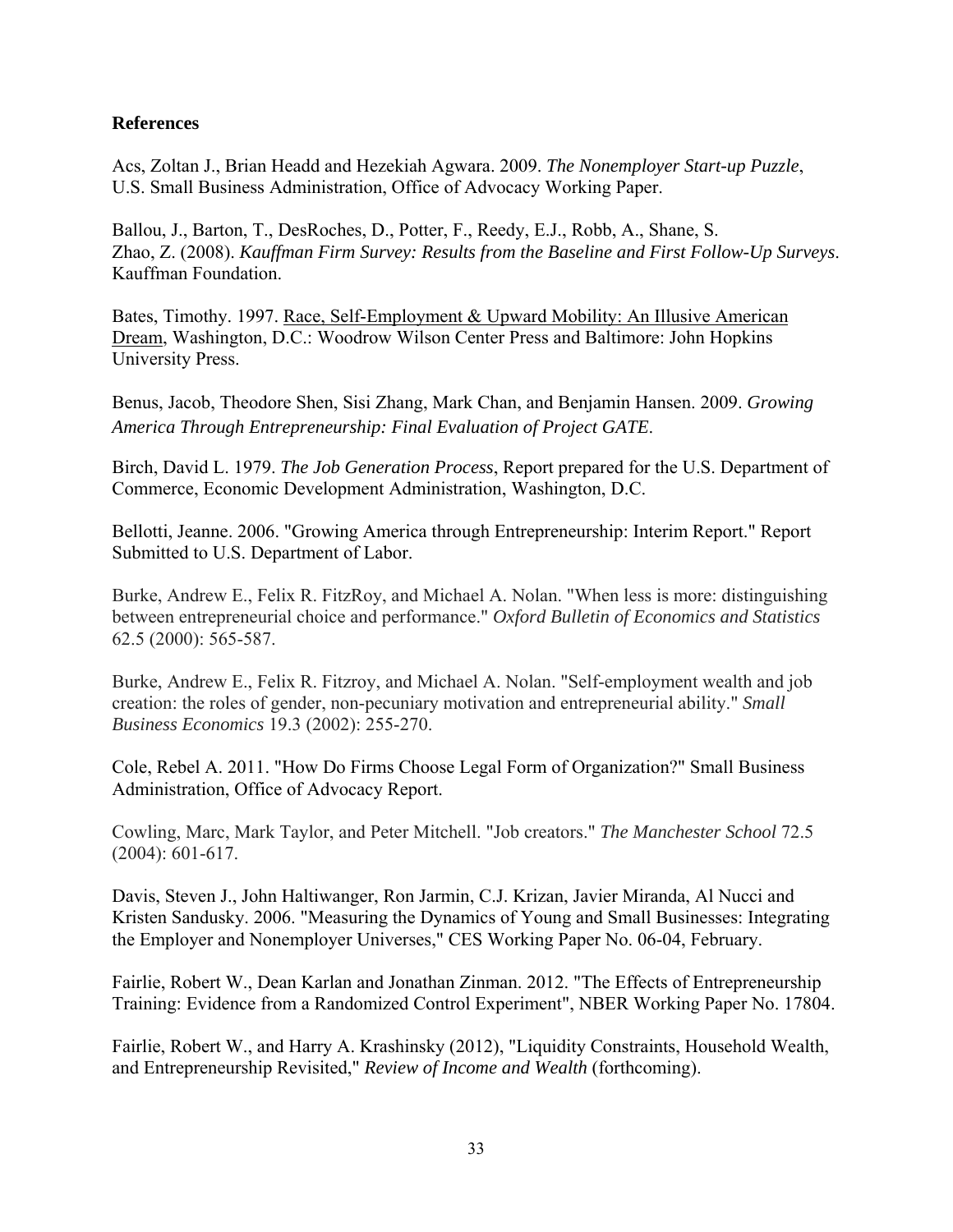Fairlie, Robert W., and Alicia M. Robb. 2007. "Families, Human Capital, and Small Business: Evidence from the Characteristics of Business Owners Survey," (with Alicia Robb), *Industrial and Labor Relations Review*, 60(2): 225-245.

Fairlie, Robert W., and Alicia M. Robb. 2008. Race and Entrepreneurial Success: Black-, Asian-, and White-Owned Businesses in the United States, Cambridge: MIT Press.

Garcia-Perez, Monica, Christopher Goetz, John Haltiwanger, and Kristin Sandusky. 2013. "Don't Quit your Day Job: Using Wage and Salary Earnings to Support a New Business," U.S. Census Bureau, Center for Economic Studies Working Paper CES 13-45.

Haggerty, Catherine, Karen Grigorian, Rachel Harter, and John Wolken. 1999. "The 1998 Survey of Small Business Finances: Sampling and Level of Effort Associated with Gaining Cooperation from Minority-Owned Businesses." NORC and Federal Reserve Working Paper.

Haltiwanger, John C., Ron S. Jarmin and Javier Miranda. 2010. "Who Creates Jobs? Small vs. Large vs. Young" Working Paper No. W16300, National Bureau of Economic Research, Cambridge, MA.

Henley, Andrew. "Job creation by the self-employed: The roles of entrepreneurial and financial capital." *Small Business Economics* 25.2 (2005): 175-196.

Kerr, William R., and Ramana Nanda (2011), "Financing Constraints and Entrepreneurship." in David Audretsch, Oliver Falck and Stephan Heblich (eds) *Handbook on Research on Innovation and Entrepreneurship*, 88-103. Cheltenham, UK: Edward Elgar Publishing, Inc.

OECD (2005). *SME and Entrepreneurship Outlook - 2005 Edition*, Organisation for Economic Co-operation and Development Press.

OECD 2014. *Entrepreneurship at a Glance 2014*. Organisation for Economic Co-operation and Development Press.

Parker, Simon C. (2009). *The Economics of Entrepreneurship*. Cambridge: Cambridge University Press.

Reynolds, Paul. 2005. Entrepreneurship in the US: The Future is Now. Springer.

Robb, Alicia M., Robert W. Fairlie, and David T. Robinson. 2012. "Black & White: Racial Differences in New Firm Financing," Working Paper.

Robb, Alicia M., E.J. Reedy, Janice Ballou, David DesRoches, Frank Potter, and Zhanyun Zhao. 2010. *An Overview of the Kauffman Firm Survey: Results from the 2004–2008 Data*, Kansas City: Ewing Marion Kauffman Foundation.

Tracy, Spencer L. 2011. *Accelerating Job Creation in America: The Promise of High-Impact Companies*, U.S. Small Business Administration, Office of Advocacy Working Paper.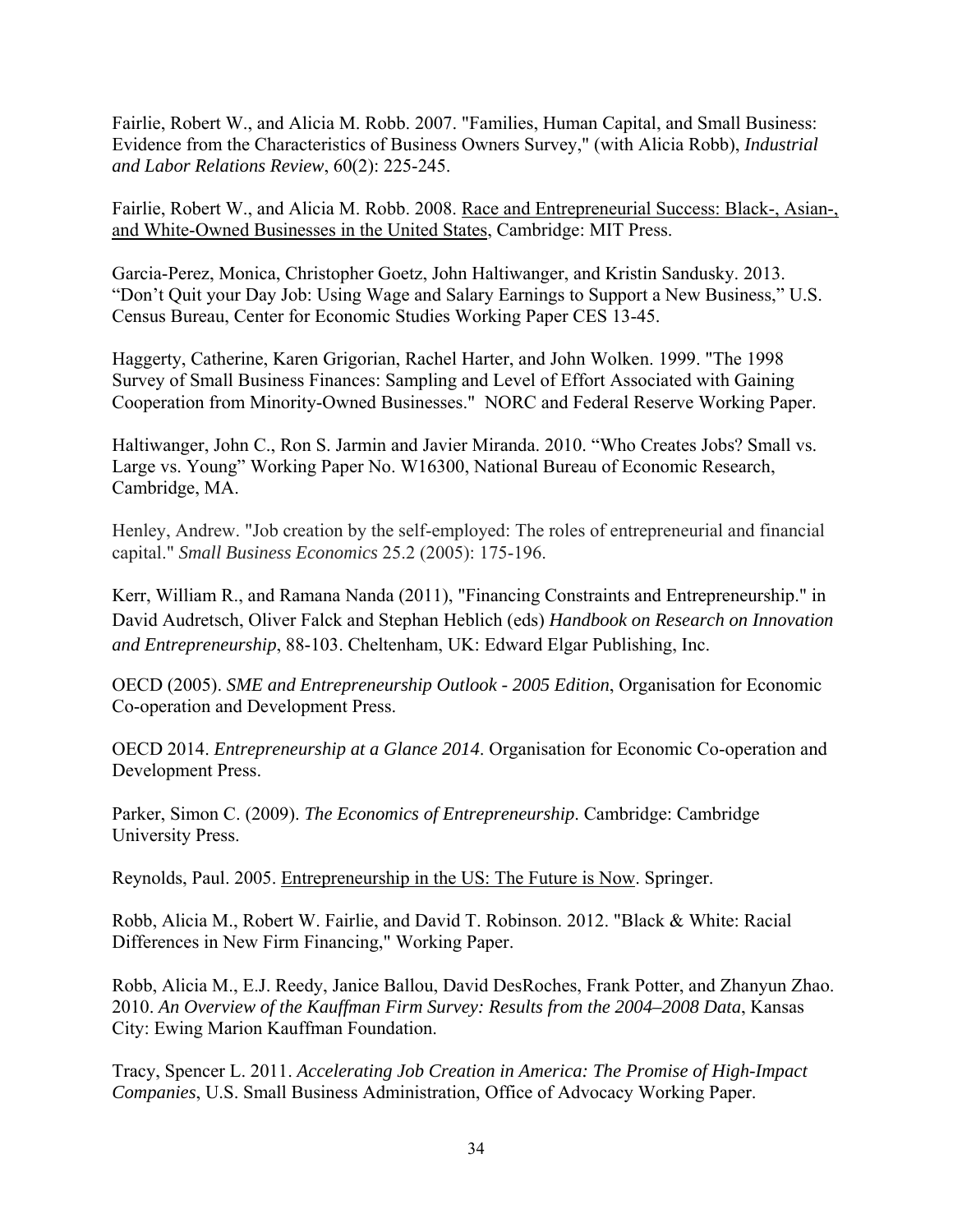U.S. Census Bureau. 2013. *Survey of Business Owners 2007*, http://www.census.gov/econ/sbo/07menu.html

U.S. Small Business Administration, Office of Advocacy. 2011. *Research and Statistics*, http://www.sba.gov/advocacy/847.

van der Sluis, J., van Praag, M., and Vijverberg, W. 2005. "Education and Entrepreneurship in Industrialized Countries: A Meta-Analysis," *World Bank Economic Review*, 19(2): 225-261.

Van Praag, C. Mirjam, and Jan S. Cramer. "The roots of entrepreneurship and labour demand: Individual ability and low risk aversion." *Economica* 68.269 (2001): 45-62.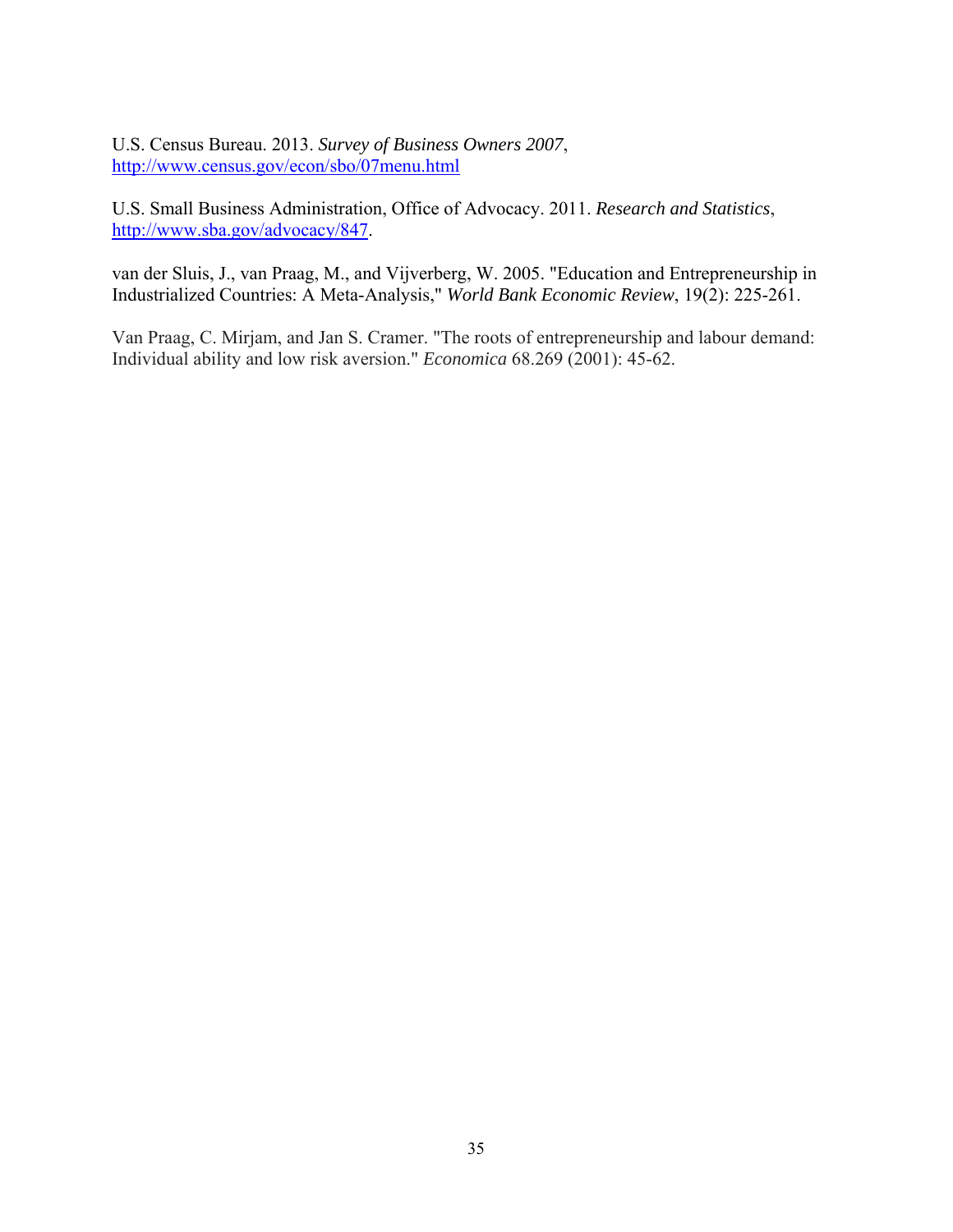|                                                | Non-Employer        |      | New Non-Employers |        |  |
|------------------------------------------------|---------------------|------|-------------------|--------|--|
|                                                | Startups (KFS 2004) |      | (SBO 2007)        |        |  |
| <b>Industry</b>                                | Percent             | N    | Percent           | N      |  |
| Other industries                               | $1.4\%$             | 2838 | 1.2%              | 151113 |  |
| Construction                                   | 12.1%               | 2838 | 11.2%             | 151113 |  |
| Manufacturing                                  | 5.8%                | 2838 | 1.5%              | 151113 |  |
| Wholesale trade                                | 5.6%                | 2838 | 1.8%              | 151113 |  |
| Retail trade                                   | 13.6%               | 2838 | 9.8%              | 151113 |  |
| Transportation and warehousing                 | 2.7%                | 2838 | 4.9%              | 151113 |  |
| Information                                    | 3.4%                | 2838 | 1.9%              | 151113 |  |
| Finance, insurance and real estate             | 10.9%               | 2838 | 11.5%             | 151113 |  |
| Professional services                          | 17.0%               | 2838 | 18.0%             | 151113 |  |
| Management                                     | 10.1%               | 2838 | 8.9%              | 151113 |  |
| Health and educational services                | 3.4%                | 2838 | 12.0%             | 151113 |  |
| Entertainment, accommodation and food services | 3.9%                | 2838 | 6.3%              | 151113 |  |
| Other services                                 | 10.3%               | 2838 | 11.1%             | 151113 |  |

Appendix Table 1: Industry Distribution of Non-Employer Startups in Kauffman Firm Survey (2004) and New Non-Employer Firms in Survey of Business Owners (2007)

Notes: (1) The KFS sample consists of businesses with no employees at startup in 2004. (2) The SBO sample consists of businesses with no employees staring in 2006 or 2007. (3) Sample weights are used for all estimates.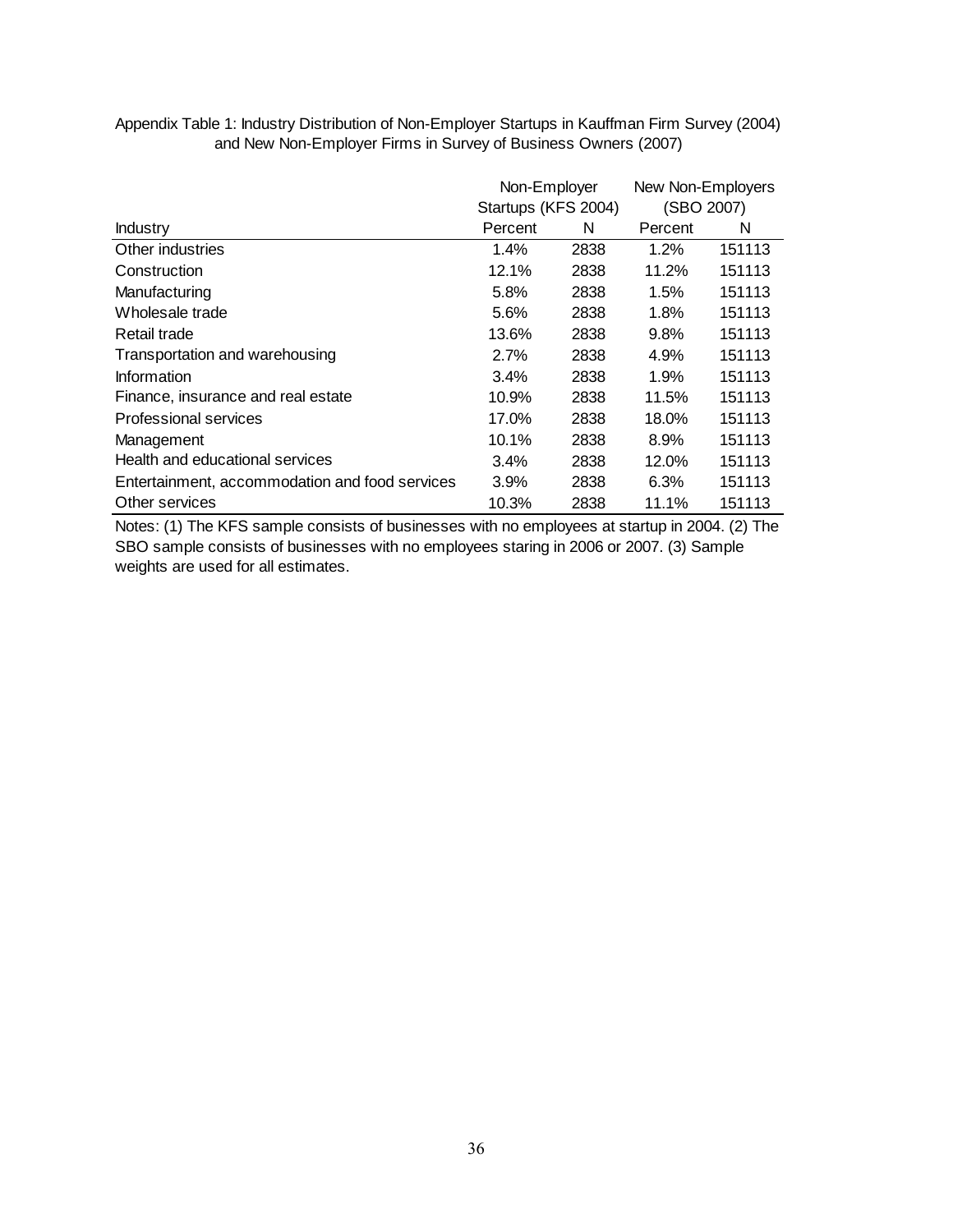|                                            | by 1 Year after |     | by 2 Years after |     | by 7 Years after |     |  |
|--------------------------------------------|-----------------|-----|------------------|-----|------------------|-----|--|
|                                            | Startup         |     | Startup          |     | Startup          |     |  |
| <b>Industry</b>                            | Percent         | N   | Percent          | N   | Percent          | N   |  |
| Other industries                           | 26.4%           | 26  | 39.7%            | 26  | 38.3%            | 12  |  |
| Construction                               | 42.2%           | 197 | 59.6%            | 171 | 79.4%            | 77  |  |
| Manufacturing                              | 45.4%           | 375 | 61.1%            | 250 | 76.2%            | 111 |  |
| Wholesale trade                            | 55.1%           | 88  | 69.6%            | 88  | 88.1%            | 44  |  |
| Retail trade                               | 36.9%           | 240 | 53.2%            | 205 | 73.6%            | 78  |  |
| Transportation and warehousing             | 39.1%           | 49  | 69.4%            | 44  | 90.0%            | 19  |  |
| Information                                | 31.0%           | 95  | 54.8%            | 77  | 59.9%            | 42  |  |
| Finance, insurance and real estate         | 25.0%           | 177 | 42.4%            | 163 | 59.2%            | 72  |  |
| Professional services                      | 43.5%           | 647 | 59.3%            | 552 | 78.0%            | 290 |  |
| Management                                 | 40.2%           | 200 | 64.8%            | 149 | 80.7%            | 68  |  |
| Health and educational services            | 37.5%           | 59  | 56.7%            | 55  | 79.2%            | 23  |  |
| Entertainment, accommod. and food services | 29.2%           | 80  | 49.8%            | 59  | 59.8%            | 36  |  |
| Other services                             | 30.3%           | 227 | 50.2%            | 193 | 66.8%            | 82  |  |

## Appendix Table 2: Industries and Hiring Rates of First Employee among Non-Employer Startups Kauffman Firm Survey (2004-2011)

Note: The sample consists of businesses with no employees at startup in 2004.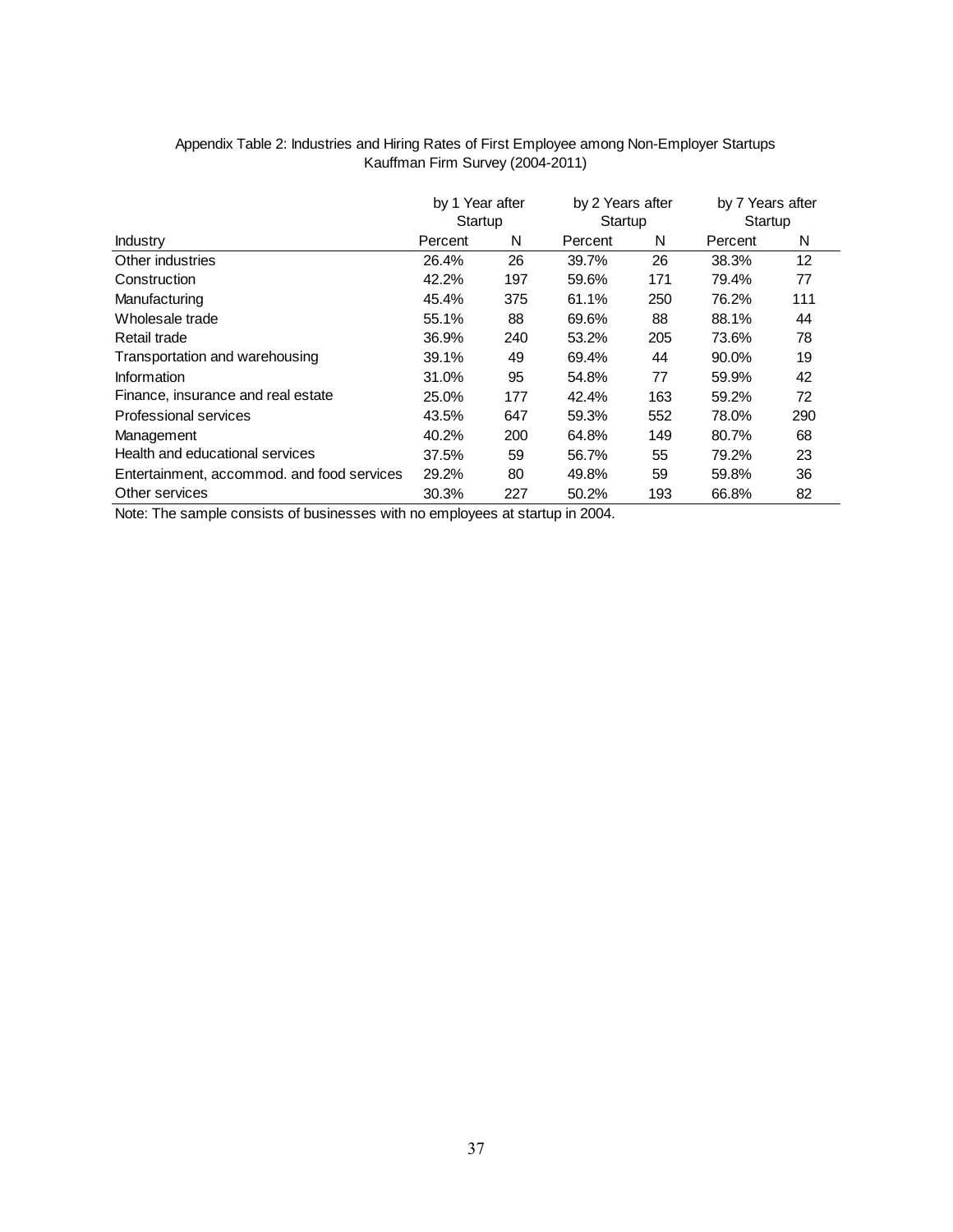|                                     | Treatment-Control (LATE/IV Estimates) |                |     |  |  |  |
|-------------------------------------|---------------------------------------|----------------|-----|--|--|--|
|                                     | No Covars                             | Covariates     | N   |  |  |  |
| Dependent Variable                  | (1)                                   | (2)            | (3) |  |  |  |
| Has any employees by W1 survey date | 0.0864                                | 0.0989         | 302 |  |  |  |
|                                     | (0.1089)                              | (0.1108)       |     |  |  |  |
| Has any employees by W2 survey date | 0.1257                                | 0.2192         | 275 |  |  |  |
|                                     | (0.1868)                              | (0.1802)       |     |  |  |  |
| Has any employees by W3 survey date | 0.2033                                | ۳<br>0.1956    | 225 |  |  |  |
|                                     | (0.2571)                              | (0.2988)       |     |  |  |  |
| Has any employees at W1 survey date | 0.0864                                | 0.0989         | 302 |  |  |  |
|                                     | (0.1089)                              | (0.1108)       |     |  |  |  |
| Has any employees at W2 survey date | $-0.0104$                             | ₹<br>0.0404    | 276 |  |  |  |
|                                     | (0.1580)                              | (0.1546)       |     |  |  |  |
| Has any employees at W3 survey date | $-0.1545$                             | $-0.2514$      | 228 |  |  |  |
|                                     | (0.1963)                              | (0.2267)       |     |  |  |  |
| Number of employees at W1           | $-0.3152$                             | $-0.3570$      | 302 |  |  |  |
|                                     | (0.4814)                              | (0.5073)       |     |  |  |  |
| Number of employees at W2           | $-0.9478$                             | $-0.8013$      | 276 |  |  |  |
|                                     | (0.7251)                              | (0.6797)       |     |  |  |  |
| Number of employees at W3           | $-0.5282$                             | F<br>$-0.7336$ | 228 |  |  |  |
|                                     | (1.0317)                              | (1.3029)       |     |  |  |  |

Appenid Table X: LATE Estimates of Impact of Entrepreneurship Training on Hiring Employees for Non‐ Employer Business Owners at Baseline

Notes: (1) The first-stage in the IV (LATE) model regresses receipt of entrepreneurship training on treatment. The second‐stage regresses the listed outcome on predicted receipt of entrepreneurship training. (2) The wave 1, wave 2 and wave 3 surveys are conducted at 6, 18, and 60 months after time of application. (3) Covariates include program sites, female, race, immigrant, age, married, children, education level, household income, self‐employed at application, health problems, worked in family business, bad credit history, unemployment compensation, employer provided health insurance, autonomy, and risk tolerance. (4) \*, \*\*, and \*\*\* denote statistical significance at the 0.10, 0.05, and 0.01 levels, respectively.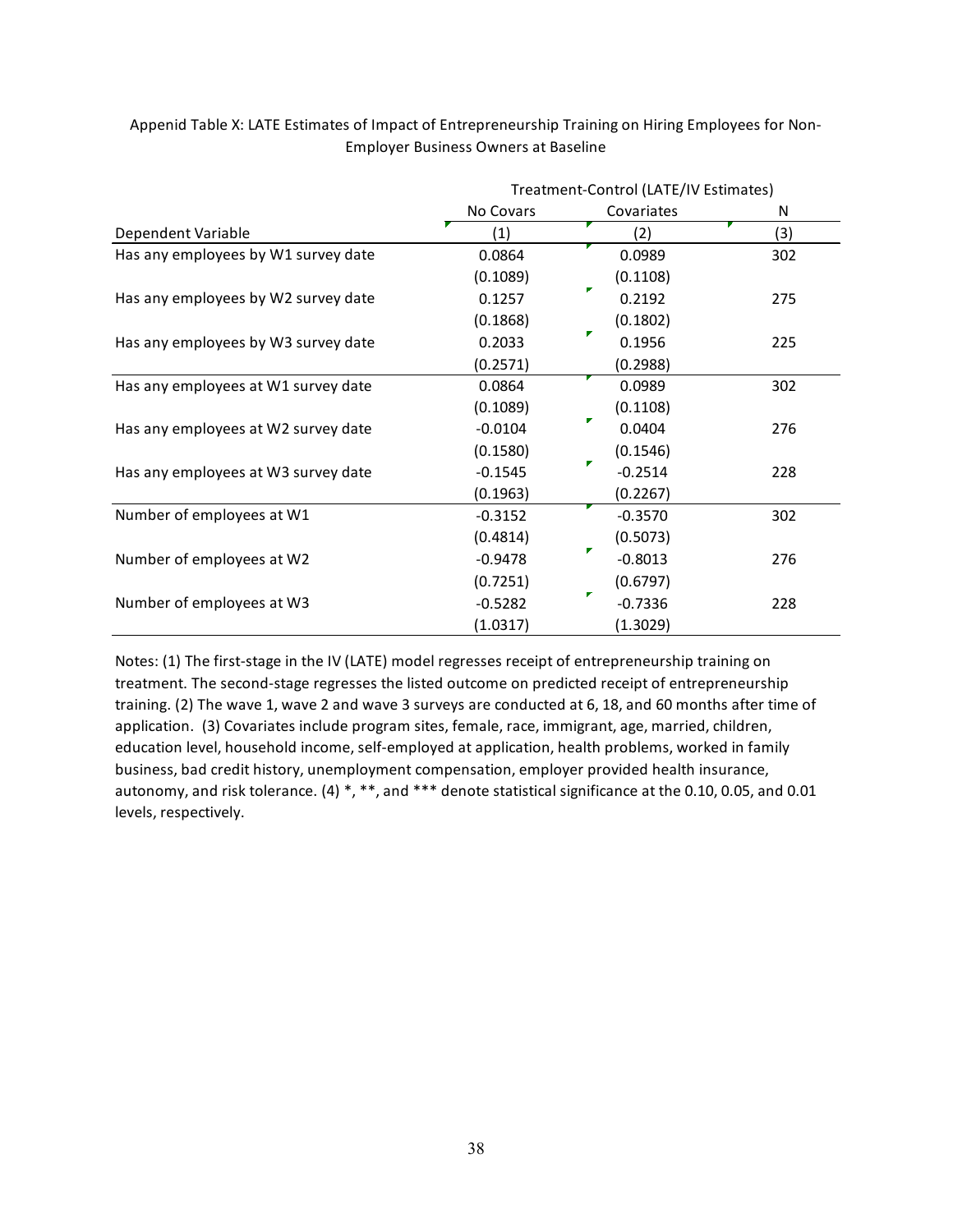

# **Figure 1: Rates of Hiring First Employee and Going Out of Business for Non‐Employer Startups Kauffman Firm Survey (2004‐2011)**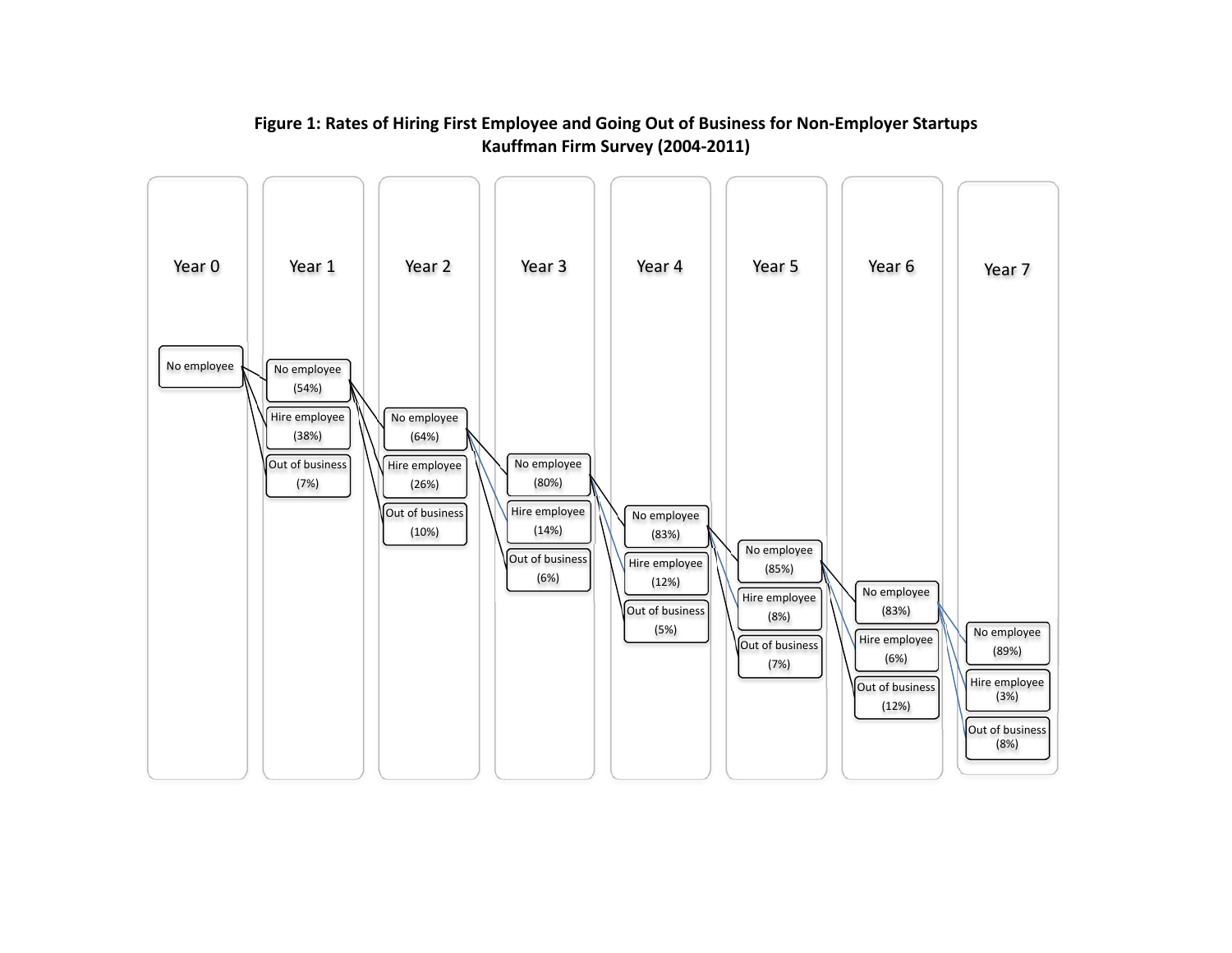## Table 1: Distribution across Years in which Non‐Employer Startup Hired Its First Employee Kauffman Firm Survey (2004‐2011)

|                                  | Percent | N    |
|----------------------------------|---------|------|
| Hired first employee at:         |         |      |
| 1 year after startup             | 36.6%   | 1590 |
| 2 years after startup            | 12.6%   | 1590 |
| 3 years after startup            | 4.0%    | 1590 |
| 4 years after startup            | 3.1%    | 1590 |
| 5 years after startup            | 1.4%    | 1590 |
| 6 years after startup            | 0.8%    | 1590 |
| 7 years after startup            | $0.4\%$ | 1590 |
| Has not hired employee by end of | 13.3%   | 1590 |
| study period                     |         |      |
| Out of business before hiring    | 27.9%   | 1590 |
| employee by end of study period  |         |      |

Notes: (1) The sample consists of businesses with no employees at startup in 2004. (2) The sample includes only businesses with non‐ missing information for all follow‐up years.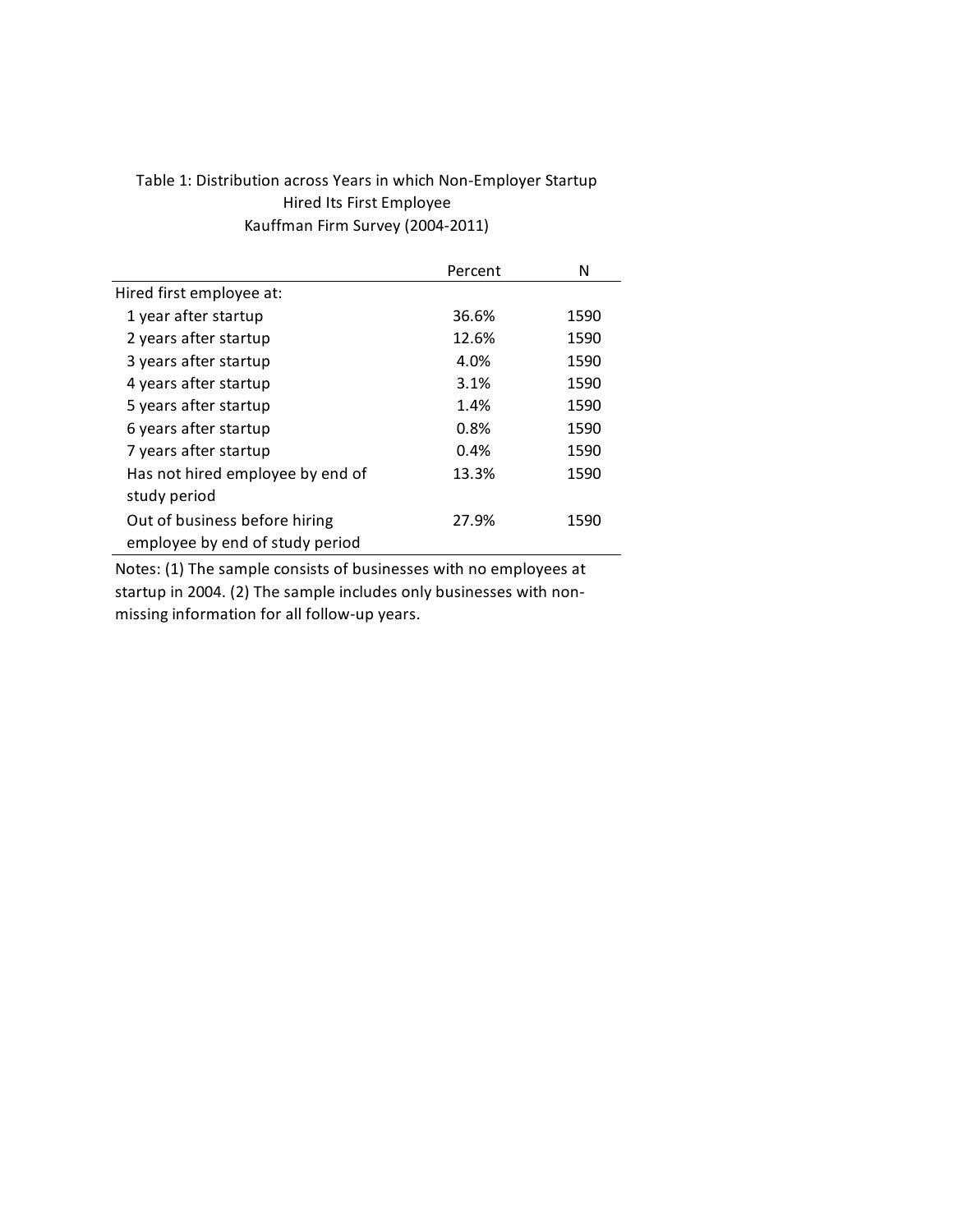## Table 2: Hiring Rates of First Employee by Year among Non‐ Employer Startups Kauffman Firm Survey (2004‐2011)

|                         | Percent | N    |
|-------------------------|---------|------|
| Hire first employee by: |         |      |
| 1 year after startup    | 38.0%   | 2460 |
| 2 years after startup   | 51.0%   | 2214 |
| 3 years after startup   | 54.0%   | 1960 |
| 4 years after startup   | 57.2%   | 1810 |
| 5 years after startup   | 58.4%   | 1712 |
| 6 years after startup   | 58.5%   | 1626 |
| 7 years after startup   | 58.8%   | 1590 |

Note: The sample consists of businesses with no employees at startup in 2004. For each follow‐up year only observations with non‐missing information for all years up to that point are included.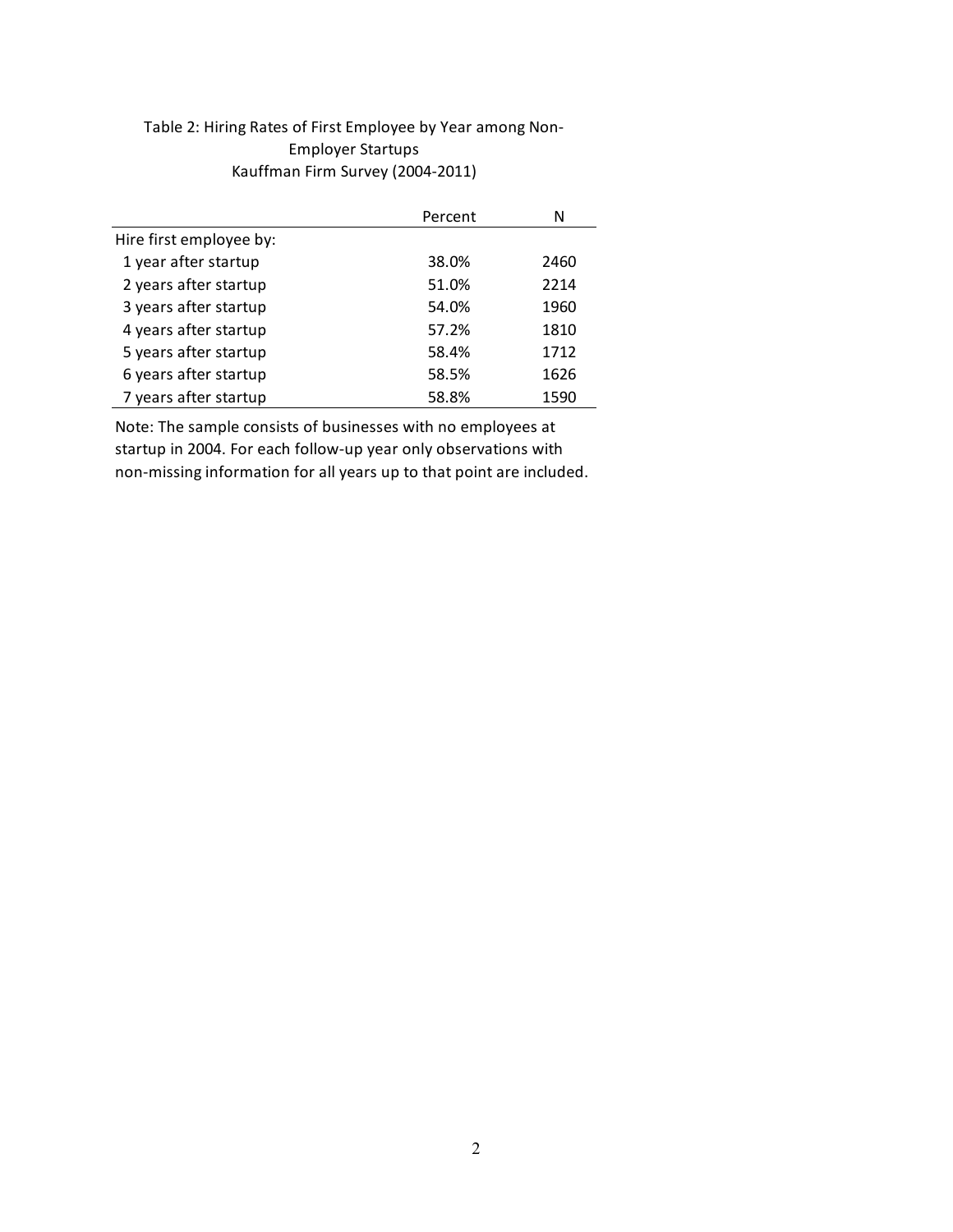|                                          | Hire First Employee by |      | Hire First Employee by |      | Hire First Employee by |      |
|------------------------------------------|------------------------|------|------------------------|------|------------------------|------|
|                                          | 1 Year after Startup   |      | 2 Years after Startup  |      | 7 Years after Startup  |      |
| Owner Characteristic                     | Percent                | N    | Percent                | N    | Percent                | N    |
| Total                                    | 38.0%                  | 2460 | 51.0%                  | 2214 | 58.8%                  | 1590 |
| White, non-Hispanic                      | 36.3%                  | 2010 | 48.9%                  | 1823 | 57.9%                  | 1326 |
| African-American                         | 38.8%                  | 197  | 49.9%                  | 169  | 58.5%                  | 110  |
| Asian-American                           | 53.7%                  | 81   | 68.9%                  | 70   | 70.2%                  | 51   |
| Other race                               | 51.3%                  | 131  | 65.6%                  | 114  | 67.0%                  | 77   |
| Hispanic                                 | 48.1%                  | 118  | 64.5%                  | 104  | 67.0%                  | 68   |
| Native born                              | 37.4%                  | 2220 | 50.3%                  | 2005 | 58.8%                  | 1452 |
| Immigrant                                | 44.8%                  | 235  | 58.3%                  | 204  | 58.6%                  | 136  |
| Male                                     | 41.0%                  | 1762 | 54.5%                  | 1592 | 62.2%                  | 1140 |
| Female                                   | 31.9%                  | 696  | 43.9%                  | 620  | 51.8%                  | 449  |
| High school or less                      | 35.7%                  | 309  | 48.9%                  | 271  | 58.5%                  | 182  |
| Some college                             | 36.7%                  | 898  | 49.9%                  | 796  | 55.1%                  | 553  |
| College graduate                         | 40.0%                  | 1243 | 52.7%                  | 1137 | 62.2%                  | 848  |
| Industry work experience < 10 years      | 35.2%                  | 1283 | 47.2%                  | 1133 | 54.5%                  | 813  |
| Industry work experience $\geq$ 10 years | 41.7%                  | 1171 | 56.2%                  | 1075 | 64.6%                  | 773  |

## Table 3: Owner Characteristics and Hiring Rates of First Employee among Non‐Employer Startups Kauffman Firm Survey (2004‐2011)

Note: The sample consists of businesses with no employees at startup in 2004.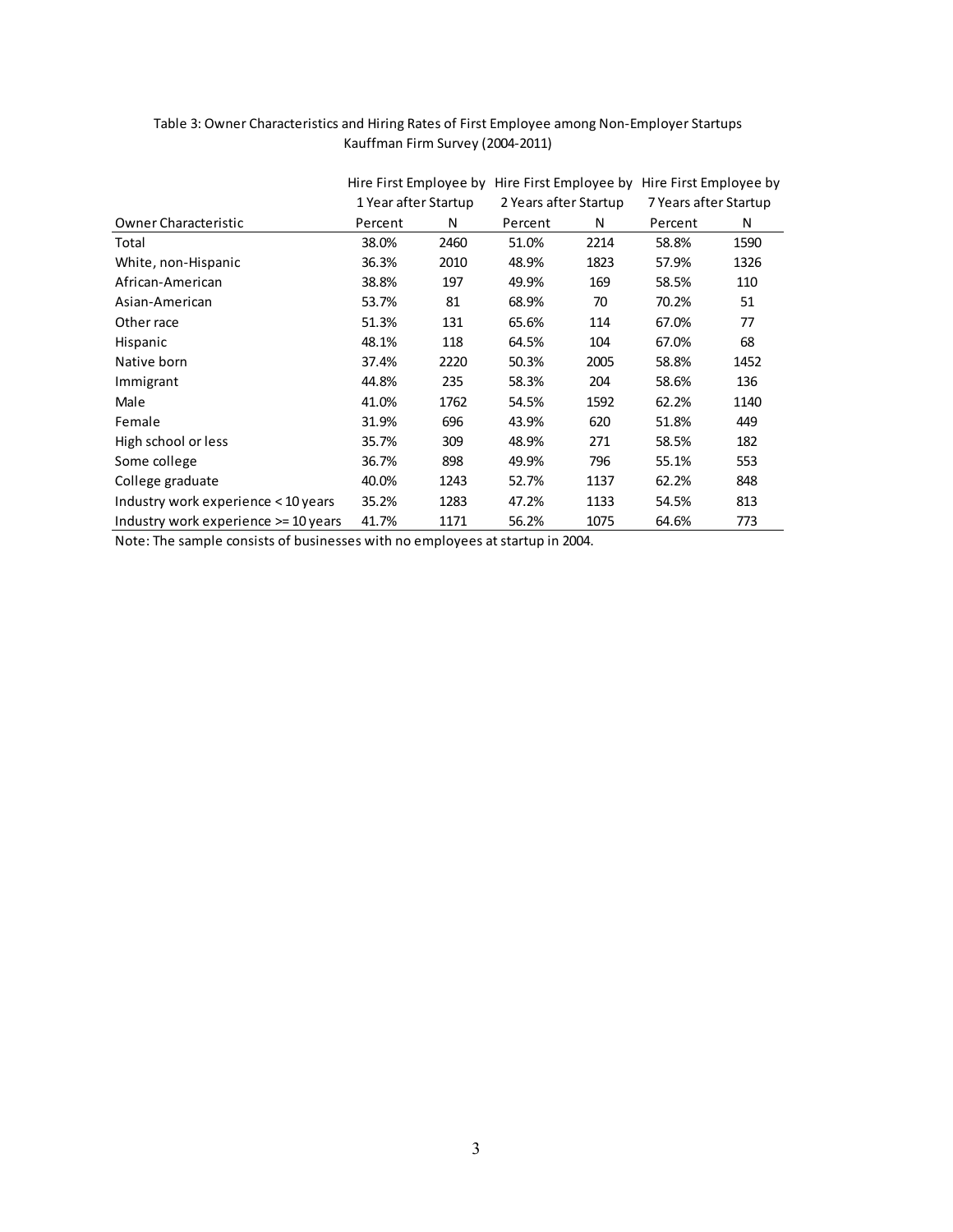|                                 | By 1 Year after |         | By 2 Years    |                 | By 7 Years    |       |
|---------------------------------|-----------------|---------|---------------|-----------------|---------------|-------|
|                                 | Startup         |         | after Startup |                 | after Startup |       |
| <b>Explanatory Variables</b>    | (1)             |         | (2)           |                 | (3)           |       |
| African-American                | 0.00838         |         | $-0.00565$    |                 | 0.05406       |       |
|                                 | (0.04258)       |         | (0.04910)     |                 | (0.06387)     |       |
| Asian-American                  | 0.17478         | **      | 0.23409       | ***             | 0.17472       | **    |
|                                 | (0.06897)       |         | (0.07674)     |                 | (0.07932)     |       |
| Other race                      | 0.12570         | **      | 0.13483       | $***$           | 0.15197       | $***$ |
|                                 | (0.05140)       |         | (0.05403)     |                 | (0.06377)     |       |
| Hispanic                        | 0.07071         |         | 0.13196       | $***$           | 0.12730       |       |
|                                 | (0.05468)       |         | (0.06050)     |                 | (0.07875)     |       |
| Immigrant                       | $-0.01565$      |         | $-0.02637$    |                 | $-0.06087$    |       |
|                                 | (0.04415)       |         | (0.05123)     |                 | (0.06658)     |       |
| Female                          | $-0.08755$      | ***     | $-0.09266$    | $***$           | $-0.03513$    |       |
|                                 | (0.02474)       |         | (0.02898)     |                 | (0.03788)     |       |
| Some college                    | 0.01975         |         | 0.01476       |                 | $-0.09452$    | *     |
|                                 | (0.03478)       |         | (0.04234)     |                 | (0.05039)     |       |
| College graduate                | 0.04388         |         | 0.02914       |                 | $-0.08744$    | *     |
|                                 | (0.03527)       |         | (0.04271)     |                 | (0.04743)     |       |
| Industry work exp. > 10 years   | 0.03302         |         | 0.05531       | $***$           | 0.02439       |       |
|                                 | (0.02298)       |         | (0.02609)     |                 | (0.03433)     |       |
| Other industry                  | $-0.01589$      |         | $-0.08660$    |                 | $-0.24204$    |       |
|                                 | (0.09890)       |         | (0.10919)     |                 | (0.16904)     |       |
| Construction                    | 0.07575         |         | 0.04544       |                 | 0.09997       |       |
|                                 | (0.04964)       |         | (0.05699)     |                 | (0.07534)     |       |
|                                 | 0.14575         | ***     | 0.12237       | $\star$         | 0.09981       |       |
| Manufacturing                   | (0.05570)       |         | (0.06538)     |                 | (0.08850)     |       |
| Wholesale trade                 |                 | ***     | 0.17615       | $***$           |               | ***   |
|                                 | 0.25716         |         | (0.06953)     |                 | 0.21710       |       |
|                                 | (0.06048)       | $\star$ |               |                 | (0.08295)     |       |
| Retail trade                    | 0.08518         |         | 0.05171       |                 | 0.07725       |       |
|                                 | (0.04684)       |         | (0.05404)     | $^{\star\star}$ | (0.07745)     | $***$ |
| Transportation and              | 0.12147         |         | 0.19142       |                 | 0.21907       |       |
| warehousing                     | (0.07555)       |         | (0.08966)     |                 | (0.09122)     |       |
| Information                     | $-0.03328$      |         | $-0.01662$    |                 | $-0.06866$    |       |
|                                 | (0.06582)       |         | (0.07588)     |                 | (0.10955)     |       |
| Finance, insurance and real     | $-0.05926$      |         | $-0.08031$    |                 | $-0.04966$    |       |
| estate                          | (0.04934)       |         | (0.05928)     |                 | (0.08550)     |       |
| <b>Professional services</b>    | 0.12143         | ***     | 0.06974       |                 | 0.12723       | *     |
|                                 | (0.04231)       |         | (0.04889)     |                 | (0.06607)     |       |
| Management                      | 0.07932         |         | 0.12508       | $***$           | 0.14899       | *     |
|                                 | (0.04891)       |         | (0.05734)     |                 | (0.07638)     |       |
| Health and educational services | 0.08719         |         | 0.05560       |                 | 0.15946       |       |
|                                 | (0.07186)       |         | (0.08357)     |                 | (0.11404)     |       |
| Entertainment, accommodation    | 0.01381         |         | 0.01163       |                 | $-0.04673$    |       |
| and food services               | (0.06352)       |         | (0.08011)     |                 | (0.11191)     |       |
|                                 | 0.37991         |         | 0.56187       |                 | 0.73760       |       |
| Sample size                     | 2419            |         | 1982          |                 | 931           |       |

Table 4: Regressions for Probability of Hiring First Employee Non-employer Startups - Kauffman Firm Survey (2004-2011)

Notes: (1) The sample consists of businesses with no employees at startup in 2004. (2) Regional controls are included in all specifications. (3) \*, \*\*, and \*\*\* denote statistical significance at the 0.10, 0.05, and 0.01 levels, respectively.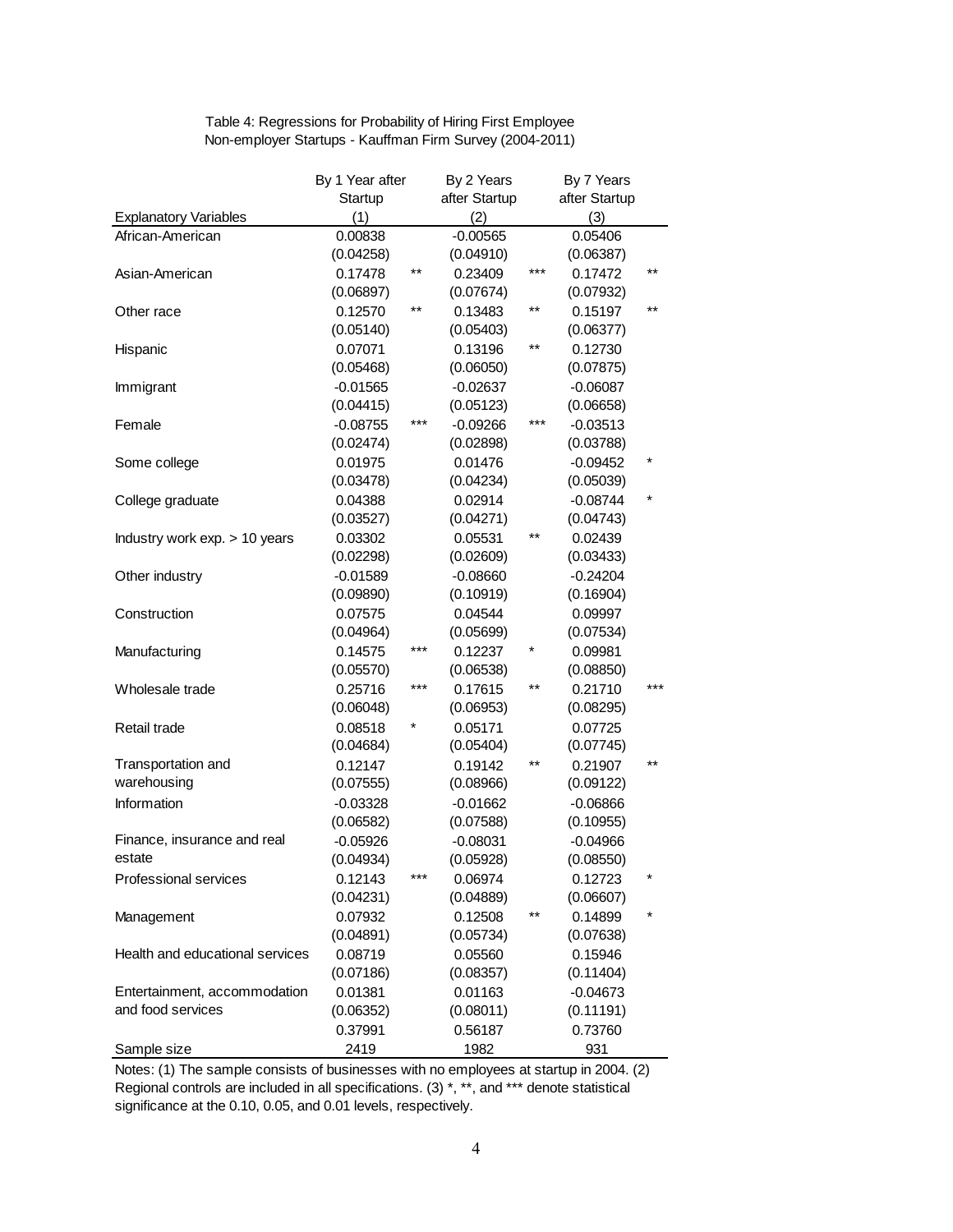### Table 5: Regressions for Probability of Hiring First Employee including Legal Form of **Organization**

| after Startup<br>after Startup<br>Startup<br>(1)<br>(2)<br>(3)<br><b>Explanatory Variables</b><br>0.01034<br>$-0.00366$<br>0.06132<br>African-American<br>(0.04274)<br>(0.04959)<br>(0.06620)<br>0.17392<br>$***$<br>***<br>0.17309<br>**<br>0.24039<br>Asian-American<br>(0.06891)<br>(0.07826)<br>(0.08546)<br>$***$<br>$***$<br>$***$<br>0.12539<br>0.13259<br>0.14550<br>Other race<br>(0.05111)<br>(0.05337)<br>(0.06643)<br>$***$<br>0.07476<br>0.13187<br>0.12716<br>Hispanic<br>(0.05448)<br>(0.06014)<br>(0.08069)<br>$-0.02032$<br>$-0.02839$<br>$-0.06111$<br>Immigrant<br>(0.04395)<br>(0.05112)<br>(0.07029)<br>$***$<br>***<br>$-0.08134$<br>$-0.08636$<br>$-0.02430$<br>Female<br>(0.02475)<br>(0.02905)<br>(0.03783)<br>$-0.10647$<br>**<br>0.01558<br>0.00931<br>Some college<br>(0.03457)<br>(0.04232)<br>(0.05096)<br>$***$<br>0.03296<br>0.01626<br>$-0.11064$<br>College graduate<br>(0.04299)<br>(0.03528)<br>(0.04882)<br>0.03072<br>0.05432<br>$***$<br>0.02239<br>Industry work exp. > 10 years<br>(0.02293)<br>(0.02607)<br>(0.03439)<br>$-0.03129$<br>$-0.10504$<br>$-0.26844$<br>Other industry<br>(0.09977)<br>(0.10849)<br>(0.16663)<br>0.06745<br>0.03233<br>0.08164<br>Construction<br>(0.05691)<br>(0.07519)<br>(0.04986)<br>$***$<br>0.13623<br>0.11074<br>*<br>0.08227<br>Manufacturing<br>(0.05522)<br>(0.06557)<br>(0.08912)<br>***<br>$***$<br>$***$<br>Wholesale trade<br>0.24504<br>0.15788<br>0.18410<br>(0.06022)<br>(0.06968)<br>(0.08441)<br>$^{\star}$<br>Retail trade<br>0.07800<br>0.03926<br>0.06719<br>(0.04683)<br>(0.05429)<br>(0.07661)<br>Transportation and<br>**<br>$***$<br>0.10656<br>0.17467<br>0.19072<br>warehousing<br>(0.07640)<br>(0.08910)<br>(0.09246)<br>Information<br>$-0.03497$<br>$-0.02492$<br>$-0.05656$<br>(0.06661)<br>(0.07559)<br>(0.10771)<br>Finance, insurance and real<br>$-0.09314$<br>$-0.08099$<br>$-0.07188$<br>estate<br>(0.05049)<br>(0.05941)<br>(0.08645)<br>0.11198<br>***<br>Professional services<br>0.05687<br>0.10927<br>(0.04241)<br>(0.04913)<br>(0.06635)<br>0.07356<br>0.11384<br>$^{\star\star}$<br>0.13076<br>*<br>Management<br>(0.04866)<br>(0.05771)<br>(0.07668)<br>Health and educational services<br>0.08124<br>0.03695<br>0.14838<br>(0.07128)<br>(0.08375)<br>(0.11582)<br>Entertainment, accommodation<br>0.00350<br>0.00017<br>-0.04575<br>and food services<br>(0.06360)<br>(0.08032)<br>(0.11238)<br>Incorporated<br>0.06045<br>**<br>0.04264<br>**<br>0.08700<br>(0.02612)<br>(0.03799)<br>(0.02934)<br>Partnership<br>0.04194<br>$-0.08990$<br>$-0.05928$<br>(0.05408)<br>(0.06198)<br>(0.10680)<br>Mean of Dep. Variable<br>0.37991<br>0.56187<br>0.73760 |             | By 1 Year after | By 2 Years | By 7 Years |  |
|-----------------------------------------------------------------------------------------------------------------------------------------------------------------------------------------------------------------------------------------------------------------------------------------------------------------------------------------------------------------------------------------------------------------------------------------------------------------------------------------------------------------------------------------------------------------------------------------------------------------------------------------------------------------------------------------------------------------------------------------------------------------------------------------------------------------------------------------------------------------------------------------------------------------------------------------------------------------------------------------------------------------------------------------------------------------------------------------------------------------------------------------------------------------------------------------------------------------------------------------------------------------------------------------------------------------------------------------------------------------------------------------------------------------------------------------------------------------------------------------------------------------------------------------------------------------------------------------------------------------------------------------------------------------------------------------------------------------------------------------------------------------------------------------------------------------------------------------------------------------------------------------------------------------------------------------------------------------------------------------------------------------------------------------------------------------------------------------------------------------------------------------------------------------------------------------------------------------------------------------------------------------------------------------------------------------------------------------------------------------------------------------------------------------------------------------------------------------------------------------------------------------------------------------------------------------------------------------------------------------------------------------------------------------------------|-------------|-----------------|------------|------------|--|
|                                                                                                                                                                                                                                                                                                                                                                                                                                                                                                                                                                                                                                                                                                                                                                                                                                                                                                                                                                                                                                                                                                                                                                                                                                                                                                                                                                                                                                                                                                                                                                                                                                                                                                                                                                                                                                                                                                                                                                                                                                                                                                                                                                                                                                                                                                                                                                                                                                                                                                                                                                                                                                                                             |             |                 |            |            |  |
|                                                                                                                                                                                                                                                                                                                                                                                                                                                                                                                                                                                                                                                                                                                                                                                                                                                                                                                                                                                                                                                                                                                                                                                                                                                                                                                                                                                                                                                                                                                                                                                                                                                                                                                                                                                                                                                                                                                                                                                                                                                                                                                                                                                                                                                                                                                                                                                                                                                                                                                                                                                                                                                                             |             |                 |            |            |  |
|                                                                                                                                                                                                                                                                                                                                                                                                                                                                                                                                                                                                                                                                                                                                                                                                                                                                                                                                                                                                                                                                                                                                                                                                                                                                                                                                                                                                                                                                                                                                                                                                                                                                                                                                                                                                                                                                                                                                                                                                                                                                                                                                                                                                                                                                                                                                                                                                                                                                                                                                                                                                                                                                             |             |                 |            |            |  |
|                                                                                                                                                                                                                                                                                                                                                                                                                                                                                                                                                                                                                                                                                                                                                                                                                                                                                                                                                                                                                                                                                                                                                                                                                                                                                                                                                                                                                                                                                                                                                                                                                                                                                                                                                                                                                                                                                                                                                                                                                                                                                                                                                                                                                                                                                                                                                                                                                                                                                                                                                                                                                                                                             |             |                 |            |            |  |
|                                                                                                                                                                                                                                                                                                                                                                                                                                                                                                                                                                                                                                                                                                                                                                                                                                                                                                                                                                                                                                                                                                                                                                                                                                                                                                                                                                                                                                                                                                                                                                                                                                                                                                                                                                                                                                                                                                                                                                                                                                                                                                                                                                                                                                                                                                                                                                                                                                                                                                                                                                                                                                                                             |             |                 |            |            |  |
|                                                                                                                                                                                                                                                                                                                                                                                                                                                                                                                                                                                                                                                                                                                                                                                                                                                                                                                                                                                                                                                                                                                                                                                                                                                                                                                                                                                                                                                                                                                                                                                                                                                                                                                                                                                                                                                                                                                                                                                                                                                                                                                                                                                                                                                                                                                                                                                                                                                                                                                                                                                                                                                                             |             |                 |            |            |  |
|                                                                                                                                                                                                                                                                                                                                                                                                                                                                                                                                                                                                                                                                                                                                                                                                                                                                                                                                                                                                                                                                                                                                                                                                                                                                                                                                                                                                                                                                                                                                                                                                                                                                                                                                                                                                                                                                                                                                                                                                                                                                                                                                                                                                                                                                                                                                                                                                                                                                                                                                                                                                                                                                             |             |                 |            |            |  |
|                                                                                                                                                                                                                                                                                                                                                                                                                                                                                                                                                                                                                                                                                                                                                                                                                                                                                                                                                                                                                                                                                                                                                                                                                                                                                                                                                                                                                                                                                                                                                                                                                                                                                                                                                                                                                                                                                                                                                                                                                                                                                                                                                                                                                                                                                                                                                                                                                                                                                                                                                                                                                                                                             |             |                 |            |            |  |
|                                                                                                                                                                                                                                                                                                                                                                                                                                                                                                                                                                                                                                                                                                                                                                                                                                                                                                                                                                                                                                                                                                                                                                                                                                                                                                                                                                                                                                                                                                                                                                                                                                                                                                                                                                                                                                                                                                                                                                                                                                                                                                                                                                                                                                                                                                                                                                                                                                                                                                                                                                                                                                                                             |             |                 |            |            |  |
|                                                                                                                                                                                                                                                                                                                                                                                                                                                                                                                                                                                                                                                                                                                                                                                                                                                                                                                                                                                                                                                                                                                                                                                                                                                                                                                                                                                                                                                                                                                                                                                                                                                                                                                                                                                                                                                                                                                                                                                                                                                                                                                                                                                                                                                                                                                                                                                                                                                                                                                                                                                                                                                                             |             |                 |            |            |  |
|                                                                                                                                                                                                                                                                                                                                                                                                                                                                                                                                                                                                                                                                                                                                                                                                                                                                                                                                                                                                                                                                                                                                                                                                                                                                                                                                                                                                                                                                                                                                                                                                                                                                                                                                                                                                                                                                                                                                                                                                                                                                                                                                                                                                                                                                                                                                                                                                                                                                                                                                                                                                                                                                             |             |                 |            |            |  |
|                                                                                                                                                                                                                                                                                                                                                                                                                                                                                                                                                                                                                                                                                                                                                                                                                                                                                                                                                                                                                                                                                                                                                                                                                                                                                                                                                                                                                                                                                                                                                                                                                                                                                                                                                                                                                                                                                                                                                                                                                                                                                                                                                                                                                                                                                                                                                                                                                                                                                                                                                                                                                                                                             |             |                 |            |            |  |
|                                                                                                                                                                                                                                                                                                                                                                                                                                                                                                                                                                                                                                                                                                                                                                                                                                                                                                                                                                                                                                                                                                                                                                                                                                                                                                                                                                                                                                                                                                                                                                                                                                                                                                                                                                                                                                                                                                                                                                                                                                                                                                                                                                                                                                                                                                                                                                                                                                                                                                                                                                                                                                                                             |             |                 |            |            |  |
|                                                                                                                                                                                                                                                                                                                                                                                                                                                                                                                                                                                                                                                                                                                                                                                                                                                                                                                                                                                                                                                                                                                                                                                                                                                                                                                                                                                                                                                                                                                                                                                                                                                                                                                                                                                                                                                                                                                                                                                                                                                                                                                                                                                                                                                                                                                                                                                                                                                                                                                                                                                                                                                                             |             |                 |            |            |  |
|                                                                                                                                                                                                                                                                                                                                                                                                                                                                                                                                                                                                                                                                                                                                                                                                                                                                                                                                                                                                                                                                                                                                                                                                                                                                                                                                                                                                                                                                                                                                                                                                                                                                                                                                                                                                                                                                                                                                                                                                                                                                                                                                                                                                                                                                                                                                                                                                                                                                                                                                                                                                                                                                             |             |                 |            |            |  |
|                                                                                                                                                                                                                                                                                                                                                                                                                                                                                                                                                                                                                                                                                                                                                                                                                                                                                                                                                                                                                                                                                                                                                                                                                                                                                                                                                                                                                                                                                                                                                                                                                                                                                                                                                                                                                                                                                                                                                                                                                                                                                                                                                                                                                                                                                                                                                                                                                                                                                                                                                                                                                                                                             |             |                 |            |            |  |
|                                                                                                                                                                                                                                                                                                                                                                                                                                                                                                                                                                                                                                                                                                                                                                                                                                                                                                                                                                                                                                                                                                                                                                                                                                                                                                                                                                                                                                                                                                                                                                                                                                                                                                                                                                                                                                                                                                                                                                                                                                                                                                                                                                                                                                                                                                                                                                                                                                                                                                                                                                                                                                                                             |             |                 |            |            |  |
|                                                                                                                                                                                                                                                                                                                                                                                                                                                                                                                                                                                                                                                                                                                                                                                                                                                                                                                                                                                                                                                                                                                                                                                                                                                                                                                                                                                                                                                                                                                                                                                                                                                                                                                                                                                                                                                                                                                                                                                                                                                                                                                                                                                                                                                                                                                                                                                                                                                                                                                                                                                                                                                                             |             |                 |            |            |  |
|                                                                                                                                                                                                                                                                                                                                                                                                                                                                                                                                                                                                                                                                                                                                                                                                                                                                                                                                                                                                                                                                                                                                                                                                                                                                                                                                                                                                                                                                                                                                                                                                                                                                                                                                                                                                                                                                                                                                                                                                                                                                                                                                                                                                                                                                                                                                                                                                                                                                                                                                                                                                                                                                             |             |                 |            |            |  |
|                                                                                                                                                                                                                                                                                                                                                                                                                                                                                                                                                                                                                                                                                                                                                                                                                                                                                                                                                                                                                                                                                                                                                                                                                                                                                                                                                                                                                                                                                                                                                                                                                                                                                                                                                                                                                                                                                                                                                                                                                                                                                                                                                                                                                                                                                                                                                                                                                                                                                                                                                                                                                                                                             |             |                 |            |            |  |
|                                                                                                                                                                                                                                                                                                                                                                                                                                                                                                                                                                                                                                                                                                                                                                                                                                                                                                                                                                                                                                                                                                                                                                                                                                                                                                                                                                                                                                                                                                                                                                                                                                                                                                                                                                                                                                                                                                                                                                                                                                                                                                                                                                                                                                                                                                                                                                                                                                                                                                                                                                                                                                                                             |             |                 |            |            |  |
|                                                                                                                                                                                                                                                                                                                                                                                                                                                                                                                                                                                                                                                                                                                                                                                                                                                                                                                                                                                                                                                                                                                                                                                                                                                                                                                                                                                                                                                                                                                                                                                                                                                                                                                                                                                                                                                                                                                                                                                                                                                                                                                                                                                                                                                                                                                                                                                                                                                                                                                                                                                                                                                                             |             |                 |            |            |  |
|                                                                                                                                                                                                                                                                                                                                                                                                                                                                                                                                                                                                                                                                                                                                                                                                                                                                                                                                                                                                                                                                                                                                                                                                                                                                                                                                                                                                                                                                                                                                                                                                                                                                                                                                                                                                                                                                                                                                                                                                                                                                                                                                                                                                                                                                                                                                                                                                                                                                                                                                                                                                                                                                             |             |                 |            |            |  |
|                                                                                                                                                                                                                                                                                                                                                                                                                                                                                                                                                                                                                                                                                                                                                                                                                                                                                                                                                                                                                                                                                                                                                                                                                                                                                                                                                                                                                                                                                                                                                                                                                                                                                                                                                                                                                                                                                                                                                                                                                                                                                                                                                                                                                                                                                                                                                                                                                                                                                                                                                                                                                                                                             |             |                 |            |            |  |
|                                                                                                                                                                                                                                                                                                                                                                                                                                                                                                                                                                                                                                                                                                                                                                                                                                                                                                                                                                                                                                                                                                                                                                                                                                                                                                                                                                                                                                                                                                                                                                                                                                                                                                                                                                                                                                                                                                                                                                                                                                                                                                                                                                                                                                                                                                                                                                                                                                                                                                                                                                                                                                                                             |             |                 |            |            |  |
|                                                                                                                                                                                                                                                                                                                                                                                                                                                                                                                                                                                                                                                                                                                                                                                                                                                                                                                                                                                                                                                                                                                                                                                                                                                                                                                                                                                                                                                                                                                                                                                                                                                                                                                                                                                                                                                                                                                                                                                                                                                                                                                                                                                                                                                                                                                                                                                                                                                                                                                                                                                                                                                                             |             |                 |            |            |  |
|                                                                                                                                                                                                                                                                                                                                                                                                                                                                                                                                                                                                                                                                                                                                                                                                                                                                                                                                                                                                                                                                                                                                                                                                                                                                                                                                                                                                                                                                                                                                                                                                                                                                                                                                                                                                                                                                                                                                                                                                                                                                                                                                                                                                                                                                                                                                                                                                                                                                                                                                                                                                                                                                             |             |                 |            |            |  |
|                                                                                                                                                                                                                                                                                                                                                                                                                                                                                                                                                                                                                                                                                                                                                                                                                                                                                                                                                                                                                                                                                                                                                                                                                                                                                                                                                                                                                                                                                                                                                                                                                                                                                                                                                                                                                                                                                                                                                                                                                                                                                                                                                                                                                                                                                                                                                                                                                                                                                                                                                                                                                                                                             |             |                 |            |            |  |
|                                                                                                                                                                                                                                                                                                                                                                                                                                                                                                                                                                                                                                                                                                                                                                                                                                                                                                                                                                                                                                                                                                                                                                                                                                                                                                                                                                                                                                                                                                                                                                                                                                                                                                                                                                                                                                                                                                                                                                                                                                                                                                                                                                                                                                                                                                                                                                                                                                                                                                                                                                                                                                                                             |             |                 |            |            |  |
|                                                                                                                                                                                                                                                                                                                                                                                                                                                                                                                                                                                                                                                                                                                                                                                                                                                                                                                                                                                                                                                                                                                                                                                                                                                                                                                                                                                                                                                                                                                                                                                                                                                                                                                                                                                                                                                                                                                                                                                                                                                                                                                                                                                                                                                                                                                                                                                                                                                                                                                                                                                                                                                                             |             |                 |            |            |  |
|                                                                                                                                                                                                                                                                                                                                                                                                                                                                                                                                                                                                                                                                                                                                                                                                                                                                                                                                                                                                                                                                                                                                                                                                                                                                                                                                                                                                                                                                                                                                                                                                                                                                                                                                                                                                                                                                                                                                                                                                                                                                                                                                                                                                                                                                                                                                                                                                                                                                                                                                                                                                                                                                             |             |                 |            |            |  |
|                                                                                                                                                                                                                                                                                                                                                                                                                                                                                                                                                                                                                                                                                                                                                                                                                                                                                                                                                                                                                                                                                                                                                                                                                                                                                                                                                                                                                                                                                                                                                                                                                                                                                                                                                                                                                                                                                                                                                                                                                                                                                                                                                                                                                                                                                                                                                                                                                                                                                                                                                                                                                                                                             |             |                 |            |            |  |
|                                                                                                                                                                                                                                                                                                                                                                                                                                                                                                                                                                                                                                                                                                                                                                                                                                                                                                                                                                                                                                                                                                                                                                                                                                                                                                                                                                                                                                                                                                                                                                                                                                                                                                                                                                                                                                                                                                                                                                                                                                                                                                                                                                                                                                                                                                                                                                                                                                                                                                                                                                                                                                                                             |             |                 |            |            |  |
|                                                                                                                                                                                                                                                                                                                                                                                                                                                                                                                                                                                                                                                                                                                                                                                                                                                                                                                                                                                                                                                                                                                                                                                                                                                                                                                                                                                                                                                                                                                                                                                                                                                                                                                                                                                                                                                                                                                                                                                                                                                                                                                                                                                                                                                                                                                                                                                                                                                                                                                                                                                                                                                                             |             |                 |            |            |  |
|                                                                                                                                                                                                                                                                                                                                                                                                                                                                                                                                                                                                                                                                                                                                                                                                                                                                                                                                                                                                                                                                                                                                                                                                                                                                                                                                                                                                                                                                                                                                                                                                                                                                                                                                                                                                                                                                                                                                                                                                                                                                                                                                                                                                                                                                                                                                                                                                                                                                                                                                                                                                                                                                             |             |                 |            |            |  |
|                                                                                                                                                                                                                                                                                                                                                                                                                                                                                                                                                                                                                                                                                                                                                                                                                                                                                                                                                                                                                                                                                                                                                                                                                                                                                                                                                                                                                                                                                                                                                                                                                                                                                                                                                                                                                                                                                                                                                                                                                                                                                                                                                                                                                                                                                                                                                                                                                                                                                                                                                                                                                                                                             |             |                 |            |            |  |
|                                                                                                                                                                                                                                                                                                                                                                                                                                                                                                                                                                                                                                                                                                                                                                                                                                                                                                                                                                                                                                                                                                                                                                                                                                                                                                                                                                                                                                                                                                                                                                                                                                                                                                                                                                                                                                                                                                                                                                                                                                                                                                                                                                                                                                                                                                                                                                                                                                                                                                                                                                                                                                                                             |             |                 |            |            |  |
|                                                                                                                                                                                                                                                                                                                                                                                                                                                                                                                                                                                                                                                                                                                                                                                                                                                                                                                                                                                                                                                                                                                                                                                                                                                                                                                                                                                                                                                                                                                                                                                                                                                                                                                                                                                                                                                                                                                                                                                                                                                                                                                                                                                                                                                                                                                                                                                                                                                                                                                                                                                                                                                                             |             |                 |            |            |  |
|                                                                                                                                                                                                                                                                                                                                                                                                                                                                                                                                                                                                                                                                                                                                                                                                                                                                                                                                                                                                                                                                                                                                                                                                                                                                                                                                                                                                                                                                                                                                                                                                                                                                                                                                                                                                                                                                                                                                                                                                                                                                                                                                                                                                                                                                                                                                                                                                                                                                                                                                                                                                                                                                             |             |                 |            |            |  |
|                                                                                                                                                                                                                                                                                                                                                                                                                                                                                                                                                                                                                                                                                                                                                                                                                                                                                                                                                                                                                                                                                                                                                                                                                                                                                                                                                                                                                                                                                                                                                                                                                                                                                                                                                                                                                                                                                                                                                                                                                                                                                                                                                                                                                                                                                                                                                                                                                                                                                                                                                                                                                                                                             |             |                 |            |            |  |
|                                                                                                                                                                                                                                                                                                                                                                                                                                                                                                                                                                                                                                                                                                                                                                                                                                                                                                                                                                                                                                                                                                                                                                                                                                                                                                                                                                                                                                                                                                                                                                                                                                                                                                                                                                                                                                                                                                                                                                                                                                                                                                                                                                                                                                                                                                                                                                                                                                                                                                                                                                                                                                                                             |             |                 |            |            |  |
|                                                                                                                                                                                                                                                                                                                                                                                                                                                                                                                                                                                                                                                                                                                                                                                                                                                                                                                                                                                                                                                                                                                                                                                                                                                                                                                                                                                                                                                                                                                                                                                                                                                                                                                                                                                                                                                                                                                                                                                                                                                                                                                                                                                                                                                                                                                                                                                                                                                                                                                                                                                                                                                                             |             |                 |            |            |  |
|                                                                                                                                                                                                                                                                                                                                                                                                                                                                                                                                                                                                                                                                                                                                                                                                                                                                                                                                                                                                                                                                                                                                                                                                                                                                                                                                                                                                                                                                                                                                                                                                                                                                                                                                                                                                                                                                                                                                                                                                                                                                                                                                                                                                                                                                                                                                                                                                                                                                                                                                                                                                                                                                             |             |                 |            |            |  |
|                                                                                                                                                                                                                                                                                                                                                                                                                                                                                                                                                                                                                                                                                                                                                                                                                                                                                                                                                                                                                                                                                                                                                                                                                                                                                                                                                                                                                                                                                                                                                                                                                                                                                                                                                                                                                                                                                                                                                                                                                                                                                                                                                                                                                                                                                                                                                                                                                                                                                                                                                                                                                                                                             |             |                 |            |            |  |
|                                                                                                                                                                                                                                                                                                                                                                                                                                                                                                                                                                                                                                                                                                                                                                                                                                                                                                                                                                                                                                                                                                                                                                                                                                                                                                                                                                                                                                                                                                                                                                                                                                                                                                                                                                                                                                                                                                                                                                                                                                                                                                                                                                                                                                                                                                                                                                                                                                                                                                                                                                                                                                                                             |             |                 |            |            |  |
|                                                                                                                                                                                                                                                                                                                                                                                                                                                                                                                                                                                                                                                                                                                                                                                                                                                                                                                                                                                                                                                                                                                                                                                                                                                                                                                                                                                                                                                                                                                                                                                                                                                                                                                                                                                                                                                                                                                                                                                                                                                                                                                                                                                                                                                                                                                                                                                                                                                                                                                                                                                                                                                                             |             |                 |            |            |  |
|                                                                                                                                                                                                                                                                                                                                                                                                                                                                                                                                                                                                                                                                                                                                                                                                                                                                                                                                                                                                                                                                                                                                                                                                                                                                                                                                                                                                                                                                                                                                                                                                                                                                                                                                                                                                                                                                                                                                                                                                                                                                                                                                                                                                                                                                                                                                                                                                                                                                                                                                                                                                                                                                             |             |                 |            |            |  |
|                                                                                                                                                                                                                                                                                                                                                                                                                                                                                                                                                                                                                                                                                                                                                                                                                                                                                                                                                                                                                                                                                                                                                                                                                                                                                                                                                                                                                                                                                                                                                                                                                                                                                                                                                                                                                                                                                                                                                                                                                                                                                                                                                                                                                                                                                                                                                                                                                                                                                                                                                                                                                                                                             |             |                 |            |            |  |
|                                                                                                                                                                                                                                                                                                                                                                                                                                                                                                                                                                                                                                                                                                                                                                                                                                                                                                                                                                                                                                                                                                                                                                                                                                                                                                                                                                                                                                                                                                                                                                                                                                                                                                                                                                                                                                                                                                                                                                                                                                                                                                                                                                                                                                                                                                                                                                                                                                                                                                                                                                                                                                                                             |             |                 |            |            |  |
|                                                                                                                                                                                                                                                                                                                                                                                                                                                                                                                                                                                                                                                                                                                                                                                                                                                                                                                                                                                                                                                                                                                                                                                                                                                                                                                                                                                                                                                                                                                                                                                                                                                                                                                                                                                                                                                                                                                                                                                                                                                                                                                                                                                                                                                                                                                                                                                                                                                                                                                                                                                                                                                                             | Sample size | 2419            | 1982       | 931        |  |

### Non-employer Startups - Kauffman Firm Survey (2004-2011)

Notes: (1) The sample consists of businesses with no employees at startup in 2004. (2) Regional controls are included in all specifications. (3) \*, \*\*, and \*\*\* denote statistical significance at the 0.10, 0.05, and 0.01 levels, respectively.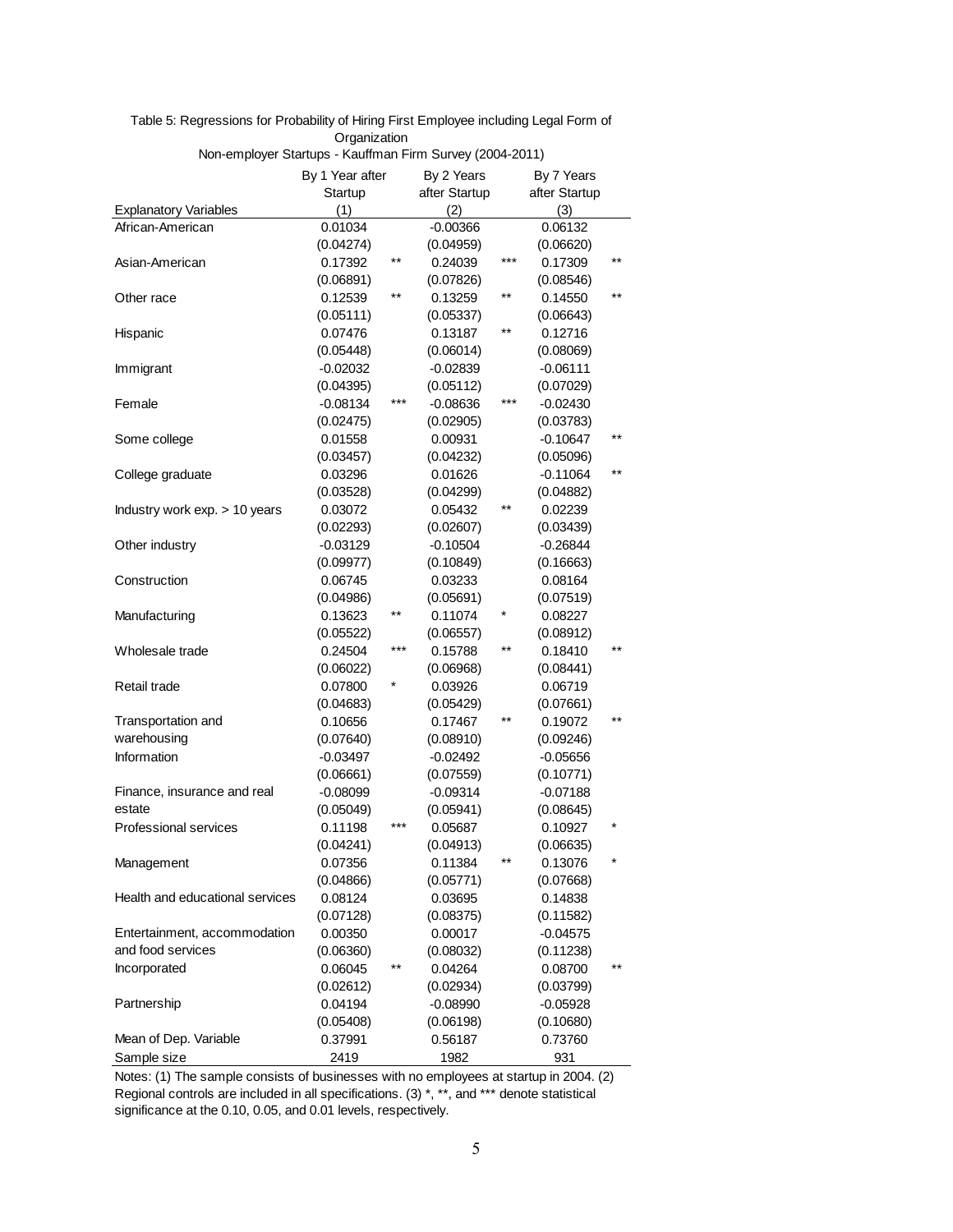|                                | <b>Hire First Employee</b> |      |  |  |  |  |
|--------------------------------|----------------------------|------|--|--|--|--|
| Milestone                      | Percent                    | N    |  |  |  |  |
| All Non-Employer Observations  | 23.4%                      | 6092 |  |  |  |  |
| <b>Total Revenues (Annual)</b> |                            |      |  |  |  |  |
| Zero                           | 26.7%                      | 1750 |  |  |  |  |
| $$1-10,000$                    | 18.6%                      | 1313 |  |  |  |  |
| \$10,000-25,000                | 19.8%                      | 710  |  |  |  |  |
| \$25,000-100,000               | 21.4%                      | 1369 |  |  |  |  |
| \$100,000 or more              | 30.4%                      | 777  |  |  |  |  |
| <b>Total Business Assets</b>   |                            |      |  |  |  |  |
| Zero                           | 22.0%                      | 667  |  |  |  |  |
| $$1-10,000$                    | 19.7%                      | 2130 |  |  |  |  |
| \$10,000-25,000                | 24.6%                      | 1013 |  |  |  |  |
| \$25,000-100,000               | 28.2%                      | 1342 |  |  |  |  |
| \$100,000 or more              | 24.2%                      | 920  |  |  |  |  |
| Patents                        |                            |      |  |  |  |  |
| <b>No</b>                      | 23.3%                      | 5867 |  |  |  |  |
| Yes                            | 31.9%                      | 168  |  |  |  |  |
| Copyrights                     |                            |      |  |  |  |  |
| <b>No</b>                      | 23.2%                      | 5447 |  |  |  |  |
| Yes                            | 28.1%                      | 535  |  |  |  |  |
| <b>Trademarks</b>              |                            |      |  |  |  |  |
| <b>No</b>                      | 22.4%                      | 5382 |  |  |  |  |
| Yes                            | 35.6%                      | 586  |  |  |  |  |
| Any intellectual property      |                            |      |  |  |  |  |
| <b>No</b>                      | 22.4%                      | 4951 |  |  |  |  |
| Yes                            | 31.2%                      | 940  |  |  |  |  |

Table 6: Annual Rates of Hiring First Employee Non-Employer Panel Data - Kauffman Firm Survey (2004-2011)

Note: The sample consists of all non-employer observations over sample period, 2004 to 2011.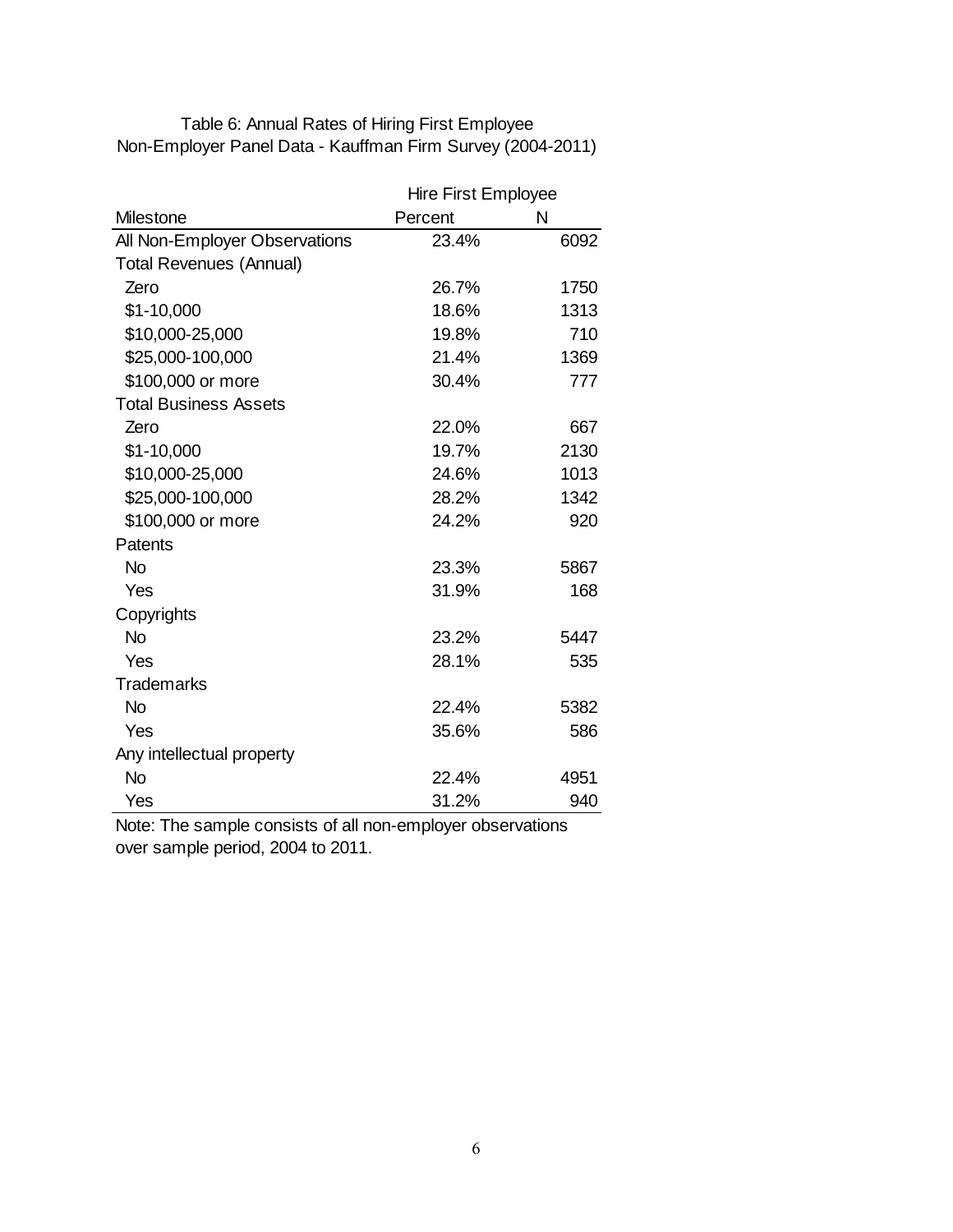|                                     | In Following |       | In Following |                 | In Following |       | In Following |       |
|-------------------------------------|--------------|-------|--------------|-----------------|--------------|-------|--------------|-------|
|                                     | Year         |       | Year         |                 | Year         |       | Year         |       |
| <b>Explanatory Variables</b>        | (1)          |       | (2)          |                 | (3)          |       | (4)          |       |
| African-American                    | 0.01613      |       | 0.00594      |                 | $-0.00150$   |       | 0.02098      |       |
|                                     | (0.03221)    |       | (0.03209)    |                 | (0.03203)    |       | (0.03240)    |       |
| Asian-American                      | 0.15645      | $***$ | 0.18576      | $***$           | 0.18753      | $***$ | 0.18813      | $***$ |
|                                     | (0.06803)    |       | (0.06900)    |                 | (0.06930)    |       | (0.06850)    |       |
| Other race                          | 0.13127      | $***$ | 0.11198      | $^{\star\star}$ | 0.11485      | $***$ | 0.11975      | $***$ |
|                                     | (0.04513)    |       | (0.04809)    |                 | (0.04732)    |       | (0.04635)    |       |
| Hispanic                            | 0.11114      | $***$ | 0.11271      | $***$           | 0.11263      | $***$ | 0.11206      | $***$ |
|                                     | (0.05336)    |       | (0.05503)    |                 | (0.05445)    |       | (0.05411)    |       |
| Immigrant                           | 0.01809      |       | 0.01743      |                 | 0.01828      |       | 0.01720      |       |
|                                     | (0.03663)    |       | (0.03877)    |                 | (0.03855)    |       | (0.03756)    |       |
| Female                              | $-0.05342$   | $***$ | $-0.04123$   | $***$           | $-0.04524$   | $***$ | $-0.04228$   | $***$ |
|                                     | (0.01666)    |       | (0.01704)    |                 | (0.01705)    |       | (0.01688)    |       |
| Some college                        | $-0.01868$   |       | $-0.01937$   |                 | $-0.02212$   |       | $-0.02015$   |       |
|                                     | (0.02579)    |       | (0.02582)    |                 | (0.02595)    |       | (0.02579)    |       |
| College graduate                    | 0.00106      |       | $-0.00504$   |                 | $-0.00745$   |       | $-0.00045$   |       |
|                                     | (0.02580)    |       | (0.02597)    |                 | (0.02617)    |       | (0.02596)    |       |
| Industry work exp. > 10 years       | 0.03943      | $***$ | 0.03625      | $***$           | 0.03511      | $***$ | 0.03836      | $***$ |
|                                     | (0.01634)    |       | (0.01665)    |                 | (0.01668)    |       | (0.01652)    |       |
| Revenues: \$1-\$10,000              |              |       | $-0.06380$   | $***$           | $-0.06557$   | $***$ |              |       |
|                                     |              |       | (0.02028)    |                 | (0.02002)    |       |              |       |
| Revenues: \$10,001-\$25,000         |              |       | $-0.07024$   | $***$           | $-0.06052$   | $***$ |              |       |
|                                     |              |       | (0.02321)    |                 | (0.02308)    |       |              |       |
| Revenues: \$25,001-\$100,000        |              |       | $-0.06149$   | $***$           | $-0.04157$   | $***$ |              |       |
|                                     |              |       | (0.01969)    |                 | (0.01929)    |       |              |       |
| Revenues: \$100,000 or more         |              |       | $-0.00204$   |                 | 0.02897      |       |              |       |
|                                     |              |       | (0.02860)    |                 | (0.02765)    |       |              |       |
| Business assets: \$1-\$10,000       |              |       | 0.02041      |                 |              |       | $-0.00814$   |       |
|                                     |              |       | (0.02323)    |                 |              |       | (0.02279)    |       |
| Business assets: \$10,001-\$25,000  |              |       | 0.06255      | $***$           |              |       | 0.03479      |       |
|                                     |              |       | (0.02760)    |                 |              |       | (0.02700)    |       |
| Business assets: \$25,001-\$100,000 |              |       | 0.08812      | $***$           |              |       | 0.06469      | $***$ |
|                                     |              |       | (0.02681)    |                 |              |       | (0.02603)    |       |
| Business assets: \$100,000 or more  |              |       | 0.07367      | $***$           |              |       | 0.05923      | $***$ |
|                                     |              |       | (0.02903)    |                 |              |       | (0.02818)    |       |
| Intellectual property               |              |       | 0.07379      | $***$           | 0.07598      | ***   | 0.07995      | $***$ |
|                                     |              |       | (0.02321)    |                 | (0.02321)    |       | (0.02333)    |       |
| Mean of Dep. Variable               | 0.23364      |       | 0.23531      |                 | 0.23526      |       | 0.23538      |       |
| Sample size                         | 5793         |       | 5452         |                 | 5455         |       | 5593         |       |

## Table 7: Regressions for Annual Probability of Hiring First Employee Non-Employer Panel Data - Kauffman Firm Survey (2004-2011)

Notes: (1) The sample consists of all non-employer observations over sample period, 2004 to 2011. The unit observation is a business-year. (2) Industry and regional controls are included in all specifications. (3) \*, \*\*, and \*\*\* denote statistical significance at the 0.10, 0.05, and 0.01 levels, respectively.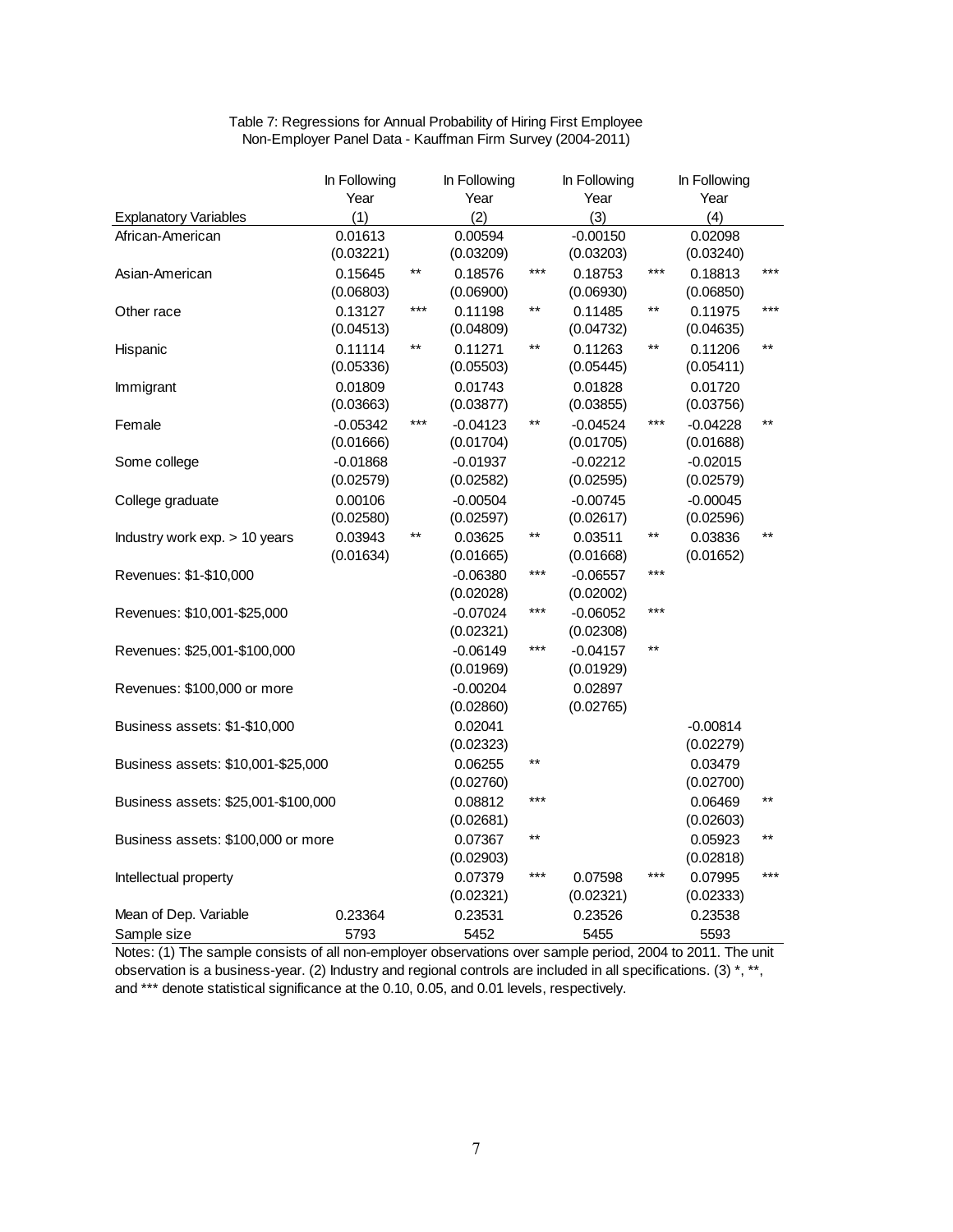### Table 8: Regressions for Annual Probability of Hiring First Employee including only Businesses with Revenues Non-Employer Panel Data - Kauffman Firm Survey (2004-2011)

|                                     | In Following |       | In Following |         | In Following |                 | In Following |       |
|-------------------------------------|--------------|-------|--------------|---------|--------------|-----------------|--------------|-------|
|                                     | Year         |       | Year         |         | Year         |                 | Year         |       |
| <b>Explanatory Variables</b>        | (1)          |       | (2)          |         | (3)          |                 | (4)          |       |
| African-American                    | $-0.01531$   |       | $-0.00914$   |         | $-0.01404$   |                 | $-0.01261$   |       |
|                                     | (0.04044)    |       | (0.04102)    |         | (0.04053)    |                 | (0.04100)    |       |
| Asian-American                      | 0.11369      |       | 0.15396      | $\star$ | 0.15597      | $^\star$        | 0.14705      |       |
|                                     | (0.08564)    |       | (0.08592)    |         | (0.08580)    |                 | (0.08621)    |       |
| Other race                          | 0.18526      | ***   | 0.16512      | $***$   | 0.17400      | $***$           | 0.16612      | $***$ |
|                                     | (0.06469)    |       | (0.06775)    |         | (0.06640)    |                 | (0.06668)    |       |
| Hispanic                            | 0.10238      |       | 0.11102      |         | 0.10927      |                 | 0.10679      |       |
|                                     | (0.07062)    |       | (0.07244)    |         | (0.07141)    |                 | (0.07167)    |       |
| Immigrant                           | 0.03152      |       | 0.02764      |         | 0.02850      |                 | 0.02991      |       |
|                                     | (0.04573)    |       | (0.04796)    |         | (0.04809)    |                 | (0.04655)    |       |
| Female                              | $-0.06438$   | ***   | $-0.05118$   | $***$   | $-0.05417$   | ***             | $-0.05362$   | ***   |
|                                     | (0.01902)    |       | (0.01932)    |         | (0.01944)    |                 | (0.01927)    |       |
| Some college                        | 0.01075      |       | 0.01347      |         | 0.00966      |                 | 0.01468      |       |
|                                     | (0.02860)    |       | (0.02840)    |         | (0.02860)    |                 | (0.02854)    |       |
| College graduate                    | 0.01511      |       | 0.01293      |         | 0.00918      |                 | 0.01567      |       |
|                                     | (0.02892)    |       | (0.02879)    |         | (0.02913)    |                 | (0.02894)    |       |
| Industry work exp. > 10 years       | 0.04201      | $***$ | 0.03649      |         | 0.03503      |                 | 0.03934      | **    |
|                                     | (0.01849)    |       | (0.01879)    |         | (0.01882)    |                 | (0.01868)    |       |
| Revenues: \$1-\$10,000              |              |       |              |         |              |                 |              |       |
| Revenues: \$10,001-\$25,000         |              |       | $-0.01267$   |         | 0.00080      |                 |              |       |
|                                     |              |       | (0.02307)    |         | (0.02291)    |                 |              |       |
| Revenues: \$25,001-\$100,000        |              |       | $-0.00588$   |         | 0.01882      |                 |              |       |
|                                     |              |       | (0.02222)    |         | (0.02102)    |                 |              |       |
| Revenues: \$100,000 or more         |              |       | 0.05509      | $\ast$  | 0.09175      | $***$           |              |       |
|                                     |              |       | (0.03084)    |         | (0.02883)    |                 |              |       |
| Business assets: \$1-\$10,000       |              |       | 0.07753      | $***$   |              |                 | 0.07404      | $***$ |
|                                     |              |       | (0.02664)    |         |              |                 | (0.02680)    |       |
| Business assets: \$10,001-\$25,000  |              |       | 0.11764      | $***$   |              |                 | 0.11617      | ***   |
|                                     |              |       | (0.03108)    |         |              |                 | (0.03095)    |       |
| Business assets: \$25,001-\$100,000 |              |       | 0.14693      | $***$   |              |                 | 0.15522      | $***$ |
|                                     |              |       | (0.03040)    |         |              |                 | (0.03020)    |       |
| Business assets: \$100,000 or more  |              |       | 0.13240      | $***$   |              |                 | 0.14923      | $***$ |
|                                     |              |       | (0.03440)    |         |              |                 | (0.03370)    |       |
| Intellectual property               |              |       | 0.05170      | $***$   | 0.05662      | $^{\star\star}$ | 0.05426      | $***$ |
|                                     |              |       | (0.02577)    |         | (0.02590)    |                 | (0.02573)    |       |
| Mean of Dep. Variable               | 0.21876      |       | 0.22045      |         | 0.22042      |                 | 0.22045      |       |
| Sample size                         | 3975         |       | 3841         |         | 3842         |                 | 3841         |       |

Notes: (1) The sample consists of all non-employer observations with non-zero revenues over sample period, 2004 to 2011. The unit observation is a business-year. (2) Industry and regional controls are included in all specifications. (3) \*, \*\*, and \*\*\* denote statistical significance at the 0.10, 0.05, and 0.01 levels, respectively.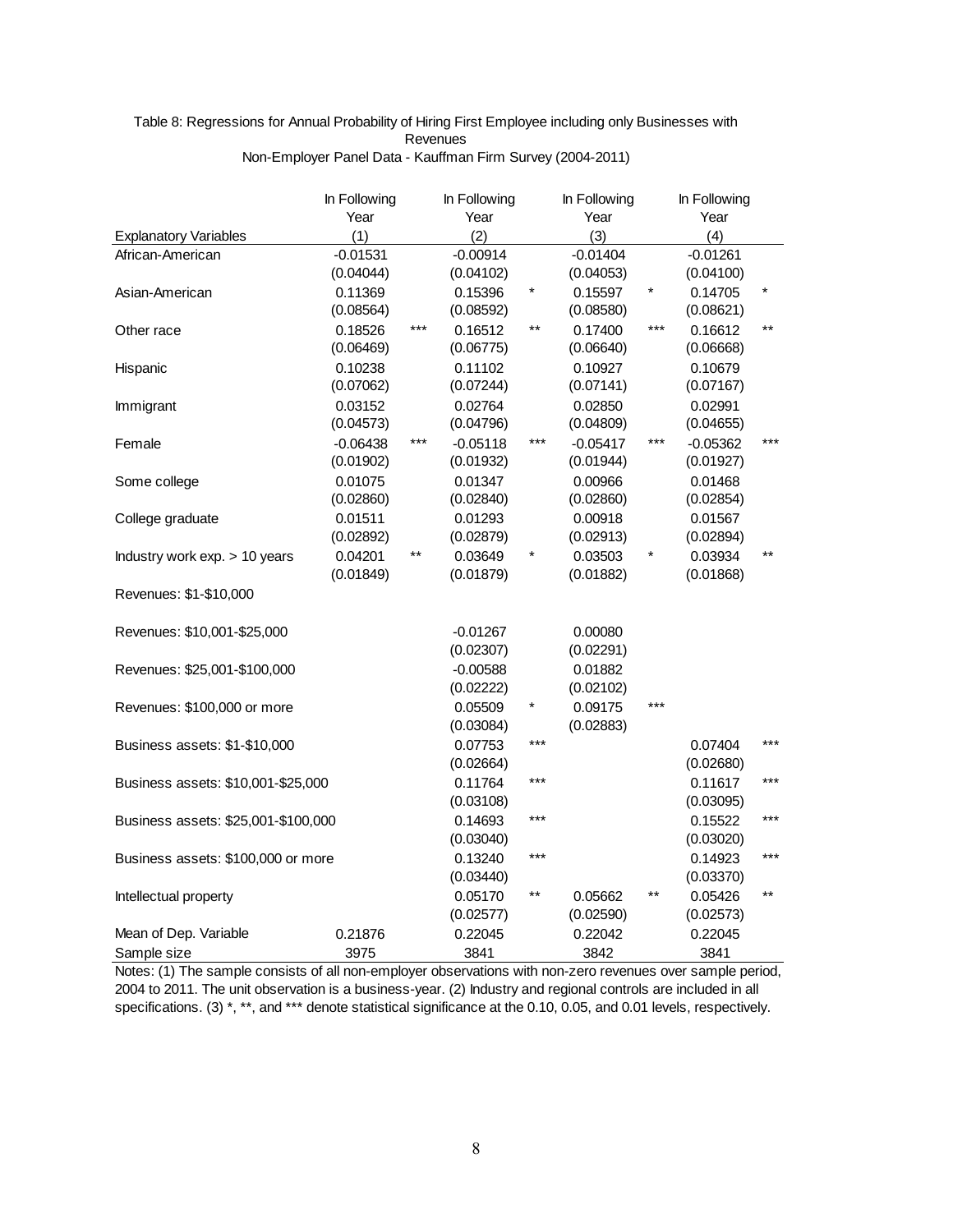|                                     | In Following |         | In Following |                | In Following |       | In Following |       |
|-------------------------------------|--------------|---------|--------------|----------------|--------------|-------|--------------|-------|
|                                     | Year         |         | Year         |                | Year         |       | Year         |       |
| <b>Explanatory Variables</b>        | (1)          |         | (2)          |                | (3)          |       | (4)          |       |
| African-American                    | 0.03894      |         | 0.02898      |                | 0.02396      |       | 0.03741      |       |
|                                     | (0.03626)    |         | (0.03571)    |                | (0.03557)    |       | (0.03616)    |       |
| Asian-American                      | 0.14699      | $\star$ | 0.17646      | $\star\,\star$ | 0.17721      | $***$ | 0.17809      | $***$ |
|                                     | (0.08018)    |         | (0.07971)    |                | (0.08102)    |       | (0.07991)    |       |
| Other race                          | 0.07472      |         | 0.05551      |                | 0.05774      |       | 0.06479      |       |
|                                     | (0.04577)    |         | (0.04954)    |                | (0.04868)    |       | (0.04682)    |       |
| Hispanic                            | 0.16409      | $***$   | 0.17559      | $***$          | 0.17230      | $***$ | 0.16894      | $***$ |
|                                     | (0.05809)    |         | (0.06069)    |                | (0.06017)    |       | (0.05917)    |       |
| Immigrant                           | 0.00959      |         | 0.01106      |                | 0.01203      |       | 0.00309      |       |
|                                     | (0.04238)    |         | (0.04526)    |                | (0.04542)    |       | (0.04319)    |       |
| Female                              | $-0.06331$   | ***     | $-0.05483$   | $***$          | $-0.05621$   | ***   | $-0.05773$   | $***$ |
|                                     | (0.01890)    |         | (0.01918)    |                | (0.01930)    |       | (0.01906)    |       |
| Some college                        | 0.00085      |         | $-0.00500$   |                | $-0.00987$   |       | $-0.00010$   |       |
|                                     | (0.03252)    |         | (0.03339)    |                | (0.03360)    |       | (0.03275)    |       |
| College graduate                    | $-0.00602$   |         | $-0.01526$   |                | $-0.01974$   |       | $-0.00837$   |       |
|                                     | (0.03199)    |         | (0.03296)    |                | (0.03325)    |       | (0.03234)    |       |
| Industry work exp. > 10 years       | 0.03300      |         | 0.02418      |                | 0.02488      |       | 0.02854      |       |
|                                     | (0.01880)    |         | (0.01911)    |                | (0.01916)    |       | (0.01900)    |       |
| Revenues: \$1-\$10,000              |              |         | $-0.03554$   |                | $-0.03275$   |       |              |       |
|                                     |              |         | (0.02421)    |                | (0.02406)    |       |              |       |
| Revenues: \$10,001-\$25,000         |              |         | $-0.01943$   |                | $-0.00957$   |       |              |       |
|                                     |              |         | (0.02797)    |                | (0.02783)    |       |              |       |
| Revenues: \$25,001-\$100,000        |              |         | $-0.05796$   | $***$          | $-0.04213$   |       |              |       |
|                                     |              |         | (0.02247)    |                | (0.02206)    |       |              |       |
| Revenues: \$100,000 or more         |              |         | 0.04599      |                | 0.05773      |       |              |       |
|                                     |              |         | (0.03468)    |                | (0.03438)    |       |              |       |
| Business assets: \$1-\$10,000       |              |         | 0.02405      |                |              |       | 0.01376      |       |
|                                     |              |         | (0.02680)    |                |              |       | (0.02571)    |       |
| Business assets: \$10,001-\$25,000  |              |         | 0.09125      | $***$          |              |       | 0.07803      |       |
|                                     |              |         | (0.03235)    |                |              |       | (0.03144)    |       |
| Business assets: \$25,001-\$100,000 |              |         | 0.05284      | $\star$        |              |       | 0.04867      |       |
|                                     |              |         | (0.03121)    |                |              |       | (0.02992)    |       |
| Business assets: \$100,000 or more  |              |         | 0.03040      |                |              |       | 0.03725      |       |
|                                     |              |         | (0.03268)    |                |              |       | (0.03202)    |       |
| Intellectual property               |              |         | 0.05320      | $***$          | 0.05464      | $***$ | 0.05574      |       |
|                                     |              |         | (0.02617)    |                | (0.02620)    |       | (0.02612)    |       |
| Mean of Dep. Variable               | 0.21624      |         | 0.21826      |                | 0.21818      |       | 0.21736      |       |
| Sample size                         | 3716         |         | 3497         |                | 3499         |       | 3587         |       |

## Table 9: Regressions for Annual Probability of Hiring First Employee in Services Industries Non-Employer Panel Data - Kauffman Firm Survey (2004-2011)

Notes: (1) The sample consists of all non-employer observations in the services industries over sample period, 2004 to 2011. The unit observation is a business-year. (2) Industry and regional controls are included in all specifications. (3) \*, \*\*, and \*\*\* denote statistical significance at the 0.10, 0.05, and 0.01 levels, respectively.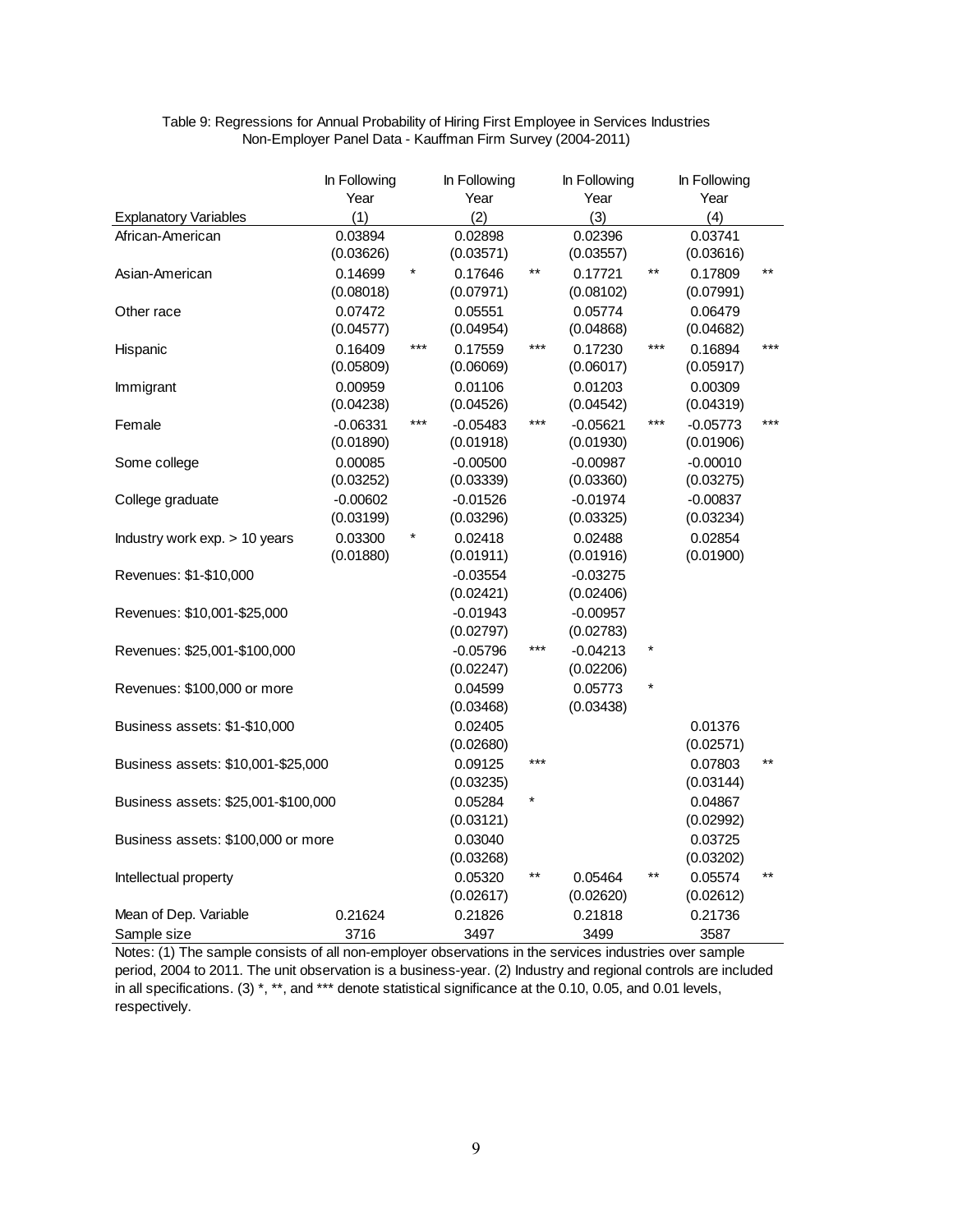### Table 10: Regressions for Annual Probability of Hiring First Employee in Construction, Trade, Manufacturing, and Other Industries Non-Employer Panel Data - Kauffman Firm Survey (2004-2011)

|                                     | In Following |         | In Following |            | In Following |       | In Following |       |
|-------------------------------------|--------------|---------|--------------|------------|--------------|-------|--------------|-------|
|                                     | Year         |         | Year         |            | Year         |       | Year         |       |
| <b>Explanatory Variables</b>        | (1)          |         | (2)          |            | (3)          |       | (4)          |       |
| African-American                    | $-0.03484$   |         | $-0.04780$   |            | $-0.05602$   |       | $-0.02316$   |       |
|                                     | (0.05637)    |         | (0.05927)    |            | (0.05912)    |       | (0.05934)    |       |
| Asian-American                      | 0.19793      | $\star$ | 0.25723      | $***$      | 0.25749      | $***$ | 0.24691      | $***$ |
|                                     | (0.11080)    |         | (0.09885)    |            | (0.10667)    |       | (0.10188)    |       |
| Other race                          | 0.23075      | $***$   | 0.19378      | $***$      | 0.21335      | $***$ | 0.20403      | $***$ |
|                                     | (0.08747)    |         | (0.09173)    |            | (0.08937)    |       | (0.08994)    |       |
| Hispanic                            | 0.03478      |         | 0.03300      |            | 0.03479      |       | 0.03585      |       |
|                                     | (0.08394)    |         | (0.07932)    |            | (0.08121)    |       | (0.08065)    |       |
| Immigrant                           | 0.02244      |         | 0.01363      |            | 0.01496      |       | 0.02534      |       |
|                                     | (0.06389)    |         | (0.06578)    |            | (0.06441)    |       | (0.06662)    |       |
| Female                              | $-0.02926$   |         | 0.00097      |            | $-0.01004$   |       | $-0.00195$   |       |
|                                     | (0.03135)    |         | (0.03182)    |            | (0.03204)    |       | (0.03122)    |       |
| Some college                        | $-0.03824$   |         | $-0.02776$   |            | $-0.03390$   |       | $-0.03336$   |       |
|                                     | (0.03881)    |         | (0.03749)    |            | (0.03778)    |       | (0.03774)    |       |
| College graduate                    | 0.03947      |         | 0.03275      |            | 0.03417      |       | 0.03898      |       |
|                                     | (0.04166)    |         | (0.04101)    |            | (0.04134)    |       | (0.04129)    |       |
| Industry work exp. > 10 years       | 0.06054      | $***$   | 0.07212      | $***$      | 0.06709      | $***$ | 0.07133      | $***$ |
|                                     | (0.02998)    |         | (0.03050)    |            | (0.03023)    |       | (0.03019)    |       |
| Revenues: \$1-\$10,000              |              |         | $-0.11233$   | $***$      | $-0.12286$   | $***$ |              |       |
|                                     |              |         | (0.03512)    |            | (0.03478)    |       |              |       |
| Revenues: \$10,001-\$25,000         |              |         | $-0.16260$   | $***$      | $-0.16098$   | ***   |              |       |
|                                     |              |         | (0.03960)    |            | (0.03915)    |       |              |       |
| Revenues: \$25,001-\$100,000        |              |         | $-0.06566$   | $^{\star}$ | $-0.03727$   |       |              |       |
|                                     |              |         | (0.03636)    |            | (0.03526)    |       |              |       |
| Revenues: \$100,000 or more         |              |         | $-0.06664$   |            | $-0.00680$   |       |              |       |
|                                     |              |         | (0.04792)    |            | (0.04435)    |       |              |       |
| Business assets: \$1-\$10,000       |              |         | 0.00669      |            |              |       | $-0.05468$   |       |
|                                     |              |         | (0.04470)    |            |              |       | (0.04473)    |       |
| Business assets: \$10,001-\$25,000  |              |         | 0.02643      |            |              |       | $-0.03355$   |       |
|                                     |              |         | (0.05019)    |            |              |       | (0.04936)    |       |
| Business assets: \$25,001-\$100,000 |              |         | 0.12735      | $***$      |              |       | 0.06840      |       |
|                                     |              |         | (0.04961)    |            |              |       | (0.04809)    |       |
| Business assets: \$100,000 or more  |              |         | 0.13181      | $***$      |              |       | 0.07935      |       |
|                                     |              |         | (0.05703)    |            |              |       | (0.05426)    |       |
| Intellectual property               |              |         | 0.09773      | $***$      | 0.10088      | $***$ | 0.11985      |       |
|                                     |              |         | (0.04302)    |            | (0.04369)    |       | (0.04356)    |       |
| Mean of Dep. Variable               | 0.26185      |         | 0.26283      |            | 0.26282      |       | 0.26441      |       |
| Sample size                         | 2077         |         | 1955         |            | 1956         |       | 2006         |       |

Notes: (1) The sample consists of all non-employer observations in the construction, manufacturing, trade, and other industries over sample period, 2004 to 2011. The unit observation is a business-year. (2) Industry and regional controls are included in all specifications. (3) \*, \*\*, and \*\*\* denote statistical significance at the 0.10, 0.05, and 0.01 levels, respectively.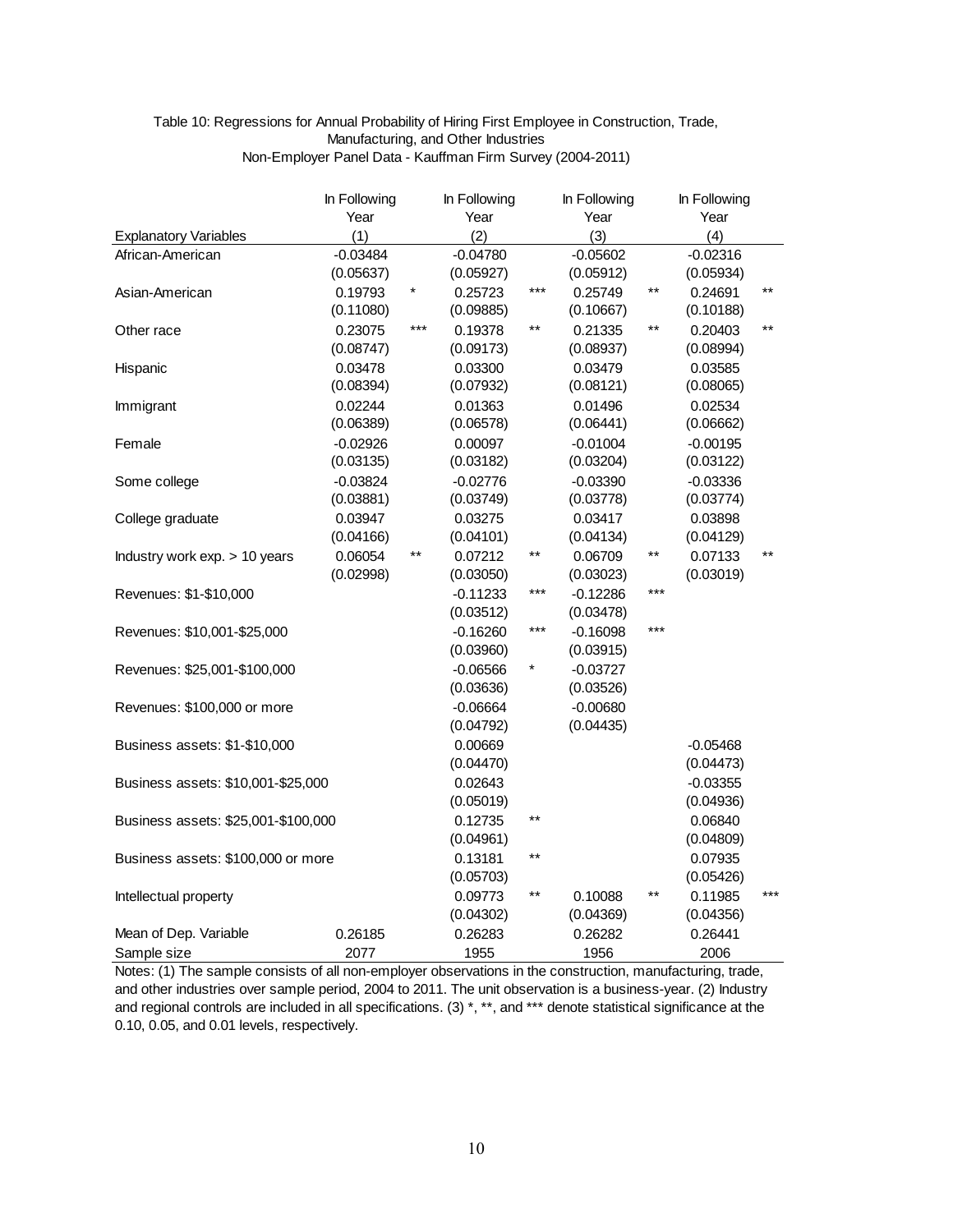## Table 11: Treatment/Control Comparison of Baseline Characteristics for GATE Experiment

|                                 |           |         | P-Value    |
|---------------------------------|-----------|---------|------------|
|                                 | Treatment | Control | for Treat- |
|                                 | Group     | Group   | Control    |
|                                 | (1)       | (2)     | (3)        |
| Philadelphia                    | 19.0%     | 16.0%   | 0.47       |
| Pittsburgh                      | 10.3%     | 14.8%   | 0.22       |
| Minneapolis-St. Paul            | 52.3%     | 49.1%   | 0.56       |
| Duluth                          | 3.5%      | 5.3%    | 0.40       |
| Maine                           | 14.9%     | 14.8%   | 0.97       |
| Female                          | 46.0%     | 45.0%   | 0.85       |
| <b>Black</b>                    | 25.3%     | 23.8%   | 0.75       |
| Latino                          | 8.6%      | 4.8%    | 0.15       |
| Asian                           | 2.9%      | 4.2%    | 0.52       |
| Other                           | 6.9%      | 8.3%    | 0.62       |
| Not U.S. born                   | 9.2%      | 9.5%    | 0.93       |
| Age                             | 44.19     | 43.70   | 0.66       |
| Married                         | 46.6%     | 55.1%   | 0.12       |
| Has children                    | 46.0%     | 47.3%   | 0.80       |
| Highest grade completed         | 15.07     | 15.21   | 0.56       |
| HH Income \$25,000-49,999       | 28.3%     | 29.2%   | 0.86       |
| HH Income \$50,000-74,999       | 19.7%     | 20.8%   | 0.79       |
| HH Income \$75,000-99,999       | 5.2%      | 5.4%    | 0.95       |
| HH Income \$100,000+            | 5.2%      | 6.6%    | 0.60       |
| Has a health problem            | 7.5%      | 5.9%    | 0.57       |
| Has relatives or friends who    |           |         |            |
| have been previously S.E.       | 75.3%     | 74.6%   | 0.88       |
| Ever worked for relatives or    |           |         |            |
| friends who are S.E.            | 30.5%     | 26.6%   | 0.43       |
| Has a bad credit history        | 41.4%     | 37.3%   | 0.44       |
| Currently receiving UI benefits | 31.6%     | 25.6%   | 0.22       |
| Sample Size                     | 174       | 169     |            |

Notes: (1) All reported characteristics are measured at time of application, prior to random assignment. (2) Sample includes only non-employer business owners at time of application.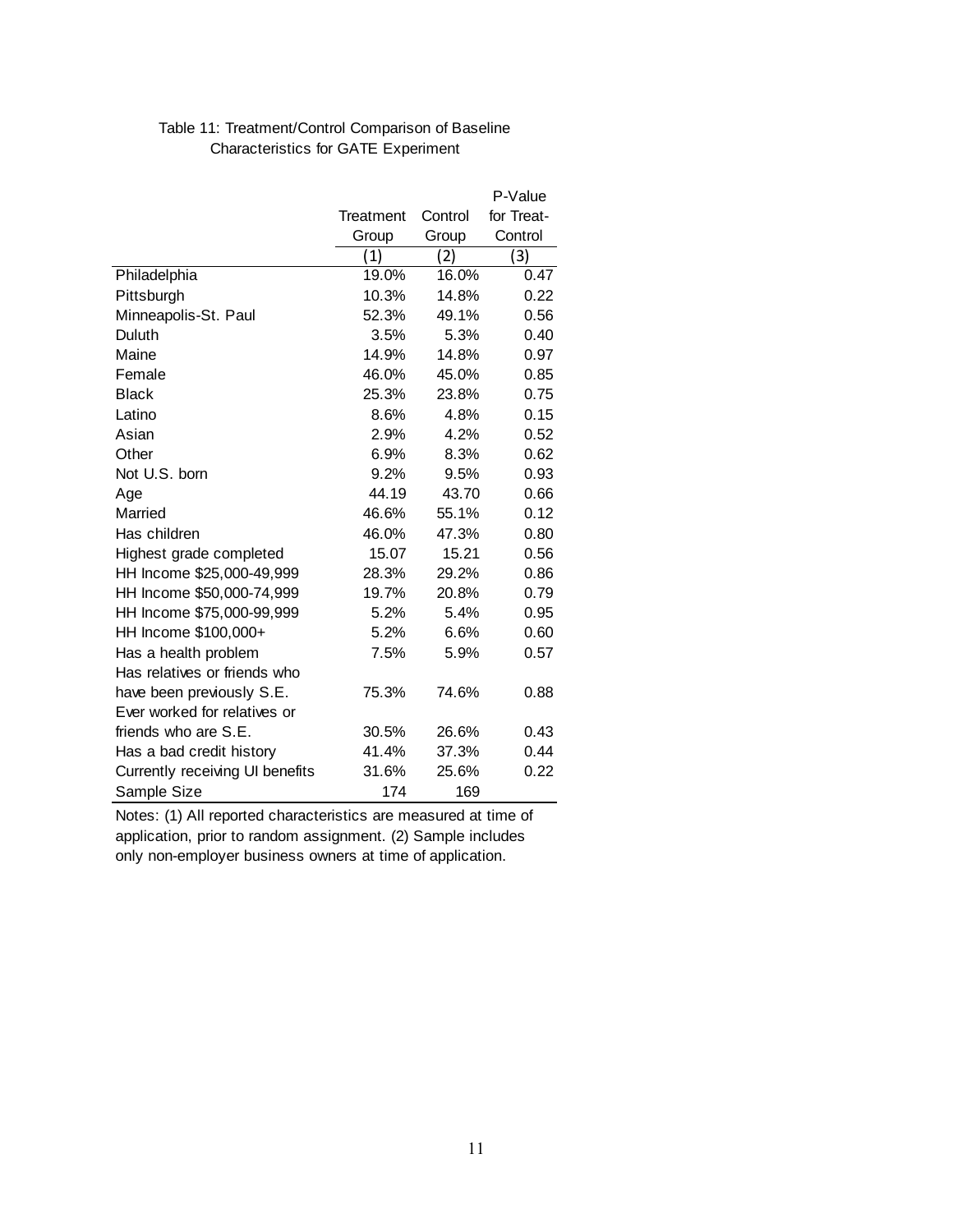#### Table 12: Treatment and Control Groups Receipt of Entrepreneurship Training

|                               | R.A. to Wave 1   |       |                   |       | Wave 1 to Wave 2 Year Prior to Wave 3 |       | Cumulative to |       | Cumulative to |       |
|-------------------------------|------------------|-------|-------------------|-------|---------------------------------------|-------|---------------|-------|---------------|-------|
|                               | (6 month period) |       | (12 month period) |       | (12 month period)                     |       | Wave 2        |       | Wave 3        |       |
|                               | Percent          | Mean  | Percent           | Mean  | Percent                               | Mean  | Percent       | Mean  | Percent       | Mean  |
|                               | Receiving        | Hours | Receiving         | Hours | Receiving                             | Hours | Receiving     | Hours | Receiving     | Hours |
|                               | (1)              | (2)   | (3)               | (4)   | (5)                                   | (6)   | (7)           | (8)   | (9)           | (10)  |
| Treatment group               |                  |       |                   |       |                                       |       |               |       |               |       |
| Any entrepreneurship training | 86.0%            | 18.0  | 50.0%             | 9.7   | 31.7%                                 | 6.8   | 86.4%         | 27.8  | 88.7%         | 34.5  |
| Attended classes, workshops   |                  |       |                   |       |                                       |       |               |       |               |       |
| or seminars                   | 72.0%            | 15.9  | 45.8%             | 8.9   | 28.5%                                 | 5.9   | 74.1%         | 24.8  | 77.0%         | 30.7  |
| Received one-on-one           |                  |       |                   |       |                                       |       |               |       |               |       |
| counseling or technical       | 57.3%            | 2.1   | 18.1%             | 1.1   | 17.1%                                 | 0.7   | 58.8%         | 3.2   | 63.7%         | 3.9   |
| Control group                 |                  |       |                   |       |                                       |       |               |       |               |       |
| Any entrepreneurship training | 53.7%            | 9.1   | 47.8%             | 8.7   | 40.2%                                 | 7.9   | 57.3%         | 17.8  | 65.4%         | 25.7  |
| Attended classes, workshops   |                  |       |                   |       |                                       |       |               |       |               |       |
| or seminars                   | 46.3%            | 8.2   | 44.0%             | 7.3   | 37.4%                                 | 7.3   | 50.6%         | 15.5  | 58.7%         | 22.8  |
| Received one-on-one           |                  |       |                   |       |                                       |       |               |       |               |       |
| counseling or technical       | 22.4%            | 0.9   | 20.1%             | 1.5   | 11.2%                                 | 0.6   | 27.9%         | 2.5   | 34.4%         | 3.1   |

Note: The wave 1, wave 2 and wave 3 surveys are conducted at 6, 18, and 60 months after time of application.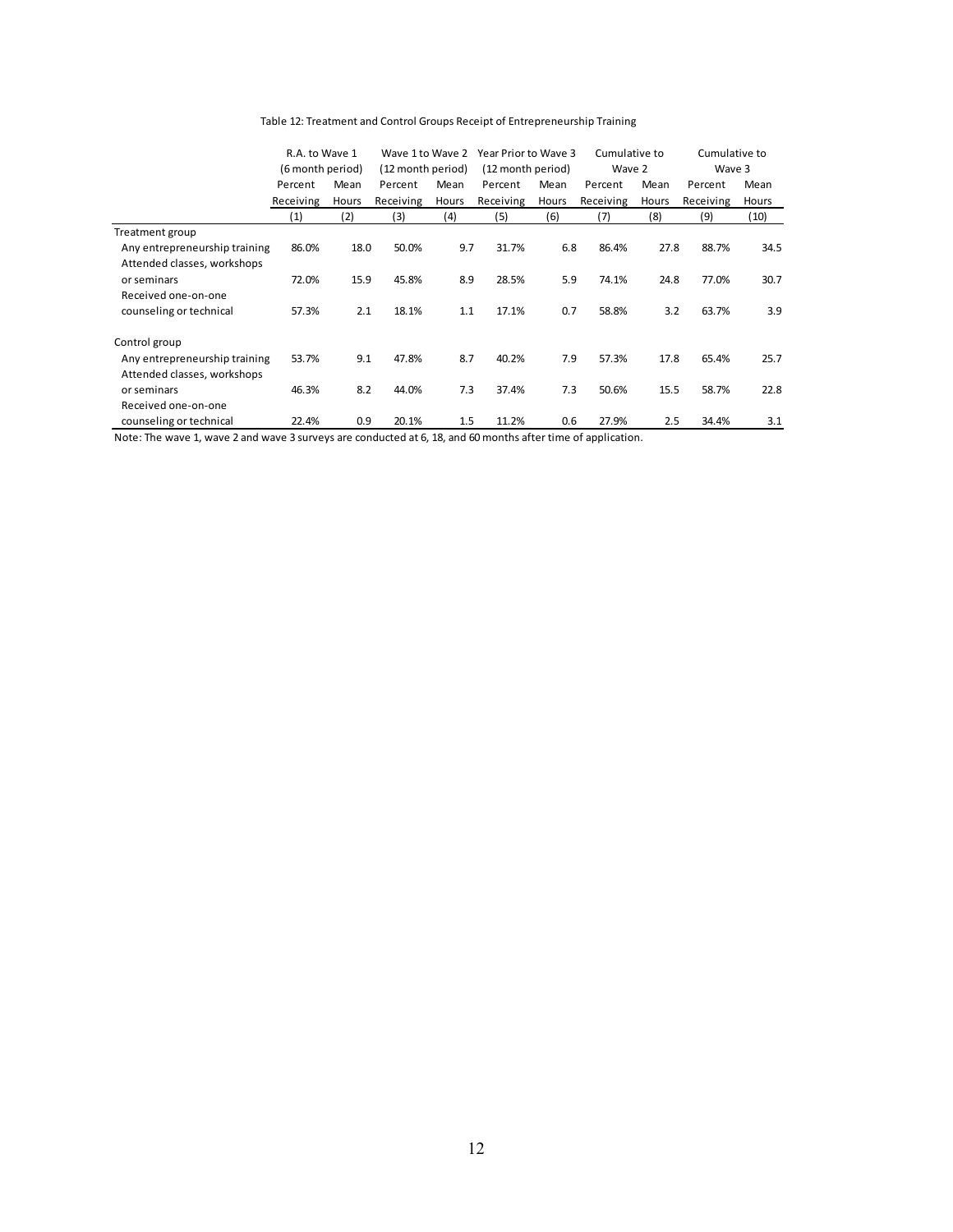#### Table 13: Self‐Reported Amount that Entrepreneurship Training Helped Recipients in Various Ways

|                                                 | Very                   | Somewhat | Not Very   | Not at All    |                     |       |
|-------------------------------------------------|------------------------|----------|------------|---------------|---------------------|-------|
|                                                 | Useful                 | Useful   | Useful     | Useful        |                     |       |
| How would you rate the overall usefulness       |                        |          |            |               |                     |       |
| of the services you have received?              |                        |          |            |               |                     |       |
| Treatment group                                 | 48.6%                  | 31.3%    | 12.5%      | 7.6%          |                     |       |
| Control group                                   | 35.6%                  | 45.5%    | 6.9%       | 11.9%         |                     |       |
|                                                 | <b>Treatment Group</b> |          |            | Control Group |                     |       |
| <b>GATE Services</b>                            | A Lot                  | Somewhat | Not at All | A Lot         | Somewhat Not at All |       |
| Helped with applying for loans                  | 9.4%                   | 23.2%    | 67.4%      | 0.0%          | 11.0%               | 89.0% |
| Helped with deciding whether to pursue self. em | 37.1%                  | 20.3%    | 42.7%      | 23.3%         | 24.3%               | 52.4% |
| Helped with refining the business idea          | 32.9%                  | 37.1%    | 30.1%      | 25.2%         | 33.0%               | 41.7% |
| Helped with credit issues                       | 18.2%                  | 27.3%    | 54.5%      | 6.9%          | 18.8%               | 74.3% |
| Helped with developing a marketing strategy     | 34.3%                  | 35.0%    | 30.8%      | 22.3%         | 31.1%               | 46.6% |
| Helped with legal issues                        | 13.3%                  | 32.9%    | 53.8%      | 10.7%         | 24.3%               | 65.0% |
| Helped with accounting issues                   | 22.9%                  | 34.0%    | 43.1%      | 8.7%          | 31.1%               | 60.2% |
| Helped with hiring and dealing with employees   | 9.2%                   | 18.3%    | 72.5%      | 5.8%          | 17.5%               | 76.7% |
| Helped with networking                          | 31.3%                  | 32.6%    | 36.1%      | 23.3%         | 29.1%               | 47.6% |
| Helped with using computers and technology      | 8.3%                   | 29.2%    | 62.5%      | 5.8%          | 23.3%               | 70.9% |
| Helped with dealing with clients                | 19.4%                  | 36.1%    | 44.4%      | 13.6%         | 31.1%               | 55.3% |
| Helped with providing psychological support     | 19.0%                  | 28.2%    | 52.8%      | 15.7%         | 21.6%               | 62.7% |

Notes: (1) Sample includes treatment and control group participants who received any entrepreneurship training by wave 1 follow-up survey (6 months). (2) Evaluation of services was asked at W1.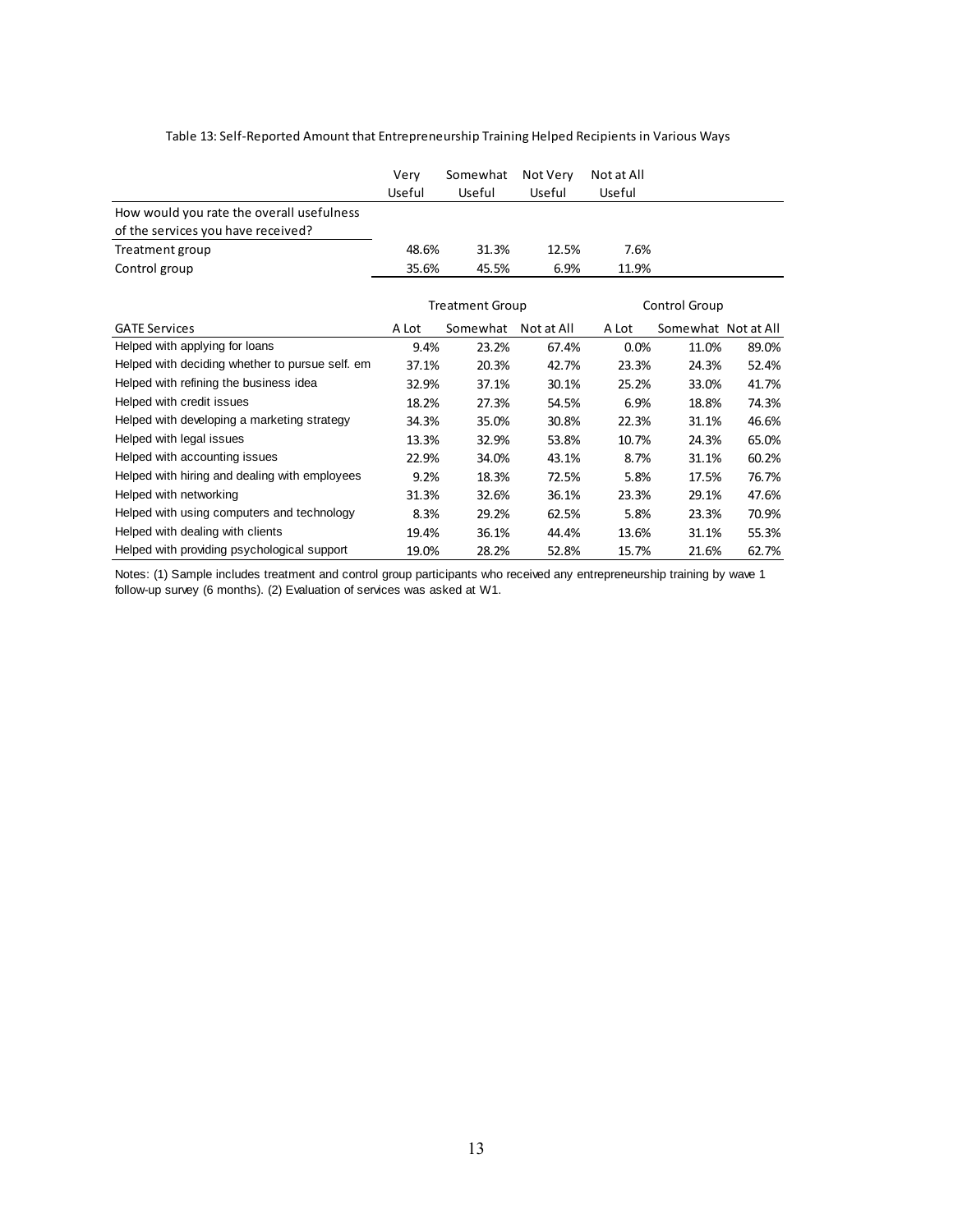Table 14: Impact of Entrepreneurship Training on Hiring Employees for Non‐Employer Business Owners at Baseline

|                                     | <b>Treatment-Control ITT Estimates</b> |   |            |     |  |  |
|-------------------------------------|----------------------------------------|---|------------|-----|--|--|
|                                     | No Covars                              |   | Covariates | N   |  |  |
| Dependent Variable                  | (1)                                    |   | (2)        | (3) |  |  |
| Has any employees by W1 survey date | 0.0277                                 |   | 0.0319     | 302 |  |  |
|                                     | (0.0349)                               |   | (0.0357)   |     |  |  |
| Has any employees by W2 survey date | 0.0303                                 | Г | 0.0532     | 275 |  |  |
|                                     | (0.0450)                               |   | (0.0438)   |     |  |  |
| Has any employees by W3 survey date | 0.0418                                 | Г | 0.0349     | 225 |  |  |
|                                     | (0.0529)                               |   | (0.0533)   |     |  |  |
| Has any employees at W1 survey date | 0.0277                                 |   | 0.0319     | 302 |  |  |
|                                     | (0.0349)                               |   | (0.0357)   |     |  |  |
| Has any employees at W2 survey date | $-0.0025$                              |   | 0.0098     | 276 |  |  |
|                                     | (0.0382)                               |   | (0.0375)   |     |  |  |
| Has any employees at W3 survey date | $-0.0325$                              | Г | $-0.0459$  | 228 |  |  |
|                                     | (0.0413)                               |   | (0.0413)   |     |  |  |
| Number of employees at W1           | $-0.1011$                              |   | $-0.1152$  | 302 |  |  |
|                                     | (0.1544)                               |   | (0.1637)   |     |  |  |
| Number of employees at W2           | $-0.2292$                              |   | $-0.1944$  | 276 |  |  |
|                                     | (0.1753)                               |   | (0.1649)   |     |  |  |
| Number of employees at W3           | $-0.1110$                              | Г | $-0.1338$  | 228 |  |  |
|                                     | (0.2169)                               |   | (0.2376)   |     |  |  |

Notes: (1) Intent-to-Treat (ITT) estimates are reported for the listed outcome regressed on entrepreneurship training treatment. (2) The wave 1, wave 2 and wave 3 surveys are conducted at 6, 18, and 60 months after time of application. (3) Covariates include program sites, female, race, immigrant, age, married, children, education level, household income, self‐employed at application, health problems, worked in family business, bad credit history, unemployment compensation, employer provided health insurance, autonomy, and risk tolerance. (4) \*, \*\*, and \*\*\* denote statistical significance at the 0.10, 0.05, and 0.01 levels, respectively.